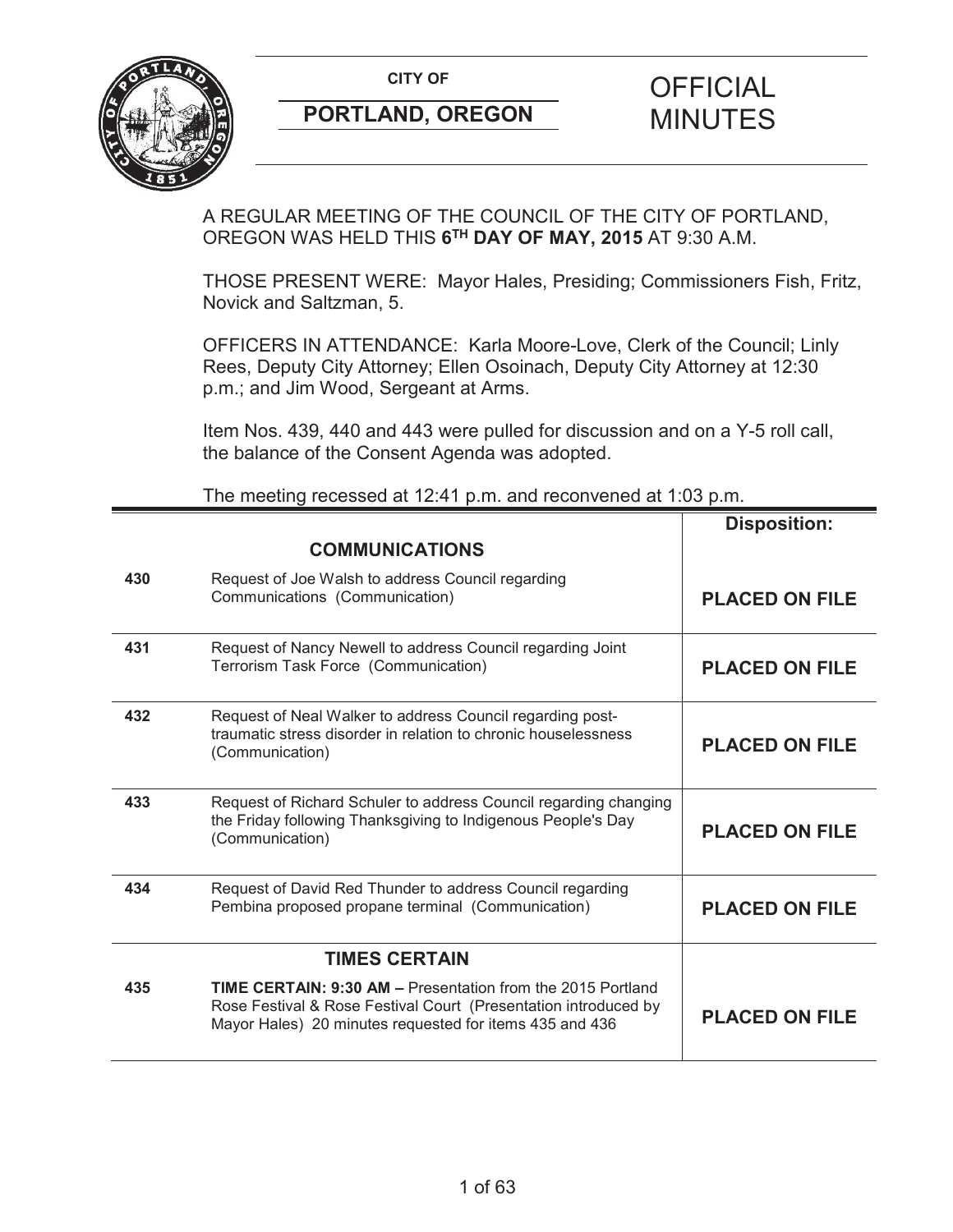|        | May 6, 2015                                                                                                                                                                                                                                                                                                                                                                                                    |                                                                                             |
|--------|----------------------------------------------------------------------------------------------------------------------------------------------------------------------------------------------------------------------------------------------------------------------------------------------------------------------------------------------------------------------------------------------------------------|---------------------------------------------------------------------------------------------|
| $*436$ | Grant revocable permits to the Portland Rose Festival Foundation<br>to perform activities relating to Portland Rose Festival annual<br>celebration from May 22, 2015 through June 7, 2015 (Ordinance<br>introduced by Commissioner Novick)<br>$(Y-5)$                                                                                                                                                          | 187104                                                                                      |
| $*437$ | TIME CERTAIN: 10:00 AM - Amend the City of Portland<br>Employee Benefits Program to reflect necessary plan design<br>changes as recommended by the Labor Management Benefits<br>Committee and as administratively required by Bureau of Human<br>Resources for City self-insured and insured plan offerings<br>beginning July 1, 2015 (Ordinance introduced by Mayor Hales) 20<br>minutes requested<br>$(Y-5)$ | 187109                                                                                      |
| 438    | TIME CERTAIN: 10:30 AM - Accept report on the Portland<br>Development Commission 2015-2020 Strategic Plan (Report<br>introduced by Mayor Hales) 1 hour requested<br>Motion to accept the report: Moved by Fritz and seconded by<br>Novick.<br>$(Y-5)$                                                                                                                                                          | <b>ACCEPTED</b>                                                                             |
|        | <b>CONSENT AGENDA - NO DISCUSSION</b>                                                                                                                                                                                                                                                                                                                                                                          |                                                                                             |
|        | <b>Mayor Charlie Hales</b>                                                                                                                                                                                                                                                                                                                                                                                     |                                                                                             |
| 439    | Appoint Julie Livingston to the Design Commission for a term to<br>expire May 6, 2019 (Report)                                                                                                                                                                                                                                                                                                                 | <b>REFERRED TO</b><br><b>COMMISSIONER OF</b><br><b>FINANCE AND</b><br><b>ADMINISTRATION</b> |
| 440    | Appoint Andrew Colas, Andrew McGough, Maurice Rahming,<br>Michael Burch, Rosa Martinez and Tony Jones to the Equitable<br>Contracting and Purchasing Commission for terms to expire May 5,<br>2017 (Report)                                                                                                                                                                                                    | <b>REFERRED TO</b><br><b>COMMISSIONER OF</b><br><b>FINANCE AND</b><br><b>ADMINISTRATION</b> |
|        | <b>Bureau of Planning &amp; Sustainability</b>                                                                                                                                                                                                                                                                                                                                                                 |                                                                                             |
| 441    | Amend Intergovernmental Agreement with Metro to accept an<br>additional \$80,000 for administration of the City Master Recycler<br>Program in FY 2015-2017 (Ordinance; amend Contract No.<br>30003529)                                                                                                                                                                                                         | <b>PASSED TO</b><br><b>SECOND READING</b><br>MAY 13, 2015<br>AT 9:30 AM                     |
|        |                                                                                                                                                                                                                                                                                                                                                                                                                |                                                                                             |
|        | <b>Commissioner Dan Saltzman</b><br><b>Position No. 3</b>                                                                                                                                                                                                                                                                                                                                                      |                                                                                             |
|        | <b>Portland Housing Bureau</b>                                                                                                                                                                                                                                                                                                                                                                                 |                                                                                             |
| 442    | Amend subrecipient contract with JOIN to add \$3,468 for<br>enhanced outreach and operations during winter severe weather<br>events for a total not to exceed \$1,780,741 (Ordinance; amend<br>Contract No. 32001124)                                                                                                                                                                                          | <b>PASSED TO</b><br><b>SECOND READING</b><br>MAY 13, 2015<br>AT 9:30 AM                     |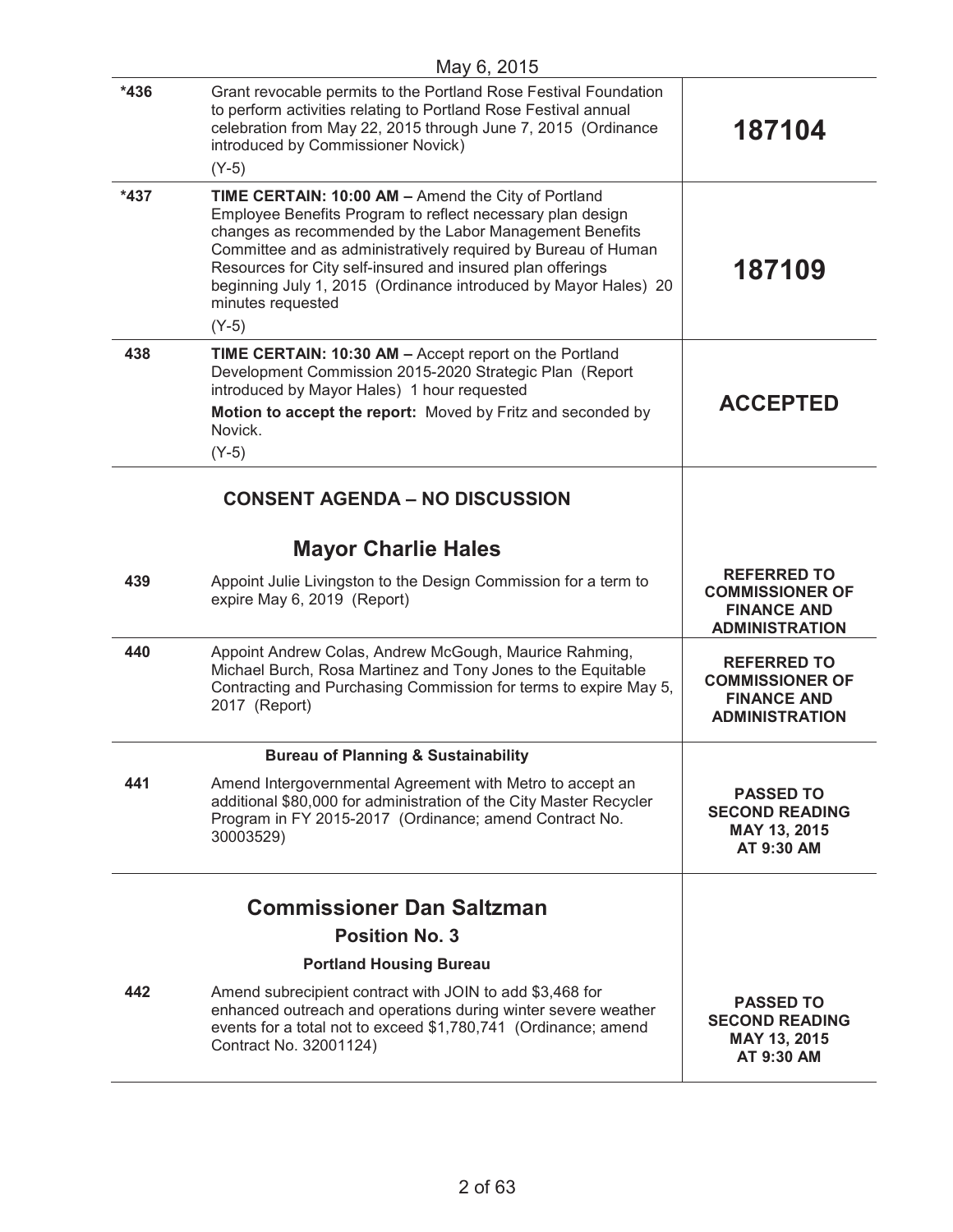|        | May 6, 2015                                                                                                                                                                                                                                                                               |                       |
|--------|-------------------------------------------------------------------------------------------------------------------------------------------------------------------------------------------------------------------------------------------------------------------------------------------|-----------------------|
|        | <b>Commissioner Steve Novick</b>                                                                                                                                                                                                                                                          |                       |
|        | <b>Position No. 4</b>                                                                                                                                                                                                                                                                     |                       |
|        | <b>Bureau of Emergency Management</b>                                                                                                                                                                                                                                                     |                       |
| *443   | Authorize application to the Department of Homeland Security<br>Urban Areas Security Initiative Grant program for a grant in the<br>amount of \$3,000,000 to enhance emergency preparedness<br>through planning, training and equipping of emergency responders<br>(Ordinance)<br>$(Y-5)$ | 187110                |
|        | <b>Bureau of Transportation</b>                                                                                                                                                                                                                                                           |                       |
| *444   | Accept a grant in the amount of \$151,360 from and authorize an<br>Intergovernmental Agreement with Oregon Department of<br>Transportation for the Growing Transit Communities Plan<br>(Ordinance)<br>$(Y-5)$                                                                             | 187105                |
|        | <b>Commissioner Amanda Fritz</b>                                                                                                                                                                                                                                                          |                       |
|        | <b>Position No. 1</b>                                                                                                                                                                                                                                                                     |                       |
|        | <b>Portland Parks &amp; Recreation</b>                                                                                                                                                                                                                                                    |                       |
| *445   | Authorize application to the Oregon Parks and Recreation<br>Department for a grant in the amount of \$750,000 for development<br>of the Gateway Green Park Project (Ordinance)<br>$(Y-5)$                                                                                                 | 187106                |
|        | <b>City Auditor Mary Hull Caballero</b>                                                                                                                                                                                                                                                   |                       |
| 446    | Approve Council Minutes for July-December 2014 (Report)<br>$(Y-5)$                                                                                                                                                                                                                        | <b>APPROVED</b>       |
| *447   | Amend contract with Moss Adams, LLP to extend by one year for<br>financial and federal compliance audits of FY 2014-2015 and<br>increase by \$658,445 (Ordinance; amend Contract No. 30002662)<br>$(Y-5)$                                                                                 | 187107                |
| $*448$ | Assess property for system development charge contracts and<br>private plumbing loan contracts (Ordinance; Z0810, K0153,<br>T0165, W0041, P0132, K0154, T0166, Z0811, W0042)<br>$(Y-5)$                                                                                                   | 187108                |
|        | <b>REGULAR AGENDA</b>                                                                                                                                                                                                                                                                     |                       |
| 449    | Proclaim May 2015 to be Older Americans Month in Portland<br>(Proclamation introduced by Mayor Hales and Commissioner Fish)<br>10 minutes requested                                                                                                                                       | <b>PLACED ON FILE</b> |
| 450    | Proclaim the week of May 10-16, 2015 to be Active Transportation<br>Week in Portland (Proclamation introduced by Mayor Hales and<br><b>Commissioner Novick)</b>                                                                                                                           | <b>PLACED ON FILE</b> |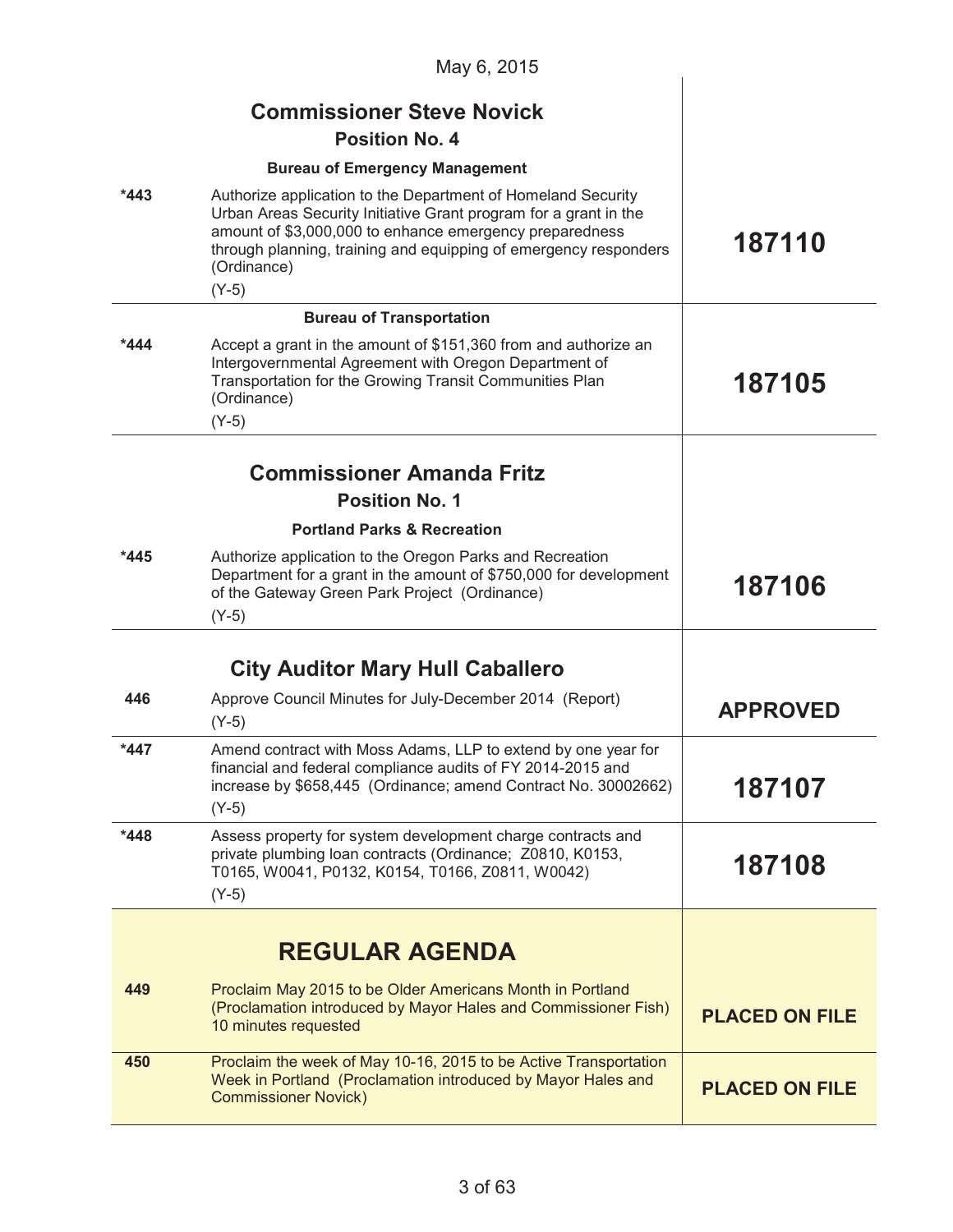| Authorize an Intergovernmental Agreement with Portland State<br>University in the amount of \$80,297 for the Portland Single Family<br>Weight Study 2015-17 to determine weight of garbage for<br>ratemaking purposes (Second Reading Agenda 420)<br>(Y-4; Saltzman absent)                                                                                                                                                                                                                                                                     | 187111                                                                                                                                               |
|-------------------------------------------------------------------------------------------------------------------------------------------------------------------------------------------------------------------------------------------------------------------------------------------------------------------------------------------------------------------------------------------------------------------------------------------------------------------------------------------------------------------------------------------------|------------------------------------------------------------------------------------------------------------------------------------------------------|
| <b>Bureau of Police</b>                                                                                                                                                                                                                                                                                                                                                                                                                                                                                                                         |                                                                                                                                                      |
| Authorize an Intergovernmental Agreement with Portland State<br>University for \$35,000 for development of an evaluation plan to<br>assess the work and effect of the Community and Police Relations<br>Subcommittee (Ordinance) 15 minutes requested<br>Motion to amend to add emergency clause: Moved by Fish and                                                                                                                                                                                                                             | 187112<br><b>AS AMENDED</b>                                                                                                                          |
|                                                                                                                                                                                                                                                                                                                                                                                                                                                                                                                                                 |                                                                                                                                                      |
| Authorize application to the U.S. Department of Justice, Office of<br>Justice Programs, Bureau of Justice Assistance for a grant in the<br>amount of \$2,000,000 for the National Sexual Assault Kit Initiative<br>FY 2015 Competitive Grant to address unsubmitted sexual assault<br>kits at the Portland Police Bureau (Ordinance) 10 minutes<br>requested<br>(Y-4; Saltzman absent)                                                                                                                                                          | 187113                                                                                                                                               |
| <b>City Budget Office</b>                                                                                                                                                                                                                                                                                                                                                                                                                                                                                                                       |                                                                                                                                                      |
| Adopt the FY 2014-15 Spring Supplemental Budget and make<br>other budget-related changes (Second Reading Agenda 421)<br>Motion to add two limited-term positions and increase bureau<br>expenses in the General Fund for Portland Parks and<br>Recreation by \$22,500 for tree code implementation; amend<br>exhibits 1 through 5 as appropriate. The additional<br>appropriation will result in a decrease in General fund<br>contingency: Moved by Fritz and seconded by Fish.<br>(Y-2; N-3 Fish, Novick and Hales) Motion failed.<br>$(Y-5)$ | 187114<br><b>AS AMENDED</b>                                                                                                                          |
| <b>Office of Management and Finance</b>                                                                                                                                                                                                                                                                                                                                                                                                                                                                                                         |                                                                                                                                                      |
| Grant a franchise to Qwest Corporation dba CenturyLink QC for<br>telecommunications services for a period of 10 years (Ordinance)                                                                                                                                                                                                                                                                                                                                                                                                               | <b>PASSED TO</b><br><b>SECOND READING</b><br><b>JUNE 10, 2015</b><br><b>AT 9:30 AM</b>                                                               |
| <b>Commissioner Steve Novick</b><br><b>Position No. 4</b>                                                                                                                                                                                                                                                                                                                                                                                                                                                                                       |                                                                                                                                                      |
| <b>Bureau of Emergency Management</b>                                                                                                                                                                                                                                                                                                                                                                                                                                                                                                           |                                                                                                                                                      |
| Authorize an Intergovernmental Agreement with Multnomah<br>County to establish a medical resource request system for<br>regionally organized health care systems (Ordinance) 10 minutes<br>requested<br>$(Y-5)$                                                                                                                                                                                                                                                                                                                                 | 187115                                                                                                                                               |
|                                                                                                                                                                                                                                                                                                                                                                                                                                                                                                                                                 | <b>Mayor Charlie Hales</b><br><b>Bureau of Planning &amp; Sustainability</b><br>seconded by Novick. (Y-4; Saltzman absent)<br>(Y-4; Saltzman absent) |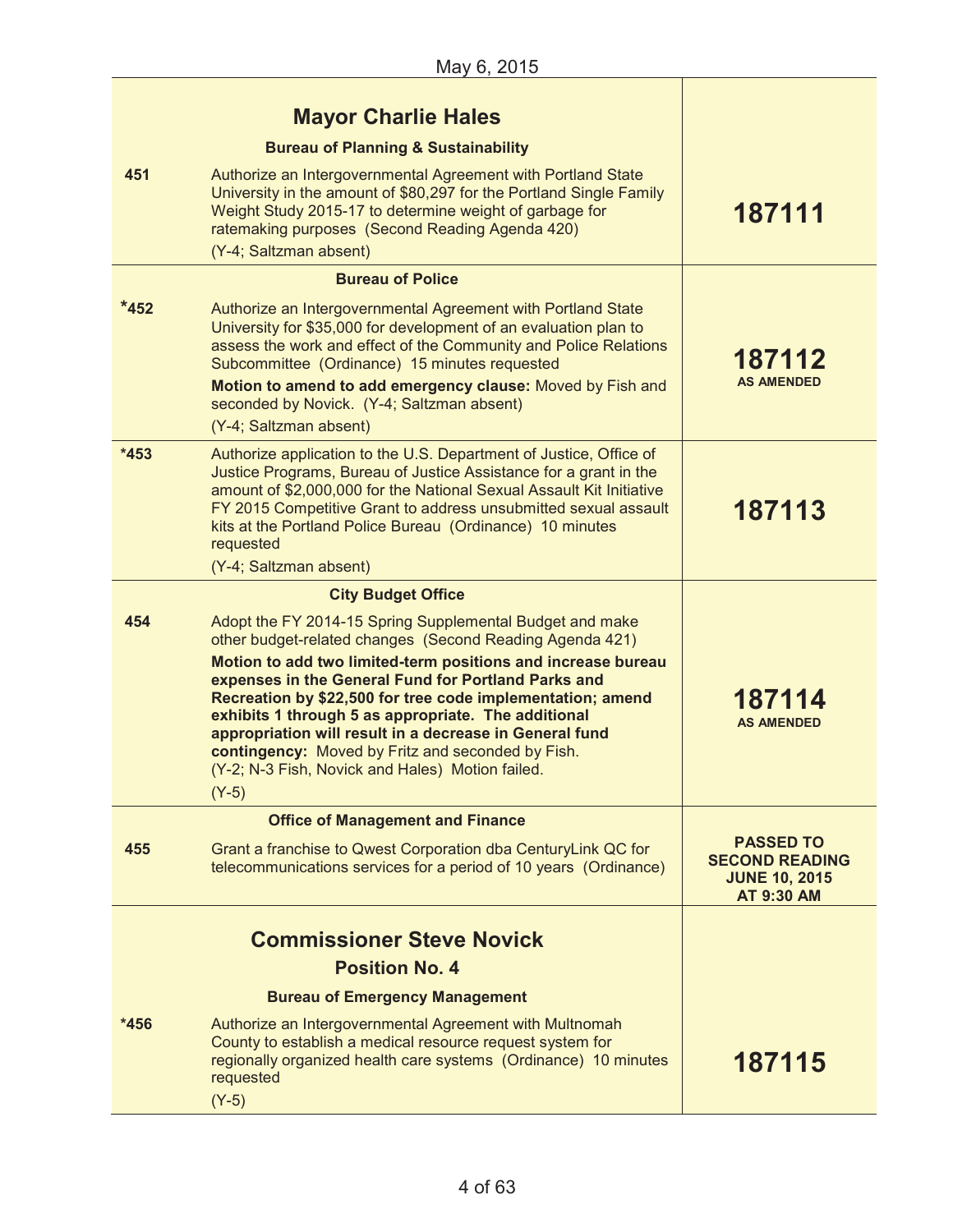| May 6, 2015                      |                                                                                                                                                                                                  |                                                                                |
|----------------------------------|--------------------------------------------------------------------------------------------------------------------------------------------------------------------------------------------------|--------------------------------------------------------------------------------|
| $*457$                           | Authorize a contract with TetraTech in the amount of \$158,529 for<br>Natural Hazard Mitigation Planning (Ordinance) 10 minutes<br>requested                                                     | 187116                                                                         |
|                                  | $(Y-5)$                                                                                                                                                                                          |                                                                                |
| <b>Bureau of Transportation</b>  |                                                                                                                                                                                                  |                                                                                |
| 458                              | Vacate a portion of SE Gideon St east of SE Milwaukie Ave subject<br>to certain conditions and reservations (Hearing; Ordinance; VAC-<br>10092)                                                  | <b>PASSED TO</b><br><b>SECOND READING</b><br>MAY 13, 2015<br><b>AT 9:30 AM</b> |
| 459                              | Vacate a portion of NE Vancouver Way south of NE Gertz Rd<br>subject to certain conditions and reservations (Second Reading<br>427; VAC-10097)<br>$(Y-5)$                                        | 187117                                                                         |
| <b>Commissioner Amanda Fritz</b> |                                                                                                                                                                                                  |                                                                                |
|                                  | <b>Position No. 1</b>                                                                                                                                                                            |                                                                                |
|                                  | <b>Portland Parks &amp; Recreation</b>                                                                                                                                                           |                                                                                |
| 460                              | Accept Park System Development Charge Methodology Update<br>Report for implementation and amend the applicable sections of<br>City Code (Second Reading Agenda 386; amend Code Chapter<br>17.13) | <b>CONTINUED TO</b><br>MAY 20, 2015<br><b>AT 9:30 AM</b>                       |

At 1:41 p.m., Council adjourned.

#### **MARY HULL CABALLERO**

Auditor of the City of Portland

By Karla Moore-Love Clerk of the Council

For a discussion of agenda items, please consult the following Closed Caption File.

## **WEDNESDAY, 2:00 PM, May 6, 2015 DUE TO LACK OF AN AGENDA THERE WAS NO MEETING**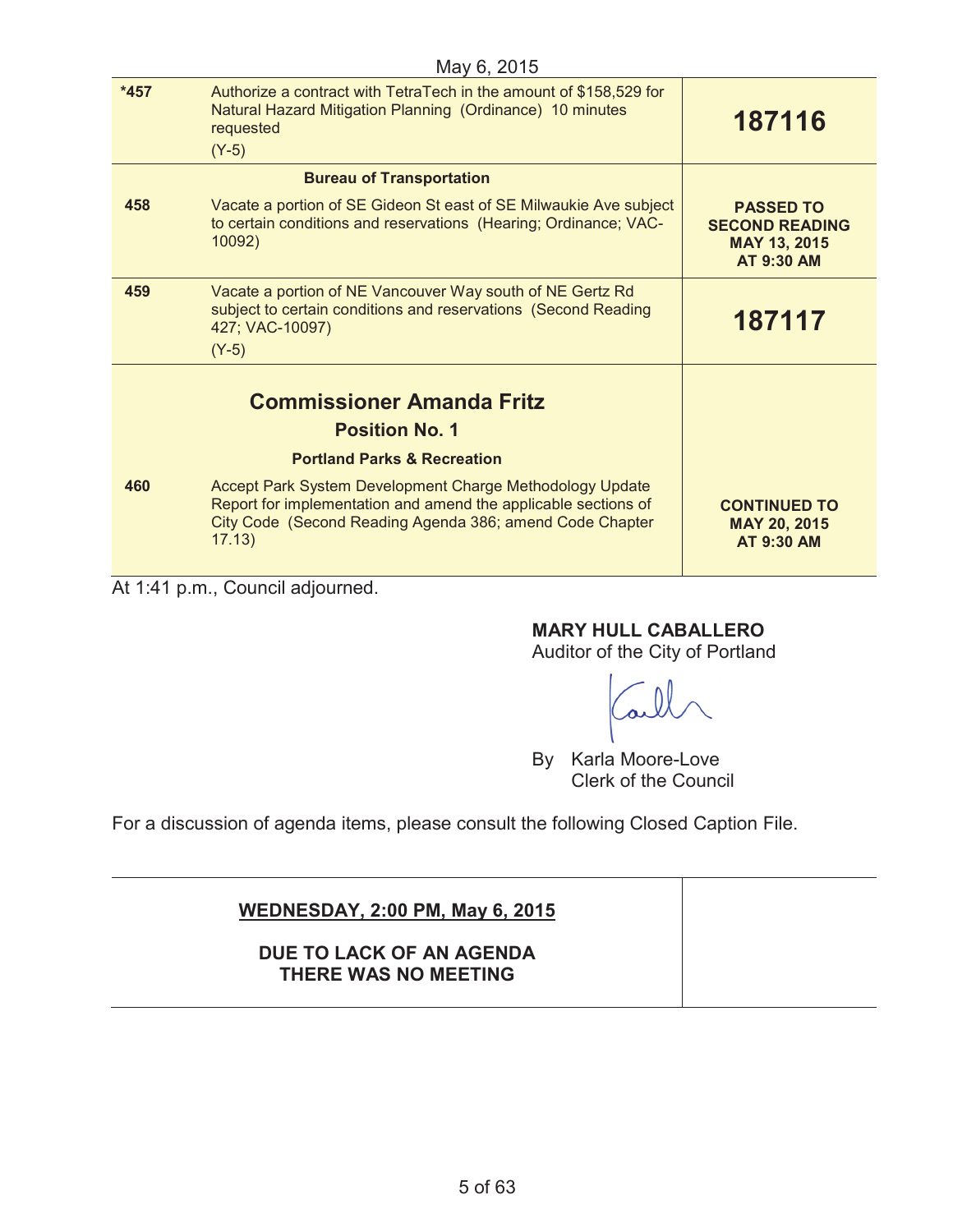#### May 6, 2015 **Closed Caption File of Portland City Council Meeting**

This file was produced through the closed captioning process for the televised City Council broadcast and should not be considered a verbatim transcript. Key: **\*\*\*\*\*** means unidentified speaker.

#### **MAY 6, 2015 9:30 AM**

**Hales:** Would you please call the roll. [roll call taken]

**Hales:** Welcome, we have a full agenda of regular business and communications, and also special presentations and times certain. We're going to start with the first of those presentations, even before we do communications. That's item 435.

**Moore:** I believe there's a proclamation.

**Hales:** We have a couple on the agenda and one before all that. Before we do item 435, commissioner Fritz.

**Fritz:** Thank you, mayor hales. I was getting the large print version, that's why I was a couple of minutes late.

**Fritz:** Today is may 6th but it's also national nurses day. I worked for 27 years as a registered nurse. I have the honor of reading this proclamation. Thank you, mayor, for letting me do this. Whereas there are more than 52,000 registered nurses in Oregon, comprising Oregon's largest health care profession. The depth and breadth of the registered nurse profession meets the different and emerging health care needs of Oregonians in a wide range of settings. And whereas the Oregon nursing association, of which I am a proud retired member, as the voice of registered nurses in Oregon are working to chart a new course for a healthy state that relies on increasing delivery of patient primary preventative health care. And whereas a renewed emphasis on primary and preventative health care will require better utilization of all registered nurses. And whereas professional nursing has been demonstrated to be an indispensable component in the safety and quality of care in hospitalized patients and the demand for nursing services will be greater than ever because of the aging population, of which I am one, and the expansion of life sustaining technologies and the explosive growth of home health care services. And whereas more qualified registered nurses will be needed in the future to meet the increasingly complex needs of healthcare consumers in this community. And the cost effective, safe and quality health care services provided by registered nurses will be an ever more important component of Oregon's health care delivery system in the fume. And whereas along with the Oregon nurses association, the Oregon nurses association has declared the week of may 6-12 as national nurses week with the theme ethical practice, quality care. In celebrating the ways in which registered nurses strive to provide safe and high quality patient care and map out the way to improve our healthcare system. Now therefore, Charlie Hales, Mayor of the city of Portland, Oregon, the city of roses, does hereby proclaim may 6-12, 2015 to be national nurses day in Portland and encourage all residents to observe this week.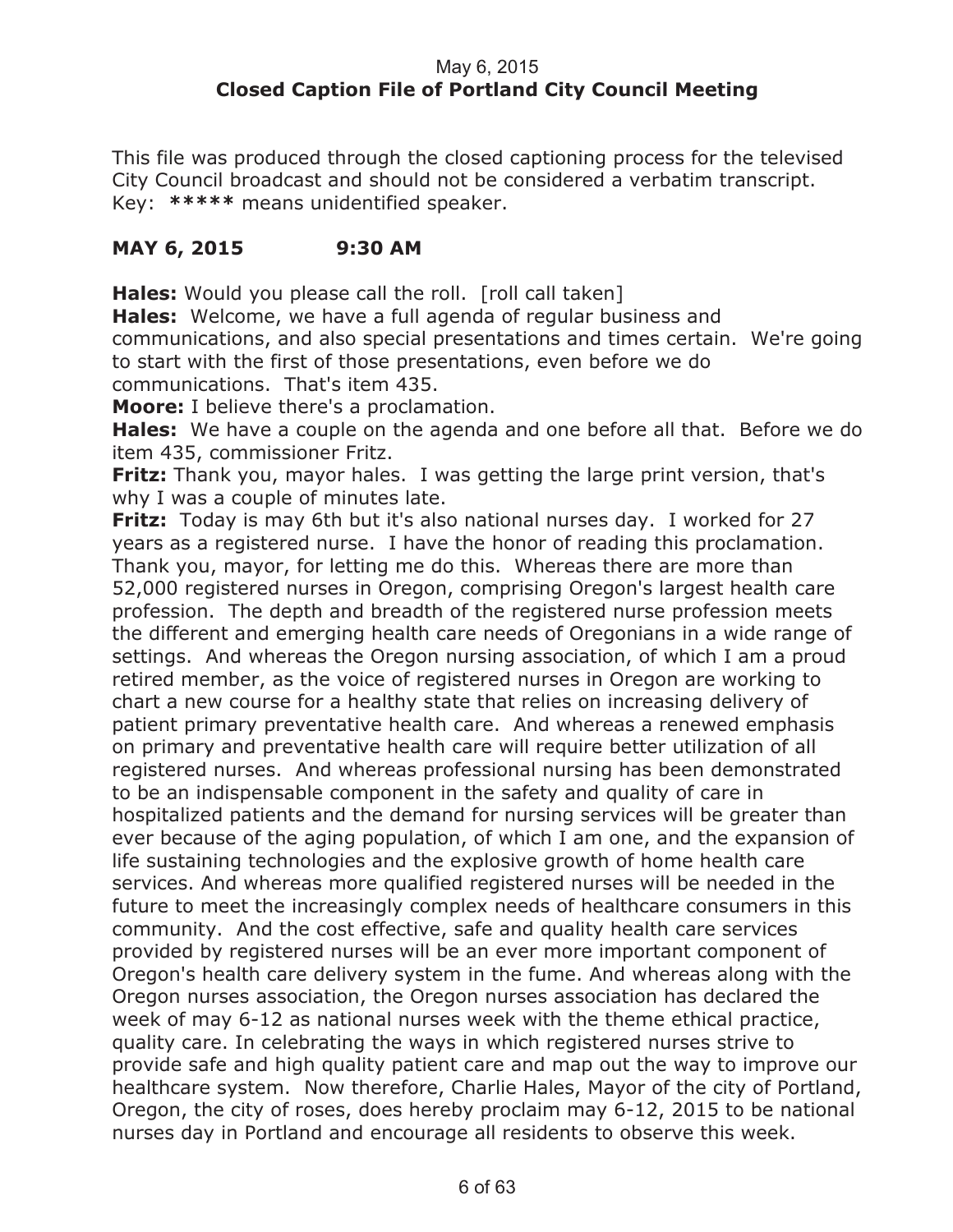**Hales:** Thank you, thank you very much. Well, then let's move on to item 435.

### **Item 435.**

**Moore:** Presentation from the 2015 Portland rose festival and rose festival court.

**Hales:** Very important time here in Portland, or I should say rosaria. I should like to call up jeff curtis and frank chinn. Good morning and welcome. [applause]

**Hales:** Hear, hear.

**Jeff Curtis:** Good morning, mayor hales, distinguished commissioners, great to be here this morning on the eve of 2015 rose festival. In a few minutes the court will present some festival highlights. But I thought I would take a few minutes to share with you a little bit of the who, the what, the why and the how of the rose festival foundation and what we do, our contributions to the city and the end result of our hard work. Specifically on who, it's a not for profit organization founded 108 years ago with very specific principles, a mission by our city leaders decided it was important to celebrate the quality of life in our great city in 1907. It created an event to provide economic stimulus to the community, bring people together in the spirit of celebration to our great city under the theme of the rose. We continue to serve that mission today. An economic activity, estimated economic activity over \$75 million as a direct result of the rose festival activities annually. We do this collectively with a 3600-volunteer group, 56 dedicated volunteers that serve on our board under the leadership of frank chinn and a staff that grows to 22 this time of year. What is this festival itself: Ultimately it's a collection of 57 distinctly different events that you see in front of you on our calendar of events. Some of which you'll hear in a few minutes, highlighted presented by the rose festival court. At the same time, it's a distinctive festival that gets worldwide attention, it's one of the top festivals in the world as distinguished by the international festival events association. Its quality events, world-class production puts Portland at the centerpiece on a global scale from an event standpoint. Why do we do this? We do this under very specific reasons over a 108-year period. To summarize it, we bring people together with a spirit of celebration. We showcase Portland on a worldwide stage. We produce an economic impact estimated at \$75 million for the Portland region annually. We most recently raise awareness to charitable causes. Last year the knight cancer challenge. This year we're honored to announce or official charity about a month ago, boys and girls aid. We do this for the spirit of fun, that's the theme, a bloomin' good time. How does it happen? A lot of hard work, a lot of partnerships and a lot of creativity. We have a great group of corporate sponsors that provide about 40% of our funding and the rest is generated the old-fashioned way, hard work, dedicated fund-raising, people buying pins and attending our events year after year after year, despite challenges that come our way with things we don't control. We rely on you, the city of Portland for our festival specifically. In conclusion, the hard work will culminate in a 57-event celebration we're about to get started. Unlike other events that happen in our city the city of Portland is a direct beneficiary. We do this for no other reason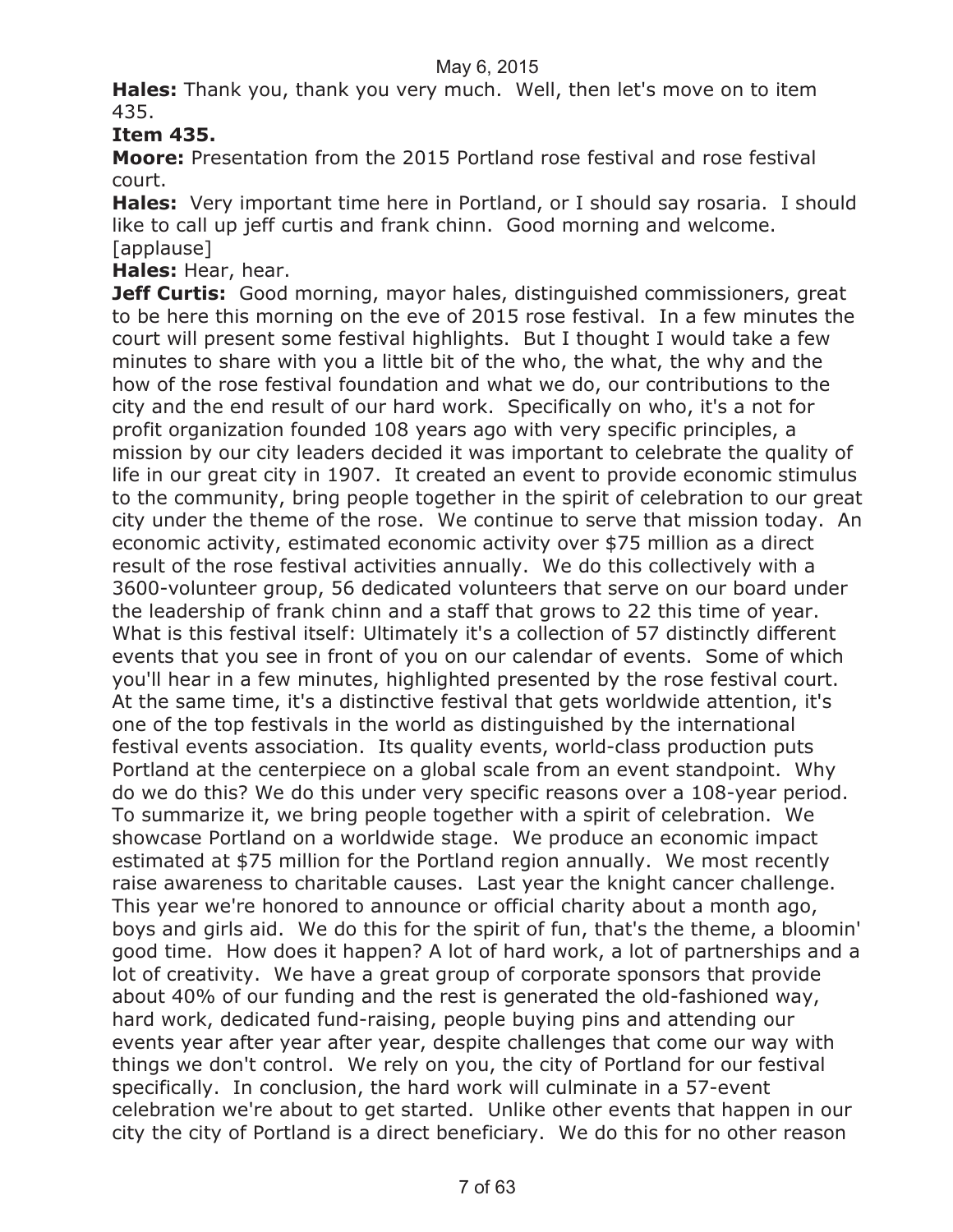but the specific purpose of bringing people together and putting Portland on a worldwide stage under the theme of the rose. It's my privilege to organize the efforts year-round that do such great work. I'll transition to the volunteer side of our organization, the board president, frank chinn.

**Frank Chinn:** I'm a retired band director after 31 years teaching in the lake oswego, tigard, tualatin school district. I've been volunteering for the rose festival since 1980. I'm really not that old but I guess the numbers don't lie. Anyway, i've served since 1999 and i've served on no fewer than eight committees per year since being on the board. Having gone through the leadership program it is my honor to become president of the Portland rose festival foundation, and to represent our board, staff and volunteers that work for this organization. As president I have the honor to present the 25th themed Portland rose festival court. They are a great group of young women as you will see. They will be fabulous ambassadors for Portland's official festival.

**Festival Court:** Thank you, good morning. [applause]

**Festival Court:** Hello, we are the 2015 rose festival court presented by united community credit union. We'd like to introduce ourselves and tell you what's happening during this year's rose festival.

**Devon:** I'm devon from st. Mary's academy. The Portland rose festival is proud to support children in the community by partnering with boys and girls aid as the official charity. Boys and girls aid has been connecting foster children because every child deserve as family.

#### **Festival Court:** Tabitha.

**Tabitha:** I'm tabitha from lincoln high school. I oversee the community guard at my school. Show your community pride at the grand floral parade saturday june 6th. Stake your claim on the four mile long parade route or watch it all live on channel 12 kptv.

#### **Festival Court:** Paris.

**Paris:** One of my favorite things to do is walk along the waterfront with my dad on warm summer nights. Rose festival is excited to william ships from the u.s. Navy, royal canadian navy and the u.s. Coast guard back to Portland for the largest fleet the rose festival has seen in years.

**Cristell:** I'm cristell. Register your group for the grand floral walk on june 6th. Walk down the route and tens of thousands of spectators cheer you on. **Festival Court:** Tihanne

**Tihanne:** I'm tihanne from benson high school. I push myself to break out of my shyness by participating in team activities including cheerleading, choir, track and field. Get your foursome together for a little friendly competition at the rose festival golf tournament on june 8. Hit the links at the riverside golf and country club followed by a dinner at the conclusion of the day.

#### **Festival Court:** Lily.

**Lily:** Hi, i'm lily, from wilson high school. I enjoy giving back to my community by volunteering as a community counselor. The rose festival foundation has been giving back to the community for 108 years, one way through the international rose store. This year marks a file stone as \$1 million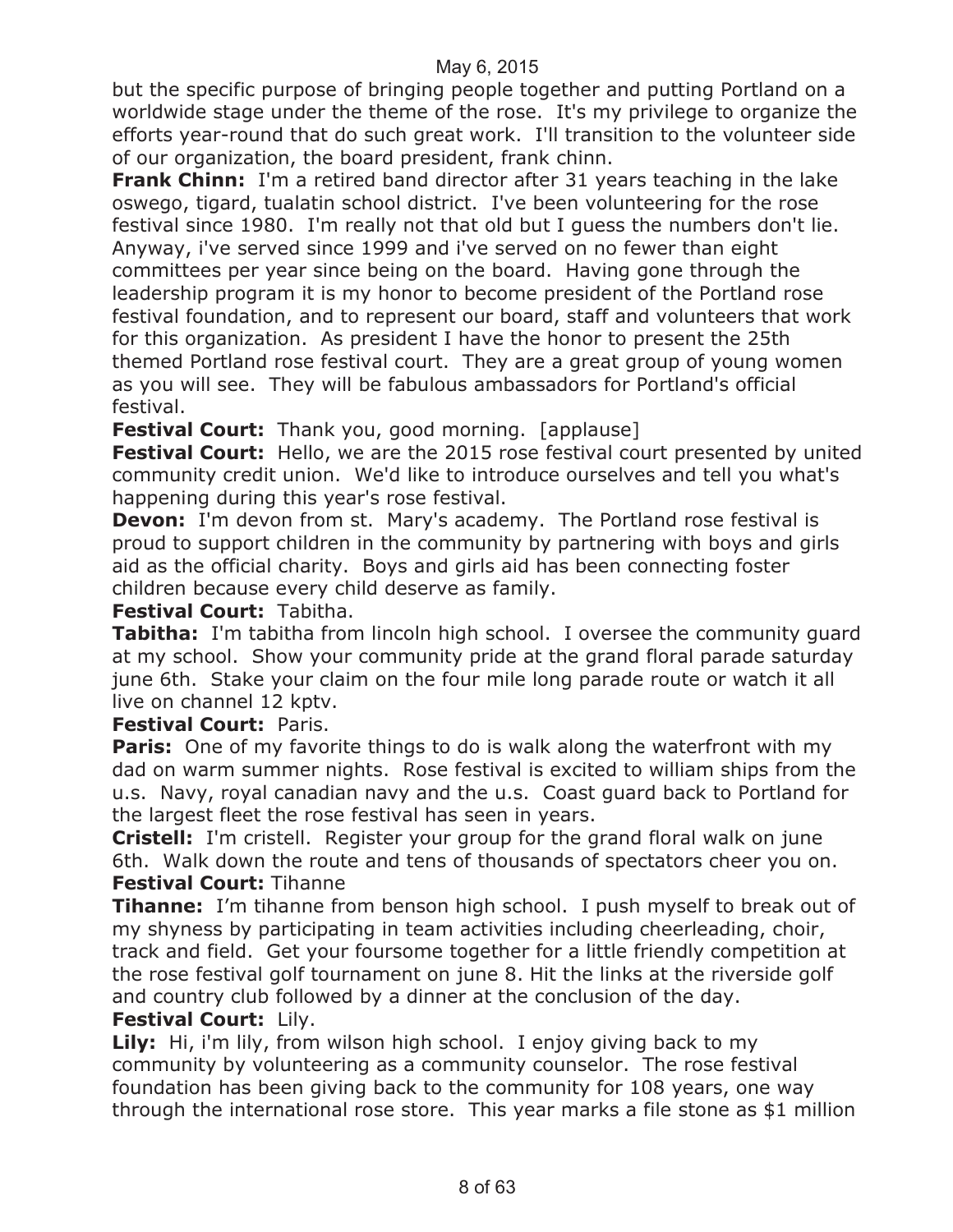has been contributed to the Portland parks department since the store first opened in 2000.

#### **Festival Court:** Naomi.

**Naomi:** I'm naomi from Cleveland high school. I'm a full ib diploma candidate, ukulele player and summer camp counsellor. If you want to see who will be queen of rosaria, join us at the queen's coronation right before the grand floral parade. It takes place at veterans memorial stadium.

#### **Festival Court:** Erika.

**Erika:** I'm Erika from Roosevelt high school. When I'm finished studying, I put on my colorful dress and practice Mexican dancing. Seeing an array of colors on the faces of the character clowns presented by union pacific led by beloved clown prince sure to bring laughter and smiles to many audiences during this year's festival season.

#### **Festival Court**: Clara.

**Clara:** I'm clara from valley catholic high school. In the future I plan on pursuing a career as an engineer in the film industry and I hope to make animation films for children. Show your support for local kids by joining us for this year's fred meyer junior parade. See floats, community groups, baton twirlers and dance teams having fun in the hollywood district or watch it live on kptv fox channel 12.

#### **Festival Court:** Talia.

**Talia:** I'm from lake oswego high school. I have made friends and connected with people from different clubs and sports. You can become a friend of the festival and support the Portland rose festival foundation a nonprofit organization. We celebrate the 2015 theme, a bloomin' good time.

**Festival Court:** We are the 2015 rose festival court presented by the united community credit union. See you at the rose festival: [applause]

**Talia:** I'm talia from lake oswego. On behalf of the court we'd like to present you with a poster.

**\*\*\*\*\*:** Thank you.

**Hales:** Thank you very much.

**\*\*\*\*\*:** Thank you.

**Hales:** Thank you all, we look forward to the festival and we're really proud of these young leaders in this important role you play in our community. We wish you well and have a great rose festival season. Thank you for coming. Let's hear it for them. [applause.]

**\*\*\*\*\*:** Can we get a photo with you? [applause]

**Hales:** Thank you all, thanks very much. [applause]

**Hales:** Okay. We'll move on into the regular council calendar now with communications items.

**\*\*\*\*\*:** Did you want to do 436, part of the --

**Hales:** Sorry, yes. We have an ordinance to make this all legal. Item 436. **Moore-Love:** Grant revocable permits to the rose festival foundation to perform activities relating to Portland rose festival annual celebration from may 22, 2015, through june 7, 2015. Commissioner novick.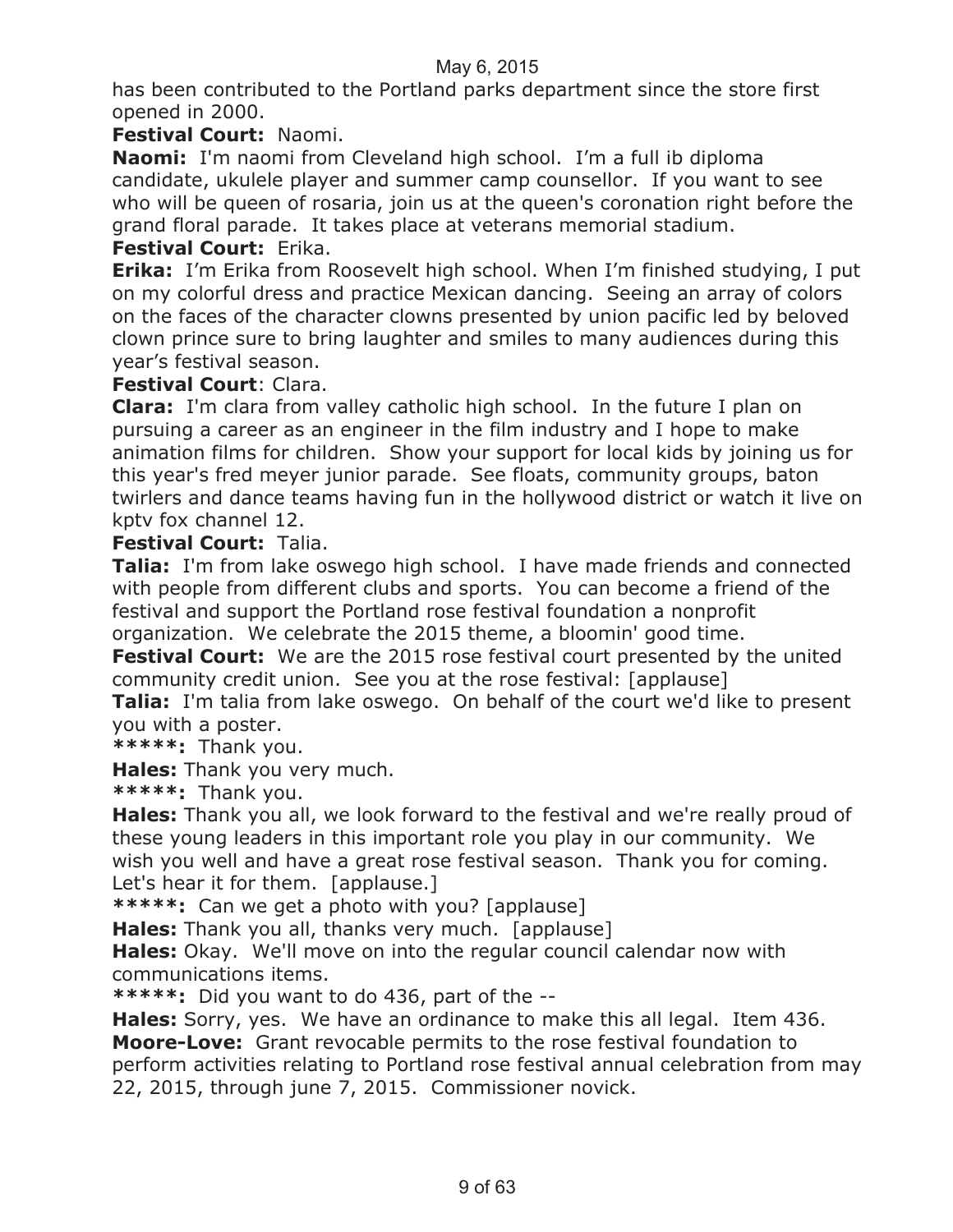**Novick:** The first rose festival was held in 1907 and was designated as the official festival. The rose festival is one way we celebrate all the great things that makes Portland a unique place to live and visit.

**\*\*\*\*\*:** Thank you.

**Fish:** I have one question. Who is the grand marshal of the starlight parade? **Novick:** No comment, commissioner. [laughter]

**Hales:** Welcome back, jeff, good morning.

**Allison Madsen:** Thank you, good morning. As commissioner novick said, i'm the special events coordinator for the city. As the rose festival court has done such a great job of introducing the season of celebration, there's little else I can say about that. But I would like to take just a moment to talk about some of the people who make this event the quality event that it is every year. The traffic division of the Portland police bureau, captain kelly schiffer and her staff, are key and invaluable in making these events happen, especially the three annual parades. While we draw from the entire police bureau to staff the event, of note. [names being read]

**Madsen:** I'm glad I have notes. These officers and many other officer from our Portland police bureau and staff from pbot, water, pbs, park, fire. Multnomah county, Oregon department of transportation and the u.s. Coast guard to make sure that we have a safe and enjoyable route for the citizens and guest whose come out to these parades. While I could detail what they do it would take a long time so i'll just say a bunch of stuff. We try to make this a happy and honorable celebration for the city. Thank you again for the opportunity to present this for my eighth time. And i'll present jeff curtis. **Jeff Curtis:** Thank you.

**Hales:** Good morning.

**Curtis:** I'll echo what was just said. It's been happening for 108 years where the council says this is important and we're authorizing the use of our streets and resources of the men and women who work for our city in the spirit of celebration. It's a very important moment in our annual calendar, I want to thank you for your support. The men and women that work in our bureaus, transportation side to public safety, a phenomenal first line for us. Specifically the Portland police call them out and do an amazing job. We wouldn't have the success that we do without the friends at the Portland police bureau and all the other coordinated efforts it takes to pull this off. Just last year the association judged our risk and safety plan the top in our industry, and the Portland police in collaboration with other jurisdictions make that happen and a coordinated effort from the public safety side. The reality of the festival is it is more popular than ever. People are loving this festival and it's a collection of team work that makes it happen.

**Fish:** Who are the grand marshals again?

**Curtis:** The grand marshal for the starlight parade is peedee. The famous roll of carpet making its appearance in the community. We get requests every day. We have not announced the grand marshall of the floral parade, that's coming soon.

**Fish:** In the festival will you continue to make the commitment you've made in past years, the healthy food option?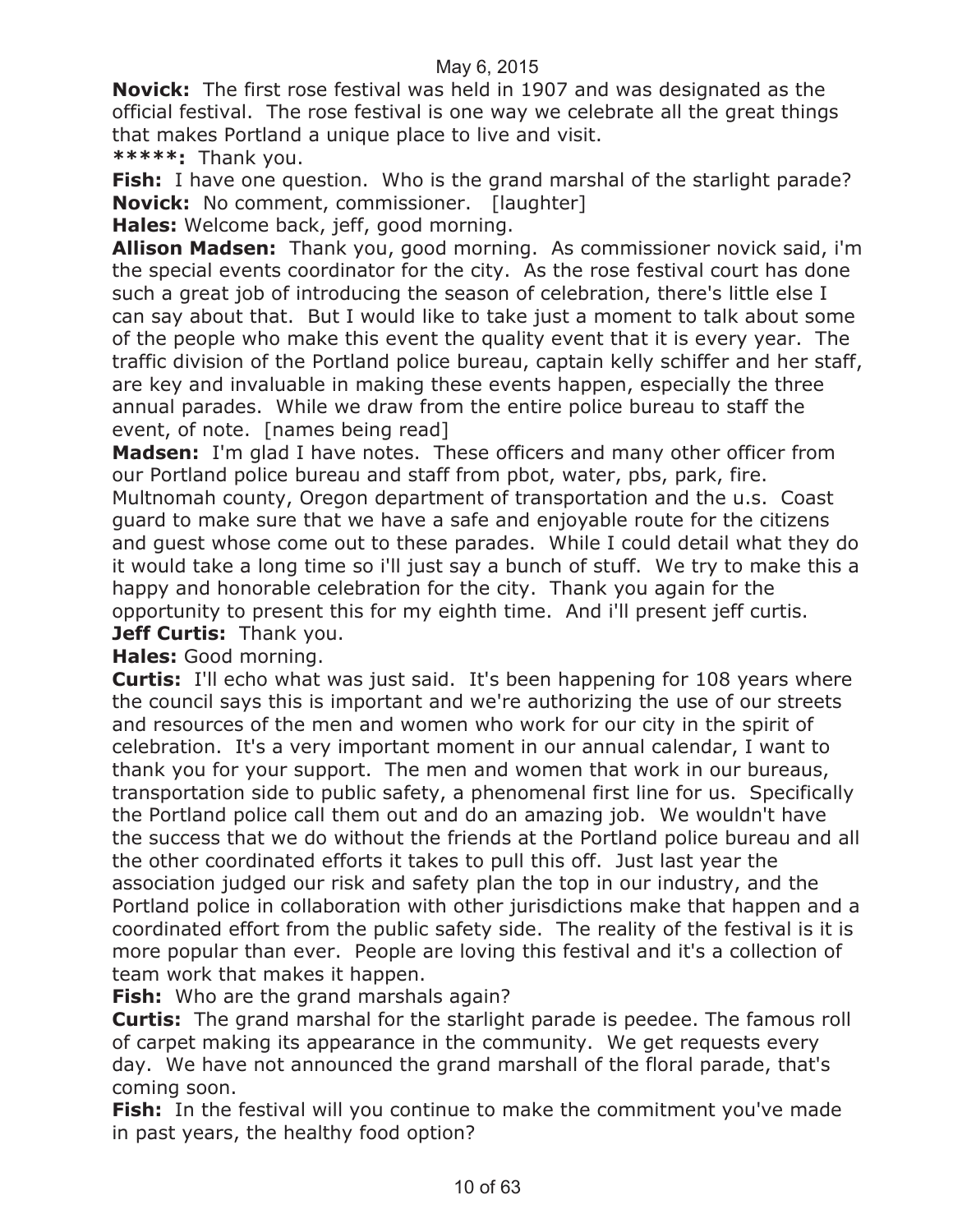**Curtis:** We asked vendors to provide at least one item of that nature. It's important that we carry that out, we work with Multnomah county as well to carry that forward. It's a mix of food options that people love at the festival and fair.

**Hales:** Other questions for our team? Maybe just a moment of embarrassment for you, allison. I was at one of the events last year, one in particular was very memorable. I was talking to the people that organized the half marathon. They work on events all over the country. They were effusive particularly about allison and what a star she is, being the queen of logistics for this and other events.

**Madsen:** I'm really excited to be working on the iaaf event for next march. **\*\*\*\*\*:** Wow.

**\*\*\*\*\*:** Thank you.

**\*\*\*\*\*:** Thank you.

**Hales:** Questions for the team?

**Hales:** Anyone else want to speak on this item?

**Novick:** I want you to take note of the fact that these are revocable permits.

So if the rose festival starts acting up we can take them away.

**Hales:** Duly noted.

**Hales:** Thank you very much. Let's take a roll-call vote.

**Fish:** Congratulations, we look forward to another very successful rose festival. **Saltzman:** Thank you for the presentation, i'm pleased to help support the rose festival. It was a great presentation by the court. I wanted to acknowledge leslie goodlow. Can you stand for a second? She is one of our senior managers for the Portland housing bureau, a former princess. **\*\*\*\*\*:** President in 2007.

**Saltzman:** Thank you for all your help. I really appreciate you selecting boys and girls aid as your benefit in addition area charity. It kind of travels under the radar but they do a lot of important work in helping foster kids find permanent families. Thank you. Aye.

**Novick:** Thank you, allison, thank you jeff, thank you members of the court. Aye.

**Fritz:** I really love the rose festival, it's so Portland and yet it goes around the world. I particularly enjoy the court every year. Thank you for being wonderful ambassadors and also princesses. I think it's great to be both. Hopefully some you have go into health care, it's a great proceedings for men and women. Look forward to enjoying rose festival with you, aye.

**Hales:** Had a wonderful discussion with this court, they are an impressive group of young women, they had some thoughtful suggestions making sure the arts tax carries on from middle school into high school. They are politically awake and giving us good ideas. They had a very thoughtful question about what the rose festival means to Portland. My answer at that moment was we're growing as a city, and that's both exciting and painful but we're now a city of over 600,000 people. But the rose festival makes us feel like a smaller town. It brings us together in the way the county fair or the pendleton roundup does for smaller cities. That's one of the most magical events about it. I look forward to it, aye.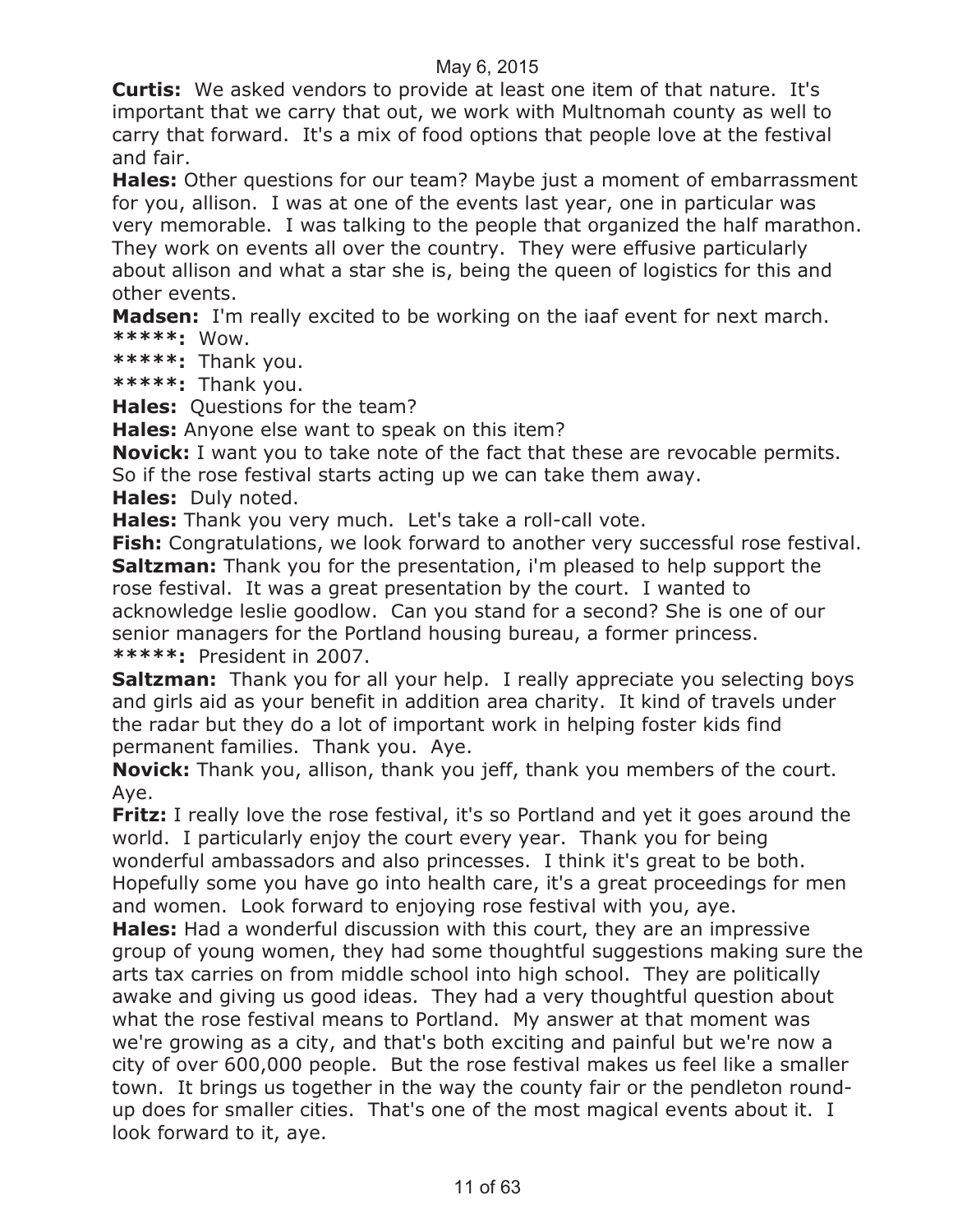**Hales:** Thank you very much. Now we move on to communications items. **Item 430.**

**Moore:** 430, request of joe walsh to address council regarding communications.

**Hales:** Mr. Walsh, good morning, come on up. Good morning.

**Joe Walsh:** My name is joe walsh, I represent individuals for justice. Often we have come before you as a representative of individuals for justice to warn you of your future. Today is no different. We demand that you follow the spirit of the charter and stop interfering and delaying citizens' littler to offer their views on both communications and items going to be acted on. You have now created a system that forces people to sign up in advance and it may take as much as 60 days to present to this council. You also limit the time of presentations to two minutes because there are many people that want to have their say. Can you not see how ludicrous this position is? You are sending a message if people take the time to come and be part of this democratic process, you're going punish them by taking away one third of their time. That would be bad enough. But your appetite is not yet satisfied. You interrupt people you disagree with. During this very limited amount of time they are trying to express themselves. This is an old lawyer's trick. It breaks the flow of what the opposition is trying to say and it is very slimy indeed. You have made in the past -- we have made in the past two demands that we can continue over the years to be ignored and they are: One, when there are more than 20 people who have signed up to speak, parents with children in the chambers who wish to speak will be called up first. Not sure if we stole this concept from Fritz from it or if she stole it from us. The bottom line is it is good and a reasonable thing to do. The second, when there are disabled people in the room, they will be offered an opportunity to speak after the parents if they so desire. A new request is to do what the county board does and have people sign up in the chambers the day of the meeting. So what they present to you would be current, and not 60 days old. We have made known that we will work for the defeat of two of you in the coming elections of 2016. We have lost all faith in the majority of this council and only see you as a hindrance to the democratic process under this republic. We will go -- you will go the way of sam adams, jeff cogan and another corrupt politician, governor kitzhaber. Just as soon as the citizens of this city wake up from their long deep dreamlike state. We offer these evaluations not in the hopes that you will change but the pending anger of what is to come. There is no hope of you acting on our stead. You act only to benefit yourselves. Soon many people will see that trying to convince you of anything is a total waste of time. **Hales:** Mr. Walsh, you're out of time.

**Walsh:** Thank you commissioner Fritz for the sick leave ordinance, we honor you for at least that. A perfect example is to bring up the court first. **Hales:** Mr. Walsh, you're out of time.

**Walsh:** Five people took time off from work to come and talk to you and made them wait because you wanted to have a photo op. That's a big problem, mayor.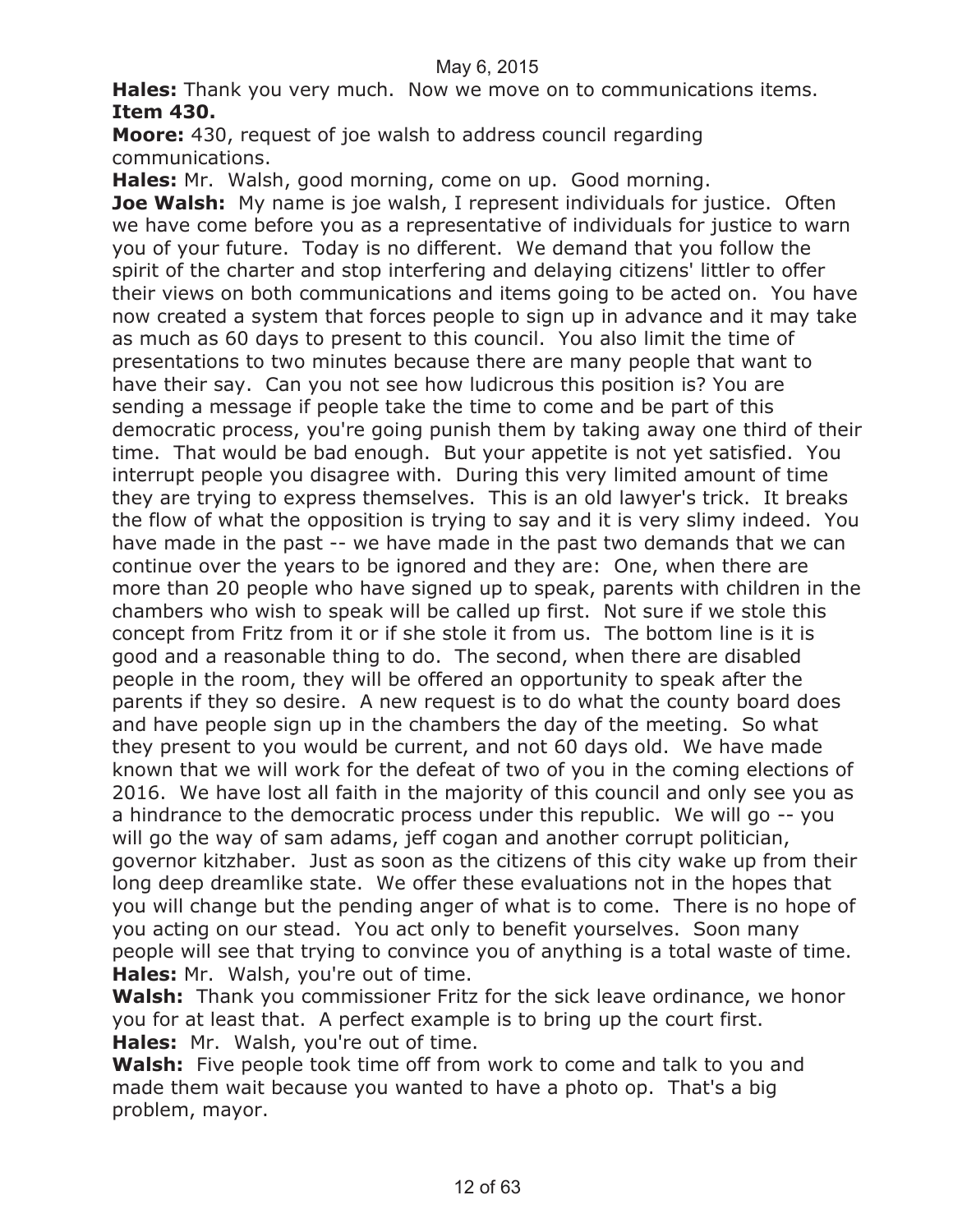**Hales:** Mr. Walsh, you're out of time so thank you, good morning. Next, please.

**Walsh:** Don't thank me, ever.

**Item 431.**

**Moore-Love:** Item 431, request of nancy newell to address council recording joint terrorism task force.

**Nancy Newell:** Good morning. I put this in place about a month ago. It's very interesting that our u.s. District representative of Oregon is now under full investigation, who was the one who promoted the joint terrorism task force. I think we had a packed crowd and a lot of people were pretty upset at some of the things she was saying which were not true. That's one of the reasons she's in very serious trouble, she's on leave, sick leave, and she will be retiring early. So my question is to the mayor. And I think it's very appropriate at this time to review your support and whoever else supported the jptf, and you are police commissioners so you have extra duties. That's a serious violation. She has violated the constitution, she has eliminated trust by the people of Portland once they find out. You made a decision based on some of her testimony. And you said if a citizen brought this to your attention that you would consider a review. Amanda Fritz gave tremendous testimony on some of the huge mistakes. There's a young man sitting in jail for an uncountable number of years and he was framed and the fbi has admitted it. How can we purport ourselves to be part of the u.n. Charter, operate in this way and the ton operate this way? Rejoin an organization that's operated like that? And now there's a perfect example right here in Portland of an official that makes a mess of things for stains their lives are altered permanently. Once you're under suspicion that is public and it affects your whole life. I'm really requesting seriously that your better efforts would be, president barack obama's in town -- if you really want to make things safe, have him eliminate the drone activity. The children and relatives are being killed against u.n. Charter policy. We're war criminals and the president meets every tuesday to recreate these drone activities. Send a recommendation to end those drone activists. I stood up and the drone was coming right at my face. I looked down the beach and there's the police officer from man's neat to. The city hall denies it's even occurring in manzanita. Sins work hard, they are honest in their jobs, we don't need this unethical representation and violation of our constitution. Thank you.

**Hales:** Thank you. Thank you very much. [applause] **Item 432.**

**Moore-Love:** Item 432, request of neal walker to address council regarding post-traumatic stress disorder in relation to chronic houselessness.

**Hales:** Mr. Walker. Call the next one, please.

#### **Item 433.**

**Moore-Love:** 433, a request of richard schuler to address counsel regarding changing the friday following thanksgiving day to indigenous people's day. **Hales:** Mr. Schuler, come on up.

**Richard Schuler:** Good morning. I am an american history teacher of 17 years now, so i've had a lot of time to think about this topic. I would like to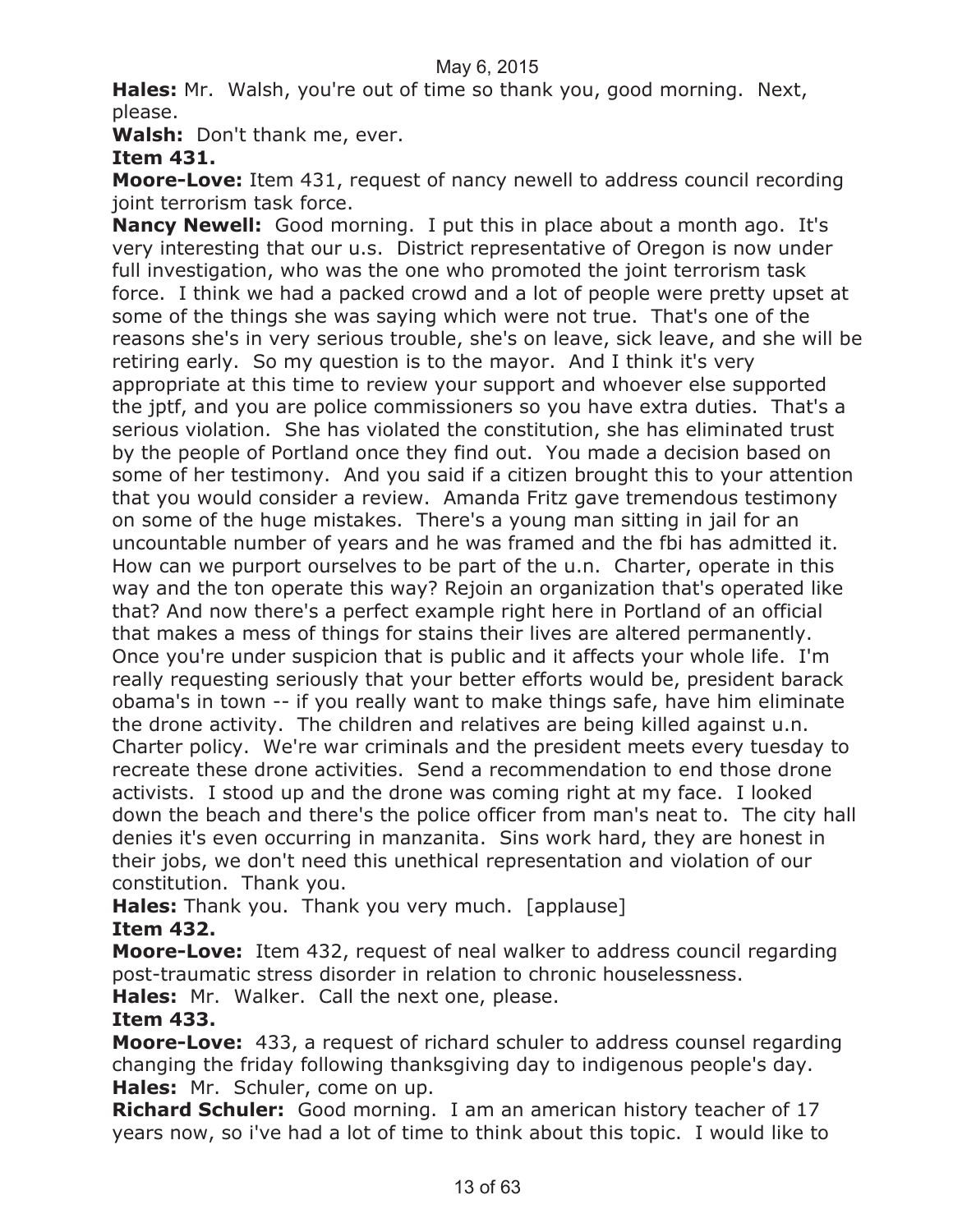establish the friday after thanksgiving as indigenous people's day. In service of that i'd like to make two points. Politics is the art of the possible. The second is that politics is the art of the possible. First a little background information on thanksgiving. It did happen largely as we're led to believe it did, in that it was harvest festival in 1621 attended by 90 native americans and their chief. In the years that followed that the alliance collapsed and it relate resulted in king phillip's war of 1675. That war ended with phillip by having his head cut off and put on a pole in jamestown colony. His son was sold into slavery. For this the puritans also declared a day of thanksgiving. The past cannot be changed. The only thing we can do is change what we're doing today. It might be difficult to make indigenous people's day a holiday. As I understand it it requires a city ordinance but I think that's very possible. Objections to this is that it might favor one ethnicity or detract from thanksgiving. It just commemorates the fact that there were other people here in the united states before the united states and they were displaced. It's a work of poetic justice and I think that makes it a work of art. The friday after thanksgiving is already a paid holiday for city employees and in my money it's just begging for a cause. This would be a good one, it's good politics and good for Portland. Thank you.

**Hales:** Thank you, thank you very much.

#### **Item 434.**

**Moore:** Item 434, request of david red thunder to address council regarding pembina proposed propane terminal.

#### **Hales:** Good morning.

**David Red Thunder:** I am david douglas red thunder a resident of hayden island manufactured home community, an advocate for preserving the shared urban natural wildlife habitat, particularly on west hayden island. This area is my indian heritage where I find spiritual guidance for my life and my family. After seven months of extensive evidence the proposed propane terminal site is a great risk. Despite the known risks from surely devastating earthquakes, terrorist attacks on this high-value target, and risks from tank cars full of fossil fuels, the organization caved to this pressure. Unwisely you were recommended to override key environmental protections and to approve the site of this propane facility. Terrorist event analysts, environmental scientists and railroad transportation experts all recognize the great threat this projects face on this proposed project. Knowing these facts we are scared to death what will happen to us in our supporting environment and community, totally consumed within the blast zone. Instead we look to the city council not only to expose to us certain death and widespread devastation, but also to protect us from such totally unnecessary danger. But siting this propane bomb in our neighborhood, you would have to do everything you called high value to you. Your commitment to preserving the livability of this planet, and for what, three dozen jobs, an unreliable revenue stream of fossil fuel money. The belief this propane will be a replacement for fuel emerging economies in southeast asia. It'll be used for the manufacture of plastic products sold back to us in the coming decades. Please save me and my family from this certain death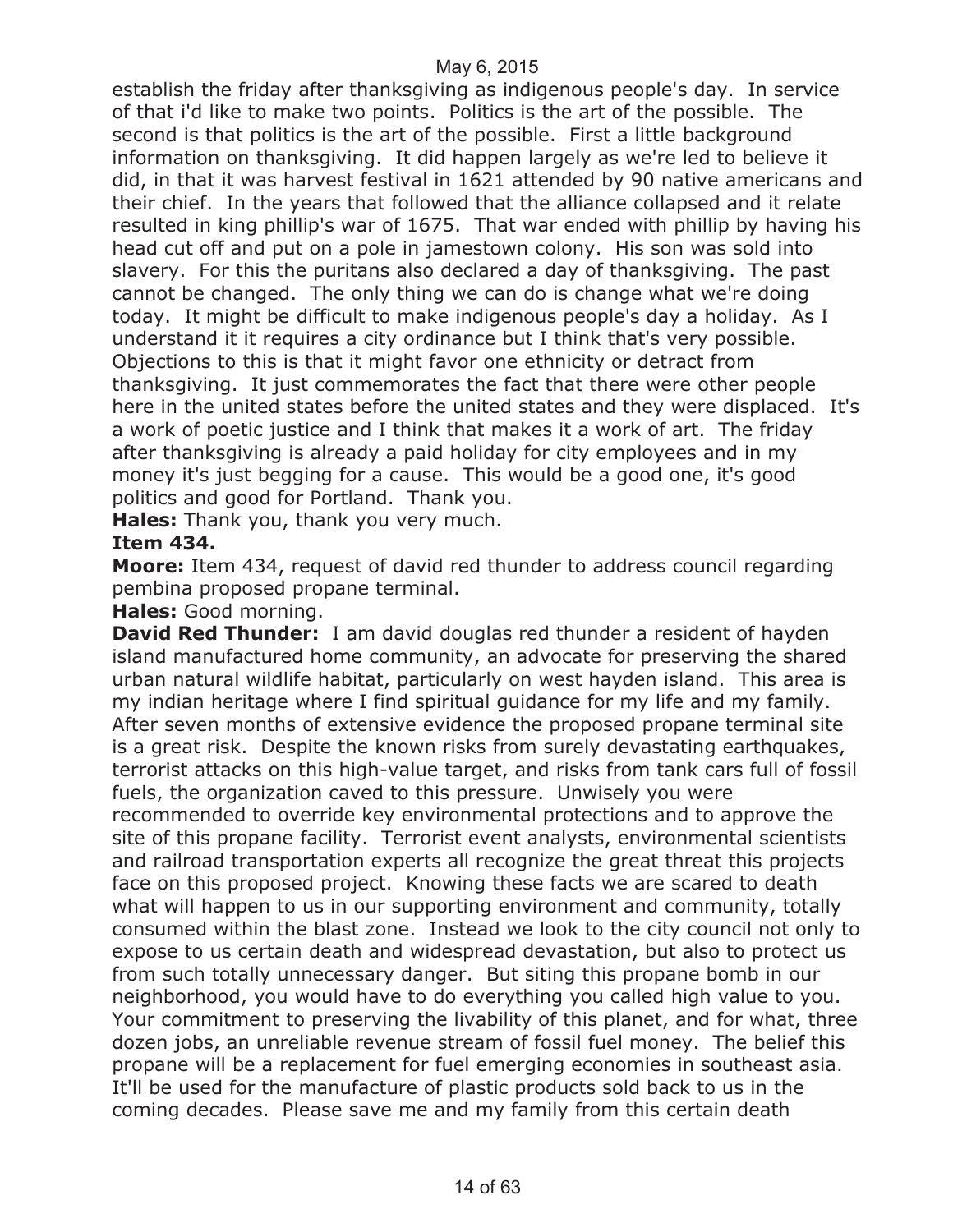sentence by rejecting the court's propane siting proposal. It's the wisest decision you'll ever make.

**Hales:** Thank you very much. Excuse me, you have 31 seconds.

**Red Thunder:** Last time we came down here they had a 7-3 vote about putting the terminal on west hayden island. You said something of that fact right away, amanda, and I appreciate that. When they come down here again with this -- first it was 5-5, the vote. They said we'll take it off the table. So witness again they come down here and have you. Then it was 6-4. They are the d.a. And you're the judges. They are supposed to look up the information before they bring it down and they are just forcing it upon you. Thank you. **Hales:** Thank you very much we're going move back to proclamations for a moment because commissioner Fritz has a revised version.

**Fritz:** I have a second proclamation. I'd like to invite the president of the national association of school nurses to come up.

#### **Hales:** Good morning.

**Fritz:** This is a very valued section of the nursing community. Whereas children right future and by investing in them today we are insuring our world for tomorrow and all students have a right to have their health needs safely met in the school setting. And whereas children today face more complex and life-threatening health problems, requiring care in school, and school nurses have served a critical role in improving public health and ensuring students' academic success for more than 100 years. Whereas school nurses are professional nurses that advance the well-being, academic success and lifelong achievements of all students by serving on the front lines and providing a critical safety net for our nation's most fragile children. And whereas school nurses act as liaison to the school community, parents and health care providers on behalf of children's health by promoting wellness and improving health outcomes for our nation's children. Whereas school nurses support the health and educational success of children and youth by providing access to care when children's cognitive development is at its peak. School nurses are members of a school-based mental health teams who understand the link between health and learning and are in a position to make a positive difference for children every day. Whereas the Multnomah education service district along with the national association of school nurses celebrates and acknowledges the accomplishments of school nurses everywhere in their efforts of meeting the needs of today's students by improving the delivery of health care in our schools. It offers gratitude to our nation's school nurse whose contribute by helping students say healthy, in school and ready to learn. And keeping parents and guardians at work at every opportunity throughout the year. Now therefore mayor charlie hales hereby proclaims may 6th, 2015, to be school nurse day in Portland.

**Nina Fekaris:** Thank you, commissioner, thank you, mayor. On behalf of school nurses and nursing it's nice that you're sandwiching health as a message in today's proceedings. I really appreciate that. Do you you know where school nursing started? Back in 1902 in the city of new york they were experiencing high rates of absenteeism from communicable diseases that were easily treated. They hired a nurse where she taught hygiene, and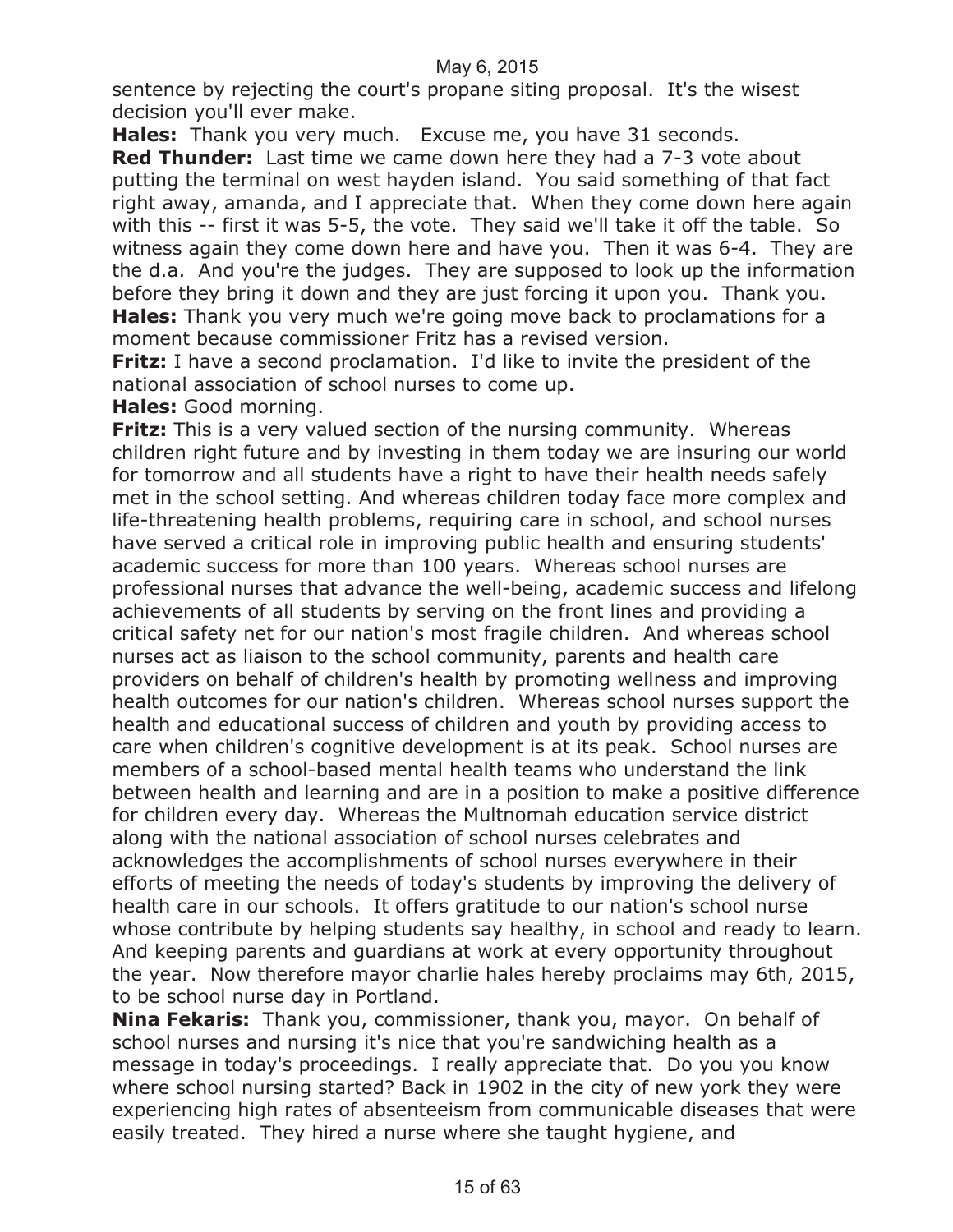administered medications. Within six months they had decreased absentee rates in her four schools by 90%. That basically is the same role and charge that school nurses have today. It's our job to keep kids in school, to help them be healthy and teach them how to live healthy lives. What i'd like to share with you you is just a minute, some of the things we do today. I'm a school nurse across the west hills from you. In my district 27 years ago we had no children with type win diabetes. Now we have over 120 that our 13 school nurses serve every day. It's a complicated disease and we work closely with parents, physicians, coordinating carb counts, lunch menus, exercise and daily insulin shots. Life-threatening food allergies and allergic reactions has increased dramatically. We train staff how to recognize forms of those types of emergencies and how to treat them effectively. We also supervise our nurses and staff that care for our most medically fragile and complex students who have a right and deserve to be in school with their peers. So a recent robert wood johnson institute report mentioned and identified school nursing as the hidden health care system in america. Thanks to you today we are not hidden. Thank you for this proclamation, for identifying and recognizing school nurses as an important part of our health care system, and educational system. I have just recently been elected as president-elect of the national association of school nurses. In that role it's my honor and privilege to accept this proclamation to not only share it with the nurses here in Portland but the 200 school nurses that work in our schools across the state of Oregon and nationwide. Thank you very much.

**Hales:** Thank you, thanks very much. [applause] **\*\*\*\*\*:** Thank you.

**Hales:** Thanks for what you do. Congratulations on your national leadership, that's great.

**\*\*\*\*\*:** Thank you.

**Hales:** Now we're going to move to the more formal part of our regular calendar. If you're here to speak on a council calendar item we'll ask that you sign up with our council clerk and state your name for the record when you speak. If you represent a lobbyist you need to let us know that at the beginning of your testimony. We typically allow three minutes for individual testimony but we do invite some presentations, as well. We ask that you testify only on the matter at hand. In order for everyone to have a chance to have their say in safety. If you agree with people's point of view, you're welcome to give a thumbs-up or a wave of the hand, but we ask that people not make vocal demonstrations for or against their fellow citizens' points of view. With that, we will first take up the consent calendar and move on to our first -- next time certain item. There are -- there are some items being pulled from the consent calendar.

**Saltzman:** I'd like to pull item 440.

**Hales:** 440 is pulled to the regular calendar. Looked like there was a question, commissioner novick, for 443. **Novick:** Yes.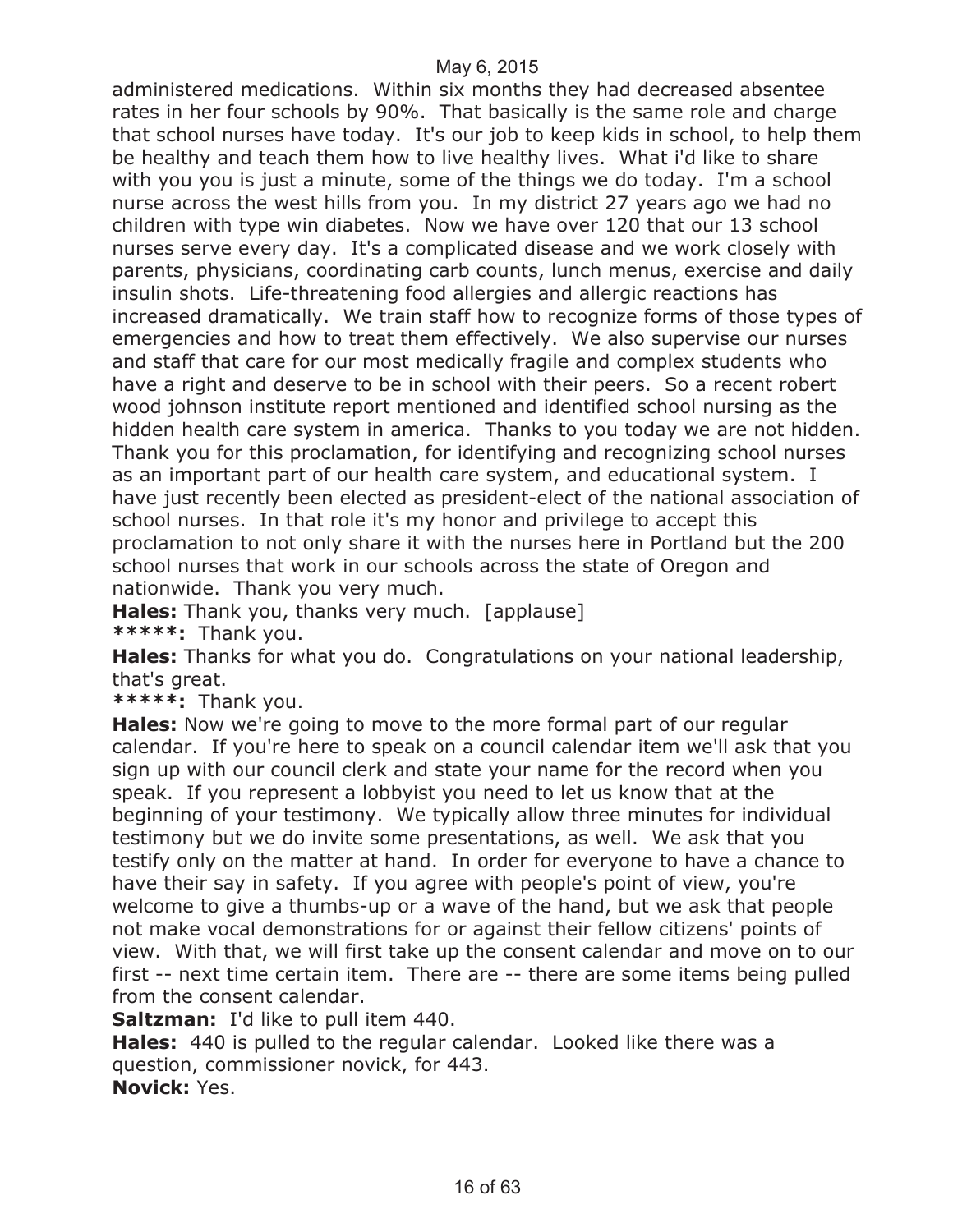**Hales:** Looks like I need to pull 439 back to my office for more work. Without objection we'll make those changes to the consent calendar and take a roll call on those. [roll call vote]

#### **Item 437.**

**Moore-Love:** Amend the Portland benefits program to reflect necessary design changes and recommended by the labor management benefits committee and administratively required by the bureau of human resources for the city's self-insured and insured plans offering beginning july 1, 2015. **Hales:** Good morning.

**Anna Kanwit, Director of Bureau of Human Resources:** Great, thank you, good morning. Anna kanwit, thank you mayor and counsel for allowing us to be here. Cathy Bless will present the recommended plan design changing to you. We do need to have those approved today, because of our open enrollment period starting may 15th. It is time to move on to that time of year ago. Right now i'm going to turn it over to cathy.

**Cathy Bless, Bureau of Human Resources:** Good morning, mayor and commissioners. I'm the benefits manager. As part of the upcoming annual enrollment process, council item 437 establishes the 2015-16 city of Portland employee benefits plan reflecting the necessary administrative and plan design change for the upcoming fiscal year. As you know the labor management benefits committee is a collaborative group that meets monthly to discuss employee health, vision and dental options offered to employees. The charge is to make plan recommendations to council each fiscal year. The benefits program document you received as part of this ordinance is the culmination of that process. This year the changes include the addition of a dental buy-up option employees would be allowed to purchase. That would include a higher level of benefit. It includes all medical prescription, co-insurance, copays and deductibles within out-of-pocket maximums. The aca has changed the landscape of who is eligible for coverage. My office has worked through those issues and will continue to do so, ensuring folks eligible for coverage get it. The health plan experience in this fiscal year has been favorable. Total costs for the self-insures plan will be about 6% less than what was projected. Because of the favorable plan design and experience we will have no increase to the city core medical, dental or vision plans for the new fiscal year. In fact, over the past five years the medical, dental and vision costs for the selfinsured plans have increased an average of only 3.8% per year. That is something we all should be proud of. While the self-insured plans are holding the line on costs kaiser plans and the insured plan for ppa members continue to rise. 6 to 8% on medical, 8 to 10% on dental. Plan design changes will be needed on these plans to keep them affordable. The ppa and lnbc have been a bit reluctant to make keizer plan design changes. They have been willing to talk about it. We will continue to talk about it. We keep our plans -- we need to keep our plans under control and sustainable to avoid the federal excise tax beginning calendar year 2018. Current projections show that keeping costs within a 5% trend allows to us stay under the excise tax until about 2025. What I would like to do now is spend a couple of minutes discussing the city's unique chronic disease management program, healthy foundation. We are 2.5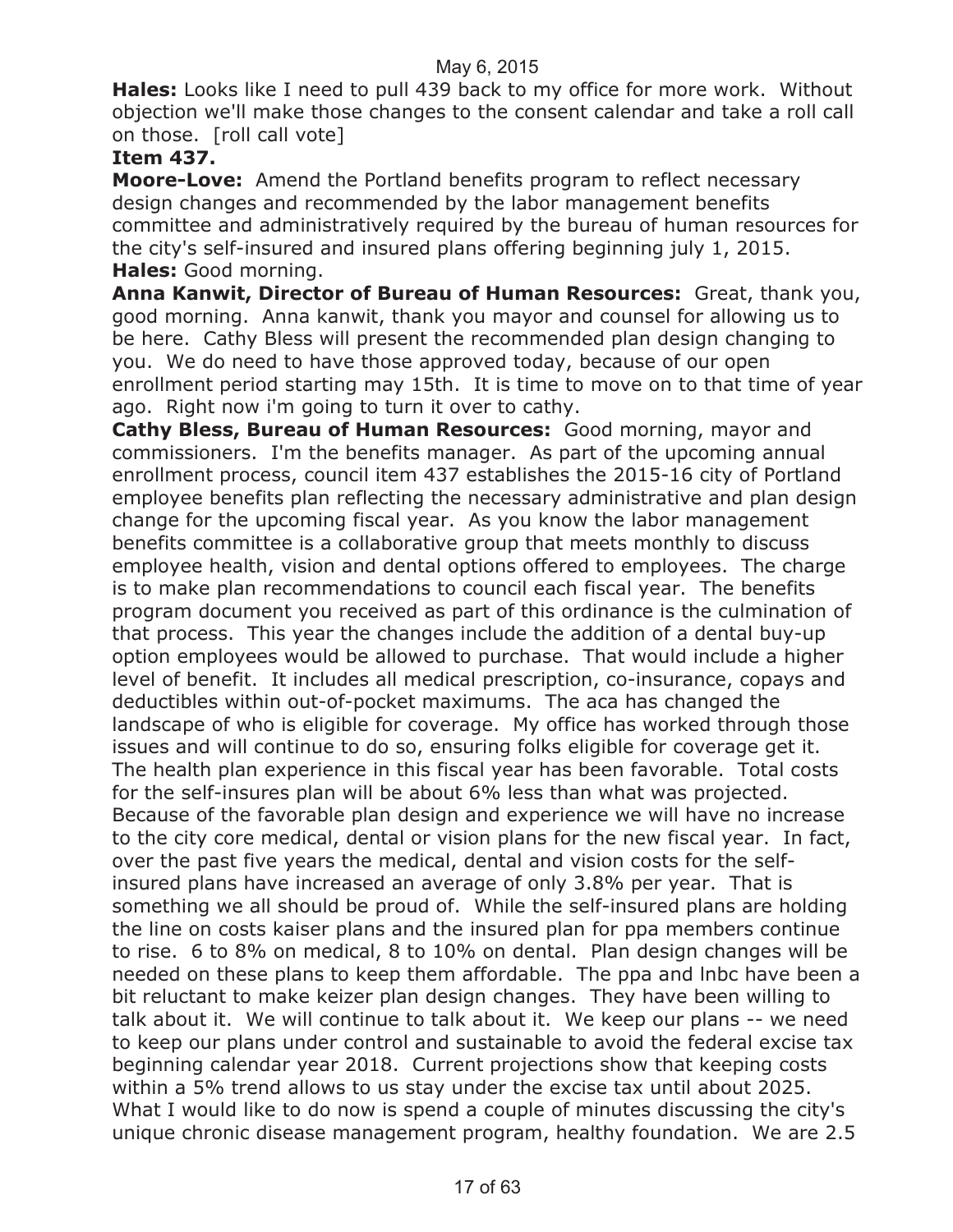years into this program. The results are important. Healthy foundations is a personalized program that matches interventions and 10 city objectives more closely to our participants' individual beliefs, attitudes and preferences. I'm very proud of the fact that when participants were surveyed by the program 100% of them would recommend it to others and that the overall experience was positive. I'm also proud of what these 176 participants so far and program graduates have been able to accomplish. Graduates of the program have shown improvements in maintaining healthy behaviors, have decreased depression scores into safe categories such as mild, minimal or none. And show improvements in overall function and quality of life. Claims status shows remarkable improvements for participants, as well. And moda has gown compare of aggregate claims data of healthy foundation participants against those folks who were asked to participate but then declined. And they have also developed a high-risk peer group within their own book of business as another marker of comparison. A comparison of first and second-year costs for health foundation participants shows an overall savings of 4.8% within itself year over year. What the data also shows, it is very successful at working with folks who have cercla tory, reaction story and diabetes related disease. The costs associated with these claims categories represent savings between 40% and 75% when compared to the invited but did not participate group. And also within the moda established high-risk peer. We will of course spend more than what our normal population costs in primary office visits, prescription medication and durable medical equipment and in mental health. But those are claims categories where we want to see claims because that does mean progress. The overall savings in those claims categories represents a savings of \$87.40 per participant per month, indicate equating to the 9% savings over the invited but did not participate group. Huge markers when we're talking about overall health care dollars. Both groups are well above average for the entire population. But over time this marker will continue to improve for healthy foundation participants. We track our progress and will continue to improve the opportunities for good health and quality of life for city employees and their families. I want to turn it over to anna for just a moment to share some remarks with regard to healthy foundations. Then i'm happy to answer any questions you may have. Thank you for your support of this ordinance and the benefit program.

**Kanwit:** Thank you. Mayor and commissioners, i'm now in a somewhat unusual position because of the change in the council agenda today, what we thought was going to be a change. My husband was going to be here today to talk to you about healthy foundations. The way the invitations to the program work it is participants are invited based on the protocols that the benefits office sets. But it is done strictly to moda. We don't know who the participants are, it is all kept confidential until a patient self-identifies. On this basis my husband was asked to participate and has been in the program for about a year now. On the personal side of it, I can tell you it is tremendous. The healthy foundations program managed to have him be seen by a much more effective treatment provider in terms of his primary doctor. They provide dietician services. They provide exercise advice. They provide -- what am I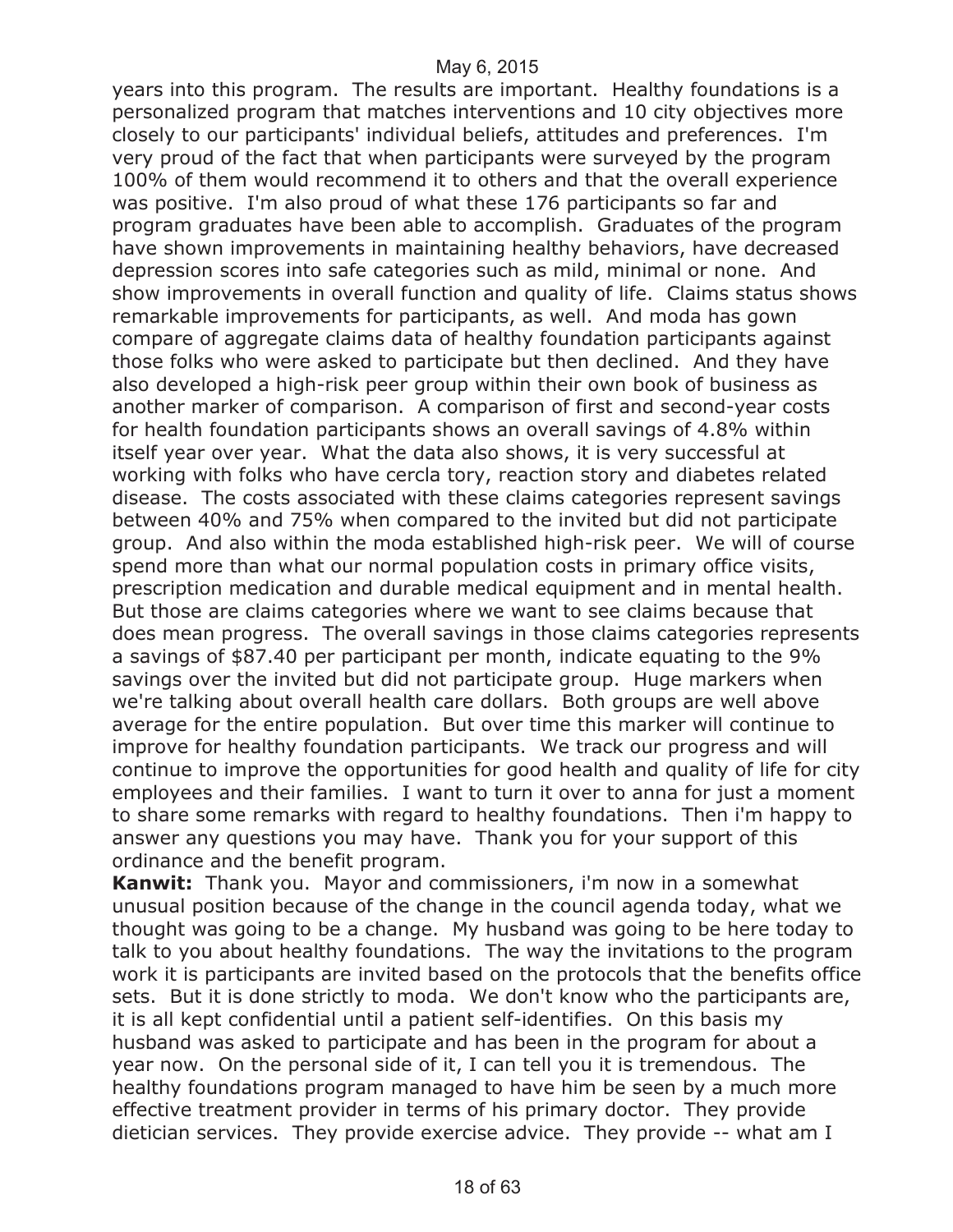missing? -- anyway, there's an entire team -- yeah, stress reduction. There's an entire team that works with each of the participants. For the first time my husband felt like there were people actually listening to him about his chronic health condition. It has made a tremendous difference. The statistics about the reduction in the depression index is very real. While we are seeing monetary benefits in the program, as well, I would guess that my husband's experience is not unique in terms of the really positive benefits on the very human side of this program. Thank you for the continued support. **\*\*\*\*\*:** Thank you.

**Hales:** Questions.

**Saltzman:** I guess i'm just curious. When does the excise tax kick in if we don't meet our goals?

**Bless:** The excise tax as part of the required affordable care act, kicks initiative january of 2018. If we do not meet our price targets -- what that means currently is if our single coverage on a fiscal year -- or on a calendar year basis exceeds \$10,200, the city would owe a 40% tax on the difference. And so if we were \$1,000 over our target, we would owe \$400 per individual with regard to the tax. It is an employer responsibility, it's not an employee responsibility. And the way that the -- the dollar figure is calculated is it includes what the employer pays on behalf for the medical costs, what the employee pays on a pre tax basis. And it also includes employees' fsa elections.

**Saltzman:** You said 10,200?

**Bless:** For single coverage.

**Saltzman:** Okay. Thank you.

**\*\*\*\*\*:** Uh-huh.

**Hales:** Thank you very much. Is there anyone else that wants to testify on this item? Okay. Then it's an emergency ordinance, we'll take a roll call vote. **Fish:** Aye.

**Saltzman:** Thanks for the presentation and doing a good job on keeping our health care costs in line. Aye.

**Novick:** This is something the city should be really, really proud of, the success we've had in limits health care cost increases, particularly the success of healthy foundations and reducing costs and improving people's quality of life. I'm very proud of the city today and you should, extremely proud of the work you've done and the members of lmbc. Last year the "oregonian" had an article about healthy foundations as an example that other employer has to follow. Thank you very, very much for all your work. Aye.

**Fritz:** I very much appreciate the work of the team, particularly the labor management benefits committee. I know you're looking at balancing costs and containment and also employees' health care needs and doing it in a very costeffective manner. It was my great honor to serve on the wellness committee in my first term and looking at the workings of how we put together these programs. I'm impressed with what you do with a very small staff and a lot of city employees looking at reducing costs and being healthier. Thank you very much, aye.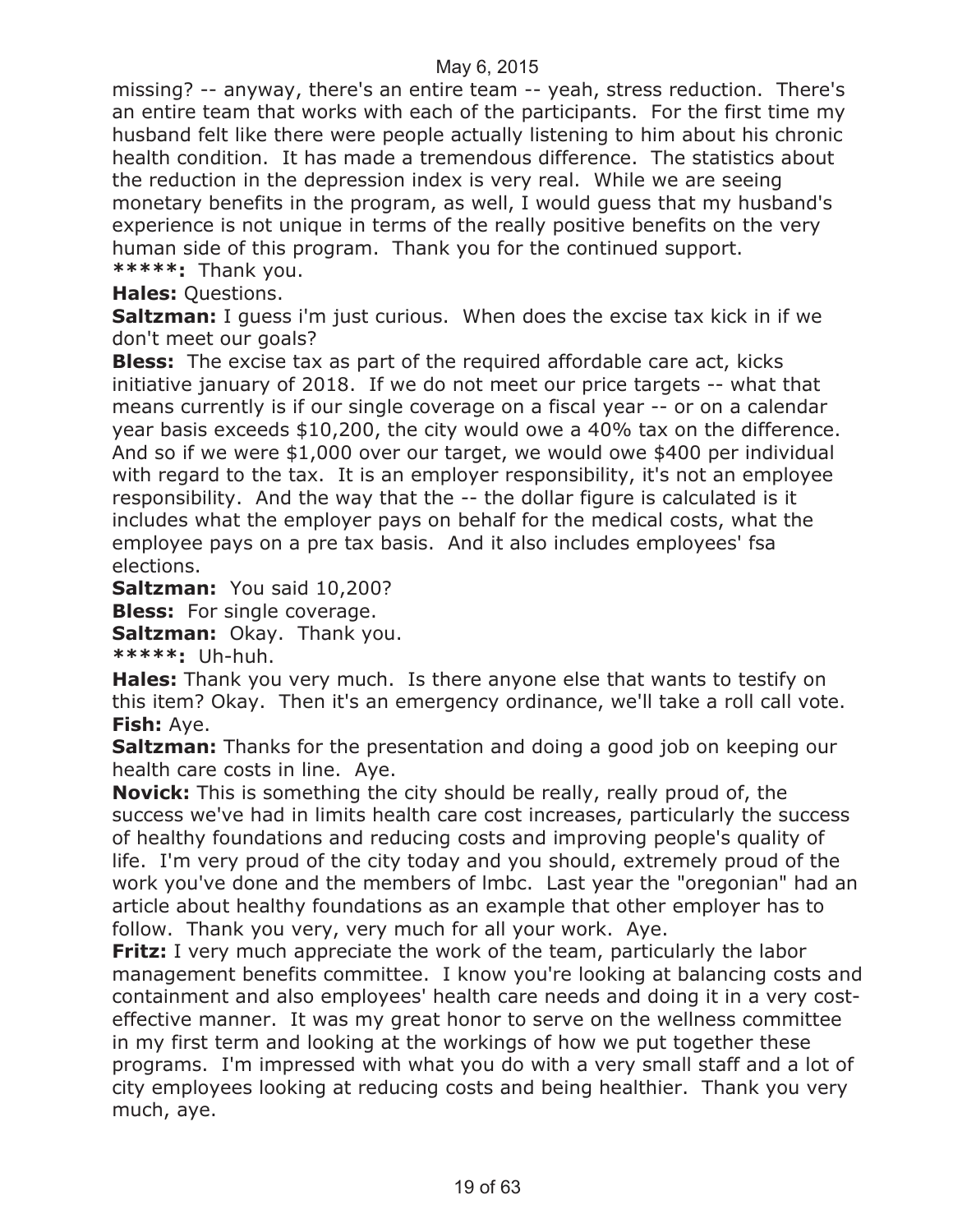**Hales:** I want to add my comments and agreement. This small team is having to do a pretty complex negotiation with health care providers and labor unions, and do it in a way that controls costs and has a human benefit capsulized with roger and her personal benefits and care. Thank you for your story. It demonstrates it's not necessarily the employee themselves whose performances improved as a person and a part of our team, but also if their family is healthy. The fact that we're getting these kinds of results that our employees and families are helped to better health, and doing it with carefully controlled costs and the words "no increase" on the subject of health care uttered in this room is all pretty amazing work. We appreciate you both very much as professionals and the whole lnbc team that's helped to get to it this place. Aye. [gavel pounded] thank you.

**Hales:** Let's move to time certain 438.

**Moore:** I believe patrick quinton is not here yet.

**Hales:** Let's take the items on consent that we pulled. If we're ready for those. Do you want to do that next? Let's take item no. 440.

**Item 440.**

**Moore-Love:** Appoint andrew colas, andrew mcgough, maurice rahming, michael burch, rosa martinez and tony jones to the equitable contracting and purchasing commission for terms to expire may 5, 2017.

**Saltzman:** I pulled them because I have contacts, maybe we all have, from different minority organizations such as the native american chamber of commerce requesting -- and asian-americans requesting that they be considered for appointment for this committee. I believe there might be some representatives here to speak on that.

**Hales:** Are there? Please come on up.

**Novick:** Before we hear from representatives it was our hope to get a presentation on the composition and representation that is currently before us so we can see what the thinking and methodology was and then we can hear from others.

**Hales:** Okay. Come on up, then.

#### **Bryant Enge, Director, Bureau of Internal Services, Office of**

**Management and Finance:** Good morning mr. Mayor and commissioners. Commissioner Fritz, I appreciate the invitation to talk about the composition of the commission.

**Hales:** Put your name on the record, sir.

**Enge:** Oh, I am sorry. Director of the bureau of internal services. The composition of the committee was specifically set up to assist us in moving the focus of the ordinance, which is to increase minority women in public contracting, and also to increase the number of minorities and women that work on publicly funded contracts. To that end, we designed the commission somewhat kind of by accident but it turned out to be the way I think a good design. We have three contractors, three minority contractors. In addition to that we have a minority business consultant.

**Fish:** I think it would be very, very helpful if you walked us through the list and told us who's who.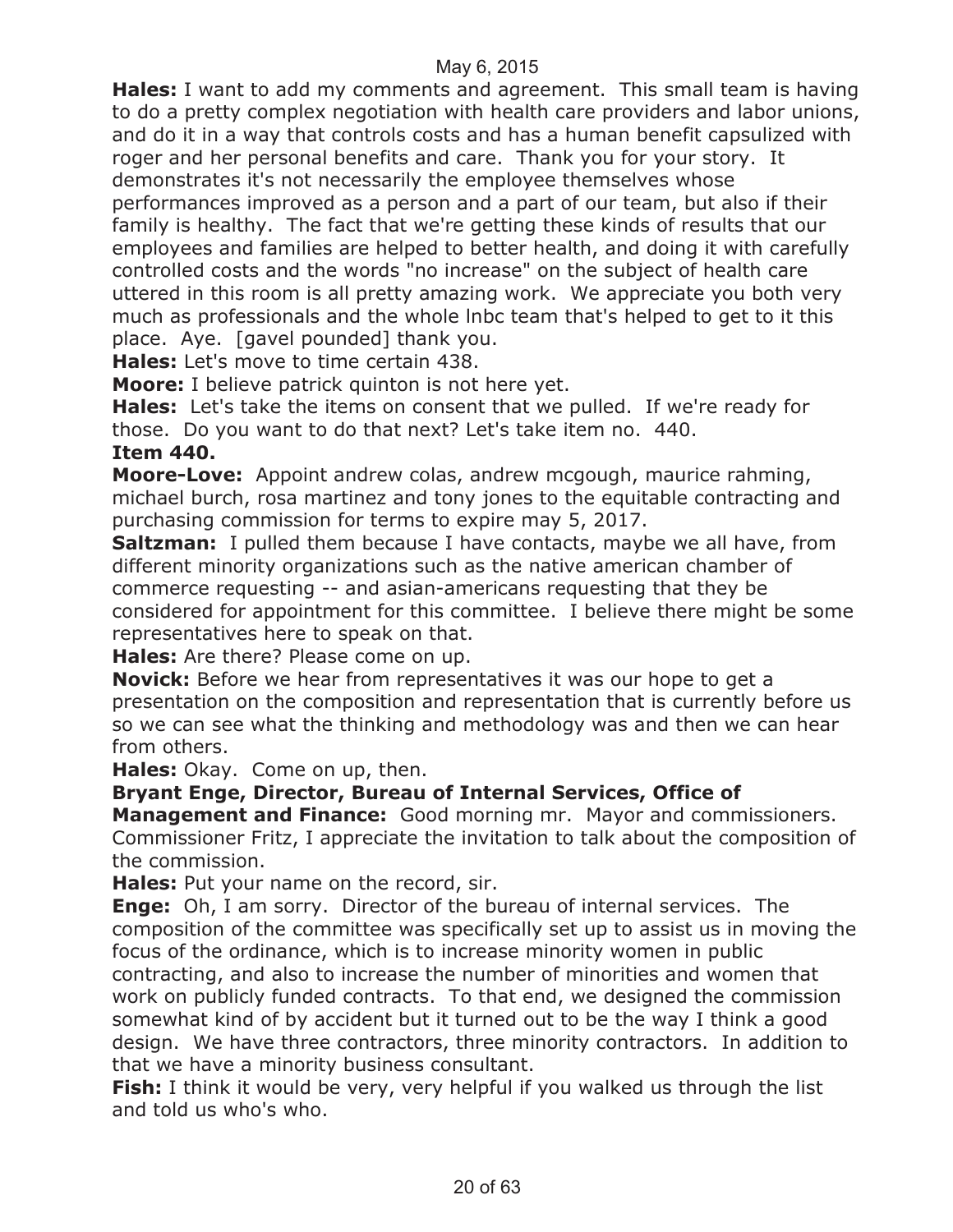**Enge:** Three contractors, andrew colas is a contractor. Mauri rahming is a contractor and rosa martinez is a contractor. Andrew and michael and mauri are african-americans and rosa martinez is hispanic. In addition to that we have a workforce development specialist in andrew mcgough who is white. In addition to that we have michael burch who is -- represents union leadership. In addition to that we have anthony jones who is a minority development specialist. And we also have a potential rosalind hill, who is a local developer. And so those were people that I would like to move forward in terms of being members on this particular commission, given the specific things we're trying to accomplish. One of the things we wanted to increase, in addition to increasing minority and women contractors was to also increase the workforce in terms of those on publicly funded contracts. The idea there was to have union leadership to participate on the commission so we can specifically have conversations with them in terms of how we get more minorities and women in apprenticeship types of positions.

**Hales:** Refresh our memory, how many positions?

**Enge:** Seven.

**Hales:** Against the number as originally constructed.

**Enge:** Yes, that's correct.

**Fish:** We've received emails from others and I guess the question has been raised as to, to what extent in composing the committee did you consider representatives from hispanic chamber, asian chamber, native american chamber and other organizations.

**Enge:** I specifically spoke to gail castillo, we do have rosa martinez from the hispanic chamber. I cannot recall the native american person that we wanted to move forward but that name was then set aside for bringing union representations to commit commission so we could talk about the apprenticeship. So we have michael burch. We talked to david kim from the odot perspective but he would have been an asian-american. We did look and try to add ethnicity but at the same time to, find those folks who have backgrounds in specific areas in order to move the commission agenda forward.

**Fish:** The names we have for proposed appointments, by and large these are people familiar to the council, people who have been very active in working to expand opportunities for people in our community. So they are familiar to us. One woman out of six, and yet creating opportunities for women is one of the two primary objectives. And some other groups that don't feel that they are being heard, at least according to the communication we've received. So what options would the council have going forward to address that? For example, could we expand the numbers of seats at the table and include other groups in future action? Or does that present a problem?

**Enge:** That does not present a problem. We have talked about having subcommittees associated with this particular commission. There is also the fair contracting form this, commission presents reports to.

**Fish:** I think the challenge with talking about committees, it begins to sound like there are two classes of membership. I'm asking innocently because I don't remember the conversation earlier. Is there something magical about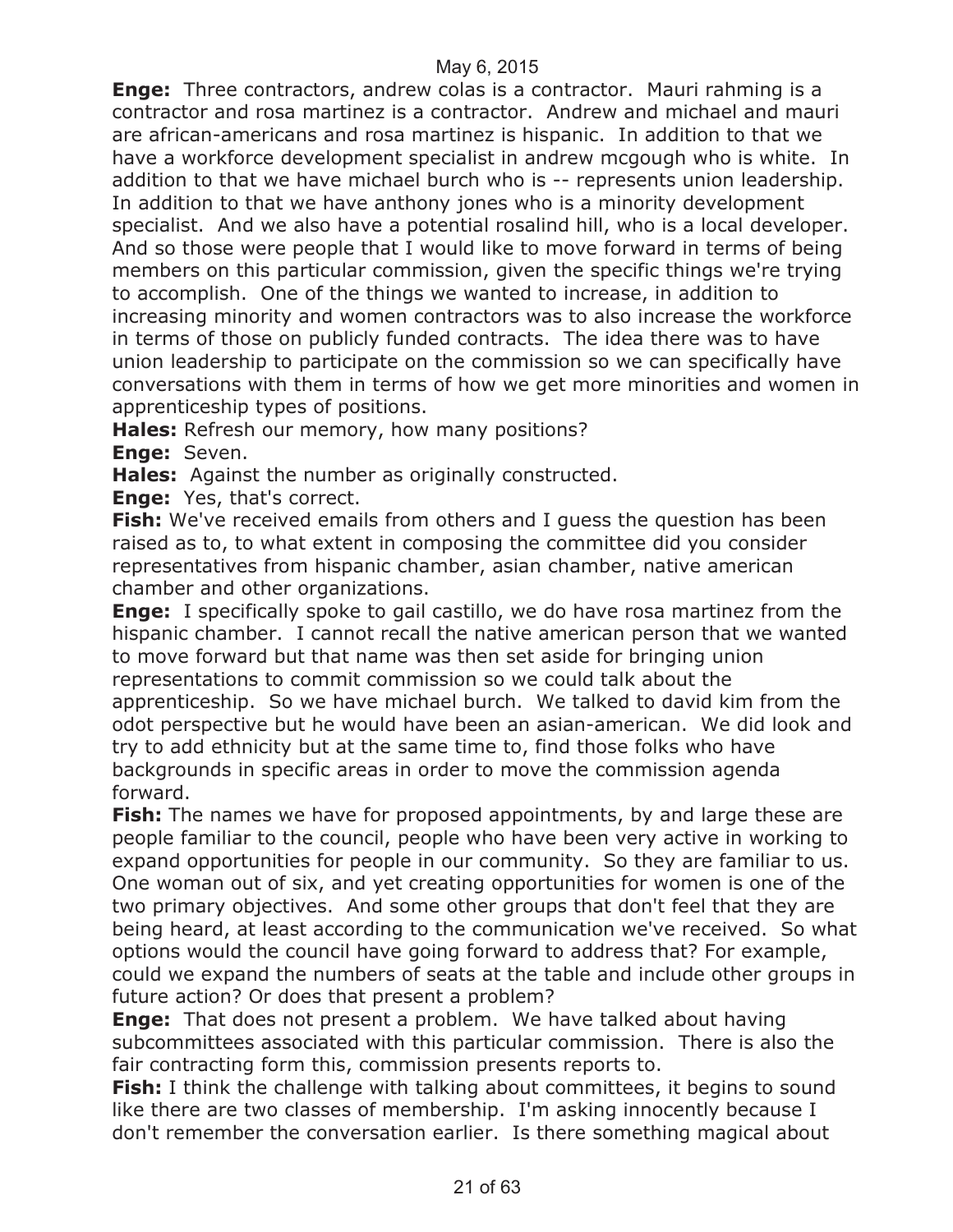having seven members versus expanding the panel to include more than seven?

**Enge:** I think that the desire was to have a small enough manageable committee. There's only myself that actually chairs the commission. And so there's not a lot of resources to work with a large committee.

**Hales:** I think i'm having the same reaction you are, commissioner Fish. We'll hear from people here. If we have more folks that want to get involved in this work that's a great problem to have. I'd rather change the number of seats on the commission to accommodate more folks who want to roll up their sleeves and help with the work. I don't think seven, to my mind, seven is not magical in the sense that we can't have a functional body that's larger than seven people. We have a number of important commissions in the city that are larger than that. I would think that would be an option for us.

**Fish:** Appreciate that, mayor. Consistent with that, we have had presently disparities in our community and they extend beyond african-americans and women storms contracting opportunities. There are lots of different groups that have specialized disparity. Those voices might be very helpful in addressing this. Perhaps mayor we could hear some testimony.

**Hales:** Brian, thank you very much, stand by, we may need you back. Who would like to speak on this item? Just stand by and we'll call you back up if we need you. Thanks. Good morning, welcome.

**\*\*\*\*\*:** Good morning, mayor and commissioners.

**Herb Fricke:** I am the president of the Oregon native american chamber. **Suzanne Donaldson:** I'm owner of donaldson enterprises, i'm a diversity workforce consultant.

**Fricke:** She's also on our board, the board of the chamber. Thank you for giving us an opportunity to speak. We represent self-native-owned businesses, professional services firms, construction firms, you name it, it's a big range. We're a smaller group, but I think we'd like to hear -- have our voice heard as well as everybody else. I applaud your efforts to increase the utilization of contracting in minority and women-owned businesses and increase the number of minorities and women on city projects. I believe forming this commission is one more step toward achieving those goals. However, upon reviewing the duties of the commission and hearing of its makeup I have some concerns. I'm currently on the fair contractor forum and the forum has done a lot of good work. It appears to me there's some overlap with the new commission and the forum. My question is, how will the commission interact with the already-established forum? Will it oversee its work or work with them as equal partners in addressing social equity contractor issues? Who's in charge of commission and whom does it report to? And how will it be supported? The duties of commissioner are pretty broad. I think it's going to require quite a bit of effort and support for it to work. In terms of its makeup it should be representative of the entire minority community. However, it currently doesn't have a native american representative and I believe it should. In addition, only three nominees are actual minority contractors, construction contractors, and none represent professional service firms. Professional service work forms a significant portion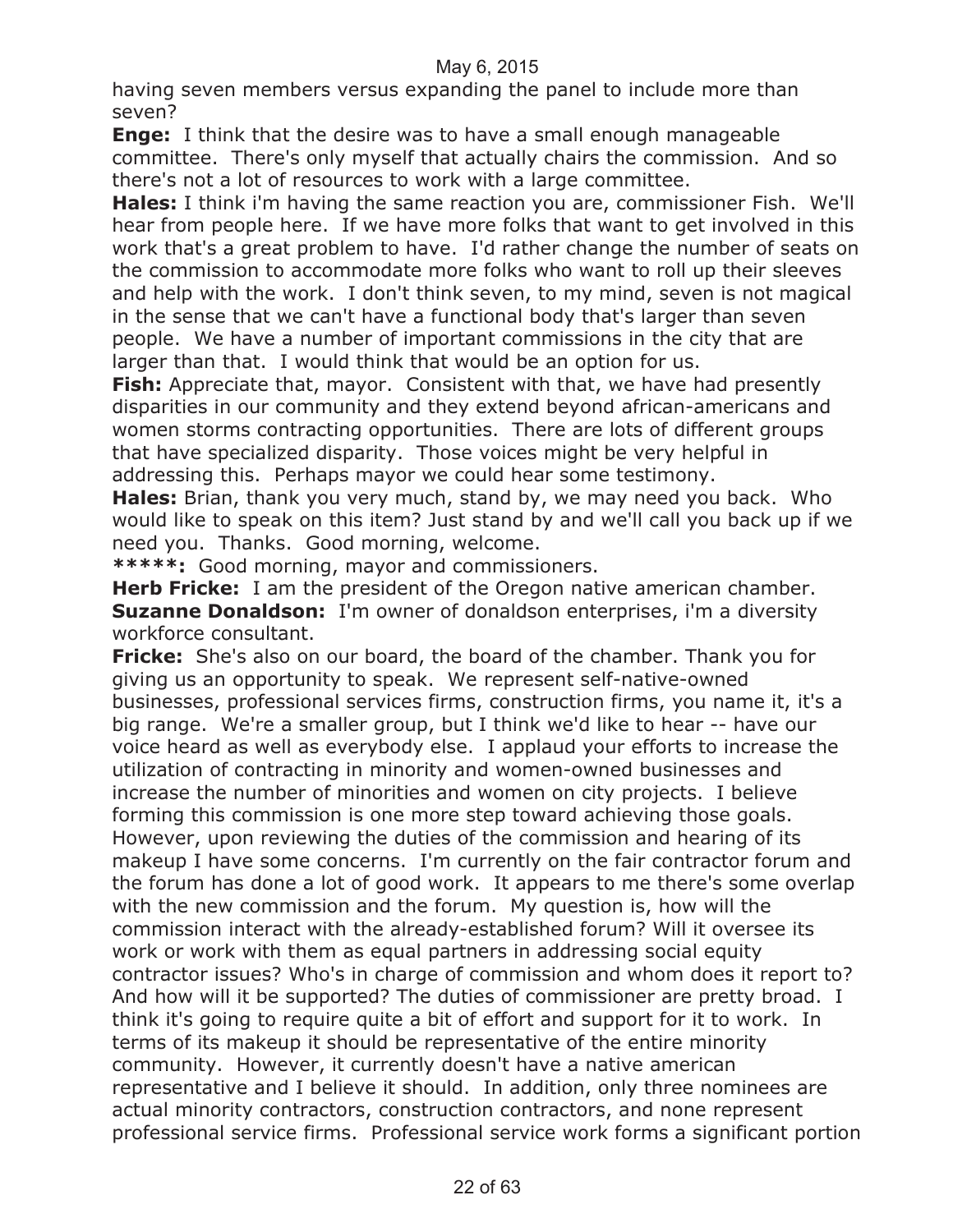of the city's contracting dollars. Finally, the 2009 disparate study showed underutilization of native american businesses and women-owned businesses. Hence even more reason to have native american representation and women representation on the commission.

**Hales:** Thank you.

**\*\*\*\*\*:** Thank you.

**Donaldson:** One of our other concerns is part of the ordinance that we saw talked about this new group overseeing. And looking out to determine if they are eligible to be certified. That's not really -- that's a role that is for the state certification office, not for a particular group. There have been a lot of problems with that in the past in our community with individuals thinking that they're a certification department and they are not. That's another one of our concerns. And if we do expand, if you do decide to expand the group you're still going have majority representation of a particular ethnic group and that's been a charge in our community, not just for our ethnic group but for all ethnic groups.

**Hales:** Thank you very much, appreciate you coming. Are there others that want to speak on this item? My recommendation is if it fits with council's interests, i'd like to take this back to my office and explore the question of the number of people on the commission and work with my staff on that question. I appreciate folks highlighting that question. It's really our goal this does represent the whole community and rely serves as an effective tool. This issue of what are its responsibilities with respect to the fair contracting forum, I think we should clarify that. It's been a good opportunity to call some of those issues into focus. Before we move forward we ought to go ahead and review that question.

**Saltzman:** I think it's a good point. Professional services, we spent a lot of dollars on professional services. Seems like we should have that presence too, on this community.

**Hales:** I will return this to my office and bring it back in a modified form. Thank you very much. Let's do the other consent item we pulled off if we can, 443.

#### **Item 443.**

**Moore-Love:** Authorize application to the department of homeland security urban areas initiative grant program for a grant in the amount of \$3 million to enhance emergency preparedness through planning, training and equipping of emergency responders.

**Hales:** Commissioner novick.

**Novick:** The regional disaster preparedsness representative is here to address this topic.

**Denise Barrett, Bureau of Emergency Management:** Good morning, I am the senior program manager for the Portland regional management. The city is one of the partners on an intergovernmental agreement with the five counties and other jurisdictions around the region. For 12 of the last 13 years the department of homeland security has awarded the Portland urban area a grant under the urban areas grant program. City of Portland is a sub recipient of the grant in Oregon as well as clark county across the border in Washington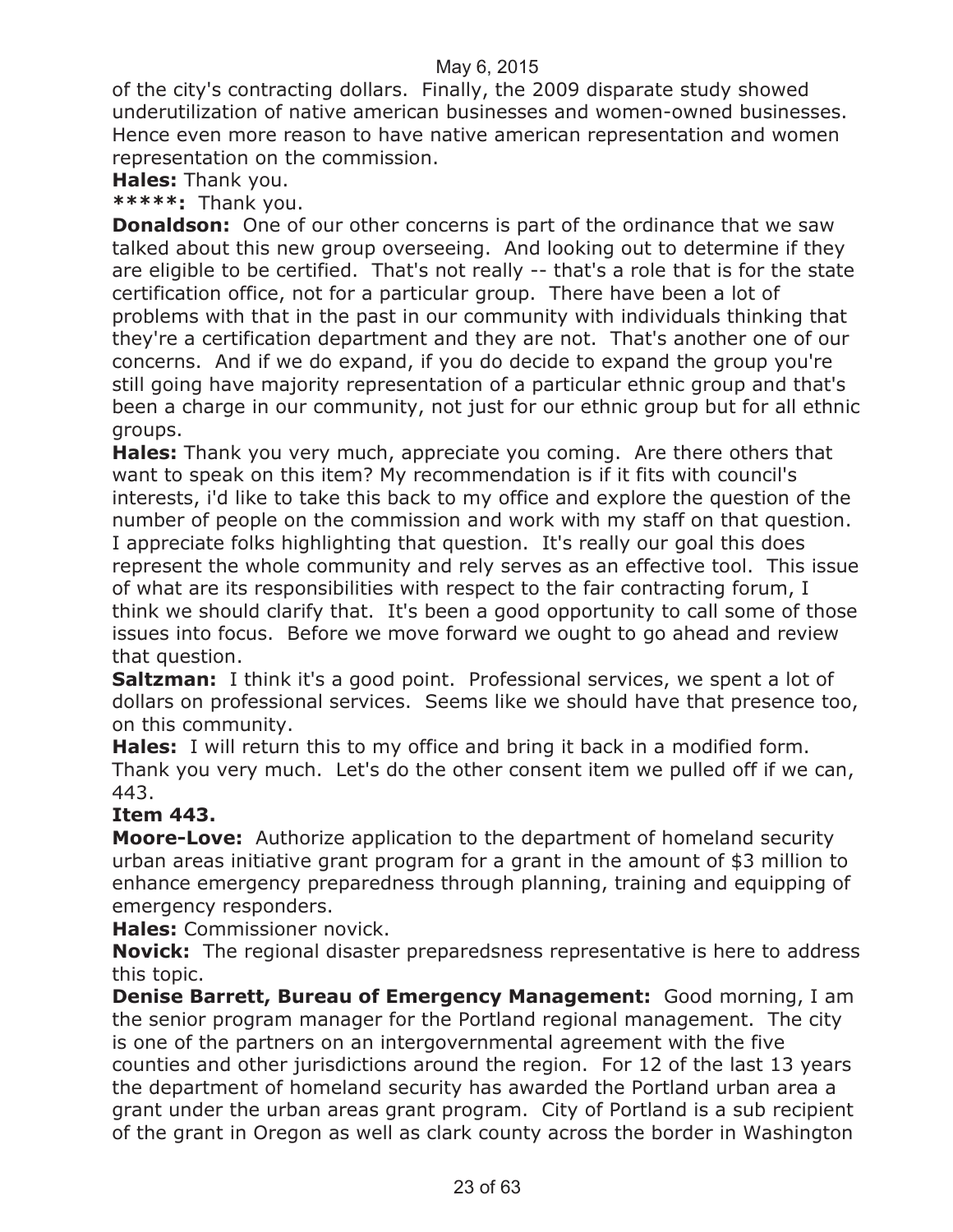state, as well as trimet, metro, port of Portland and other cities around the region, as well as private sector and ngos. We strategically plan and spend the funds. The grant program as was I understand indicated earlier funds unique equipment, training planning exercise and operational needs of metropolitan regions like our own to prevent and mitigate acts of tropical storm as well as respond to and mitigate and recover from a range of natural disasters such as we may face in terms of cascade I can't earthquakes, landslides and other disasters. We prepare first responders for more than 12 disciplines including law enforcement, fire, public works, emergency management, as well as community volunteers and the wider public. Well for prepare for disasters. Because disasters typically impact multiple jurisdictions, we have many interconnections and interdependencies across the region, roads, bridge, et cetera, and other things including the shared media market. The fund helps break down discipline silos to support integrated regional approaches. With nearly \$75 million in funding since 2003 the Portland area has developed a range of teams such as our hazardous materials response team, tualatin valley fire and other fire agencies around the register, the metropolitan air support unit and other teams that work towards response in disasters and other emergencies. More than \$13 million of those funds have had a direct impact on the city of Portland and her people. Since our goal is regional assets and outcomes, all of those have had an impact in one way or another to the city and its people. The funded capabilities were deployed in response to the clackamas town center mall shooting in 2010, and you may know the green laser candidate attempting to cause an air disaster using a laser pointed up at aircraft and trying to blind pilots. The assets are used every days because of our 9-1-1 centers and response around the region with fire and law enforcement. You may also know about the regional jin, the joint information system used as a new waive sharing information around the region and actually beyond. The focus of the ordinance but you today, we have been awarded a \$3 million grant for 2014, which the city of Portland now has an opportunity to secure through the submission of an application through the office of emergency management. They never give us much time, it was announced april 2nd. The steering committee, our executive level and which for example director merlot sits on, separates with agency executives that represent the five counties, the city of Portland, several over cities and special districts. We've developed with them and in scope with other additions around the region a draft application that consists of 25 projects. With the funds, the \$3 million in question they will focus on building 13 core capabilities we have been working on, including or plan, operational coordination for response and for making critical decisions. Operational communication, community preparedness, intelligence and information sharing and a few others. Thank you very much for your support.

**Fritz:** I have a question. Obviously most of this is really greatly needed emergency preparedness. My understanding from commissioner novick's staff the current grant application include as federal requirements for a surveillance related position and intelligence analysis terrorist position at the Oregon titan fusion center? That is correct?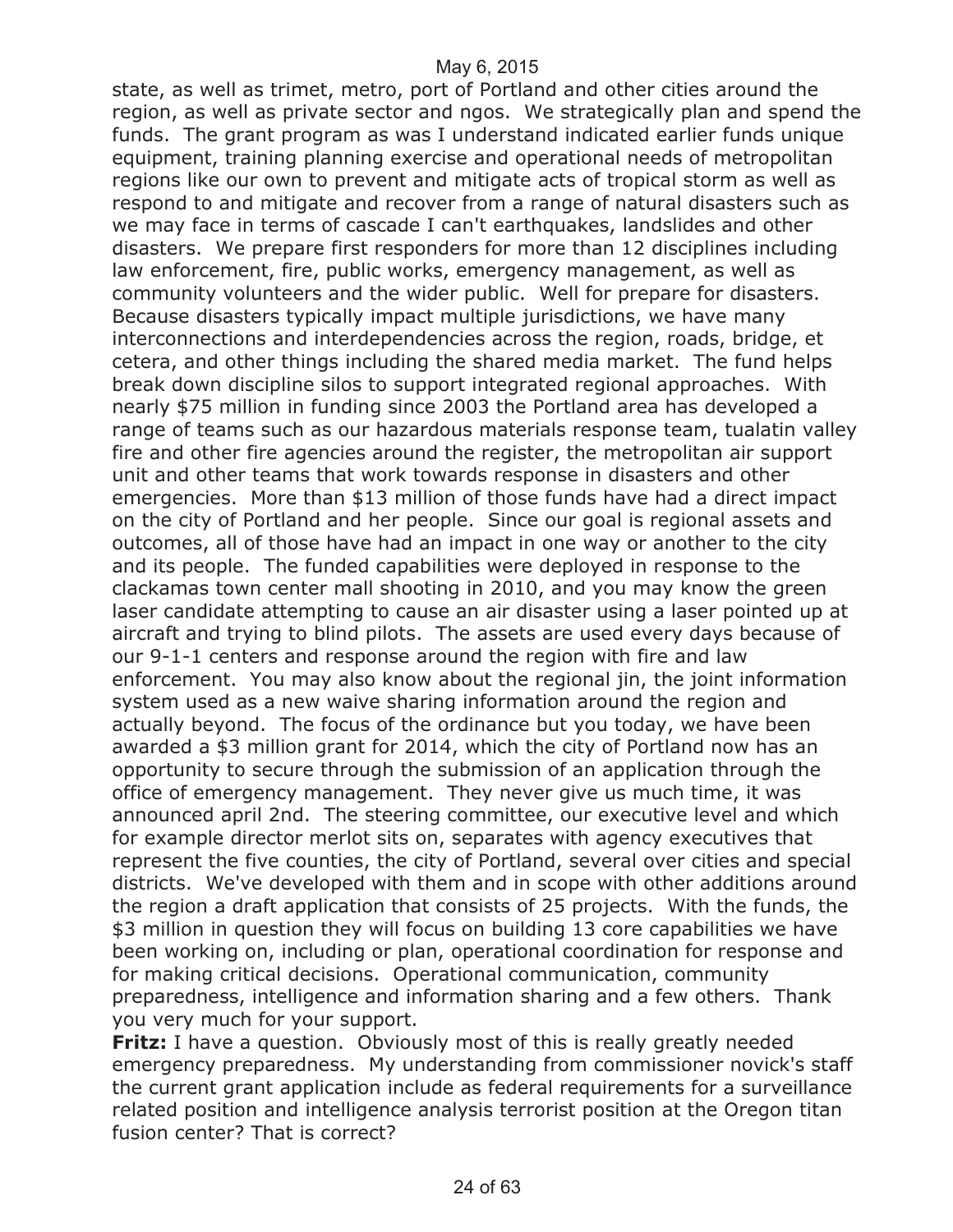**Barrett:** We do have to by federal requirement support the fusion center. **Fritz:** Have we allocated funds this position since 2003?

**Barrett:** Yes, every year but 2012, the region did not receive a grant in 2013, so we skipped two years -- but on our current grant cycle which is being implemented as we speak, we did fund that position.

**Fritz:** How do we know that person who fills that position and operates -operates in compiance with our expectations under the joint terrorism task force?

**Barrett:** There is a board of directors and the rdpo's law enforcement work group chair is the chair of that particular board. Also the steering committee which Portland sits on is the direct oversight of the grant implementation. So for example we vetted the scope work for the analyst. We review the products that the analyst in the titan fusion center produces. We feel like we have a very good relationship with the Oregon department of justice as well, which is the agency that the titan fusion center sits.

**Fritz:** Is that person not required to meet with our city attorney? **Barrett:** Not at the moment, but we could entertain that if you would feel

more comfortable with that.

**Fritz:** Thank you.

**Barrett:** Sure, thank you, too.

**Hales:** Other questions or guidance?

**Hales:** Thanks very much. Anyone want to speak on this item? **Moore-Love:** We do.

**Hales:** Good morning, welcome.

**Linda Olson-Osterlund:** Thank you. I'm a reporter with kboo community radio. I'm here as a resident but my background for being here is because I was a reporter and had the opportunity as a reporter to both interview and visit. So interview staff related to the fusion centers. And tour both fusion centers that Oregon has. I've never heard them spoken of publicly before here today. Locating the second one, the urban area fusion center for Portland, this region was difficult for me as I kept meeting road blocks. But eventually they did acknowledge there was one. At first they denied there was one. Then they acknowledged there was one that had been there since 2009, located on the clackamas county community college campus in wilsonville. In visiting those locations and in interviewing those people I became concerned about civil liberties and the role that the fusion center plays because law enforcement representatives from all levels including park rangers, tribal law enforcement, any kind of law enforcement you can think of all the way up to north com participate in these centers. And the Portland police bureau person was in fact according to darin tweet, who is Oregon doj person responsible for the fusion center, has been on it since the beginning. So this -- so what I want to bring up is that's a little background. I gave you handouts that come from homeland security and aclu about what's wrong with fusion centers. It's a really old thing from them but you can certainly get a flavor it for. I've given those to you so you have some background information on what those fusion centers are. I want to bring up a more important thing which is it was discovered by the partnership for civil justice fund a civil rights organization in new york that,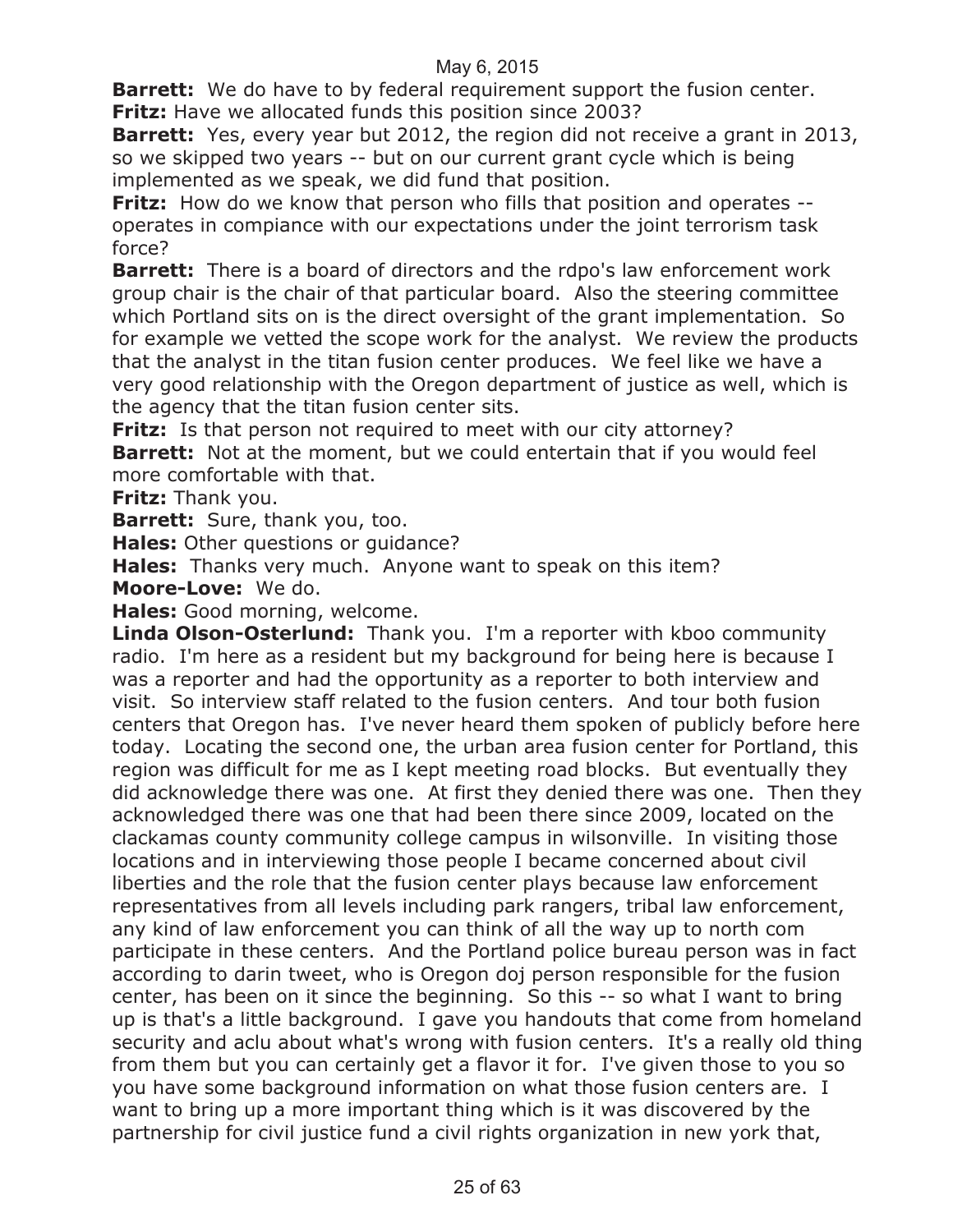through foia requests that homeland security and most of the states participated together and coordinated their response to the crackdown on occupy. So by looking at redacted emails, which I have, and anybody can, they archived them on their website, you can see the Portland fusion center named and then much blacked out. It becomes apparent there was a lot of time and effort put into spying on, surveilling and communicating nationally about citizens engaged in their constitutionally protected activities. So I understand the need for emergency management and management funds. But I also know the salem titan center helped train first responders in looking for terrorists when they are out there first responding. I have a lot of concern when anybody's name is suspected, and the bar for how you would enter someone into the fusion center's much lower than even reasonable thought. It's do you suspect they might someday be planning to be involved in something. It's very vague. Once an Oregonian's name is put into the fusion center, it cannot be removed. We cannot meet the ors that says it should be purged, it cannot be collected and held for two years. Because it goes into national centers and they refuse in court to purge any of their databases. Any time an Oregon fireman or first responder of any sort or law enforcement puts a name there as something they are suspicious about, it automatically becomes permanent.

**Hales:** I really appreciate you bringing all this to our attention.

**Olson-Osterlund:** So that's it. I'm concerned about what the training will be. I hadn't realized there was a line item that forced you guys to help fund the fusion center. You're funding the center that's operating under our own doj, out of compliance with our own state laws. It needs to be thought about and talked about and we need to know what our funding is going towards. **Hales:** Thank you very much.

**Stephen Entwisle:** Mayor and council members, my name is steven entwhistle from Portland, Oregon. I am founder of the healing man sanctuaries. My concern with this proclamation or money distribution is that community preparedness, okay, now, what is in the details of community preparedness? Naomi kline has a book called "disaster capitalism." and my concern is with all of this and the history that is presented -- that has presented itself up to this point in these areas, has me very concerned that community preparedness will turn into community takeover. How do we safeguard and prevent this military takeover of our communities, in the event of a disaster? I believe that we should make our communities prepared now as communities, not as directed by disaster capitalism, okay? I have a real problem with that as well as a lot of other folks do. What is the safeguard from that happening? That's all. Thanks.

**\*\*\*\*\*:** Thank you.

**Hales:** Okay. Anyone else?

**Hales:** So this is an emergency ordinance. Unless there is anything else we should go to the roll call vote.

**Fish:** Before we go to a vote, I would welcome any comments from the commissioner in charge. It seems to me in reading the description of this item it looks like an item that we receive this grant money. It helps us strengthen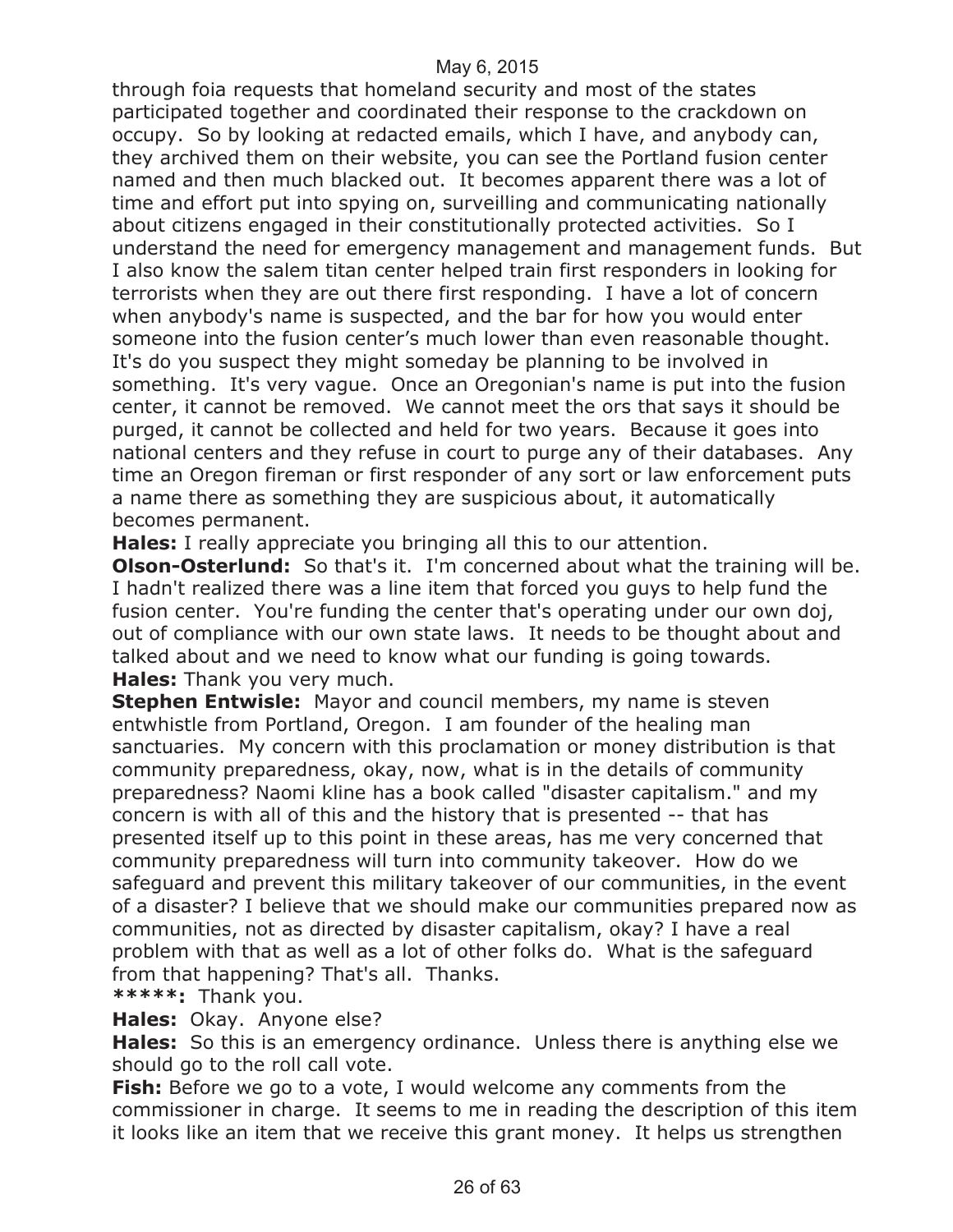or coordination with other partners to do emergency preparedness. Do you have any concerns about how those dollars are being used? I also understand this is authorizing a grant.

**Hales:** Application.

**Fish:** We're not talking about how we will administer the grant.

**Novick:** I don't have any concerns about it.

**Fritz:** As further discussion, it's new information to me that our first responders are asked to report suspected terrorists. So I think we need to broaden or training in the fire department and the police department, which is well trained, but I don't know how much time other first responders get training on Oregon law regarding surveillance so. That might need to be a component. Perhaps we could use the grant for that or some portion of the grant for that. Thank you.

**Hales:** Let's take a roll call vote.

**Fish:** Aye. **Saltzman:** Aye.

**Novick:** Thank you very much, denise, aye.

**Fritz:** I appreciate the citizen bringing a concern to me a while ago and her diligence in observing the grant application. Also commissioner novick bringing more information. Obviously the vast majority of the money is going to be doing things that we desperately need funding for. It's interesting that this one piece is a requirement of the federal government to do that surveillance piece. I think we need to put some Portland safeguards on it as the grant will hopefully guard against. Aye.

**Hales:** This is a modest success story that we're even applying for this. The disaster preparedness great, they kept moving the floor for how big of a city you needed to be in order to get this money, higher and higher and higher. We wouldn't have been in the game if it hadn't been for that success with our congressional delegation. Thank you to martha pellegrino and her team for getting us into the game. I appreciate these very legitimate concerns raised here and echoed by members of the council. It's really important in everything we do that we make sure our values and our Portland sideboards I think is a good description of what we will accept or not accept in terms of our employees interfacing with federal agencies work he need to be very clear and consistent with that whether it's the joint terrorism task force or anything else. If we are indeed given the opportunity to receive these funds and we get a grant agreement from the federal government that requires us to do some things that concern us, we should check out those things before we take the money and sign the grant agreement. There's still time to do the diligence or vigilance that you've asked for and we certainly need to do that. But for now we should file the grant application, see if they smile on it and are prepared to award us funds. Then we've got to make sure we spend them on things we believe in. Thank you. Aye. [gavel pounded]

**Hales:** Let's move on back to the time certain item no. 438.

#### **Item 438.**

**Moore:** Accept report on the Portland development commission 2015-2020 strategic plan.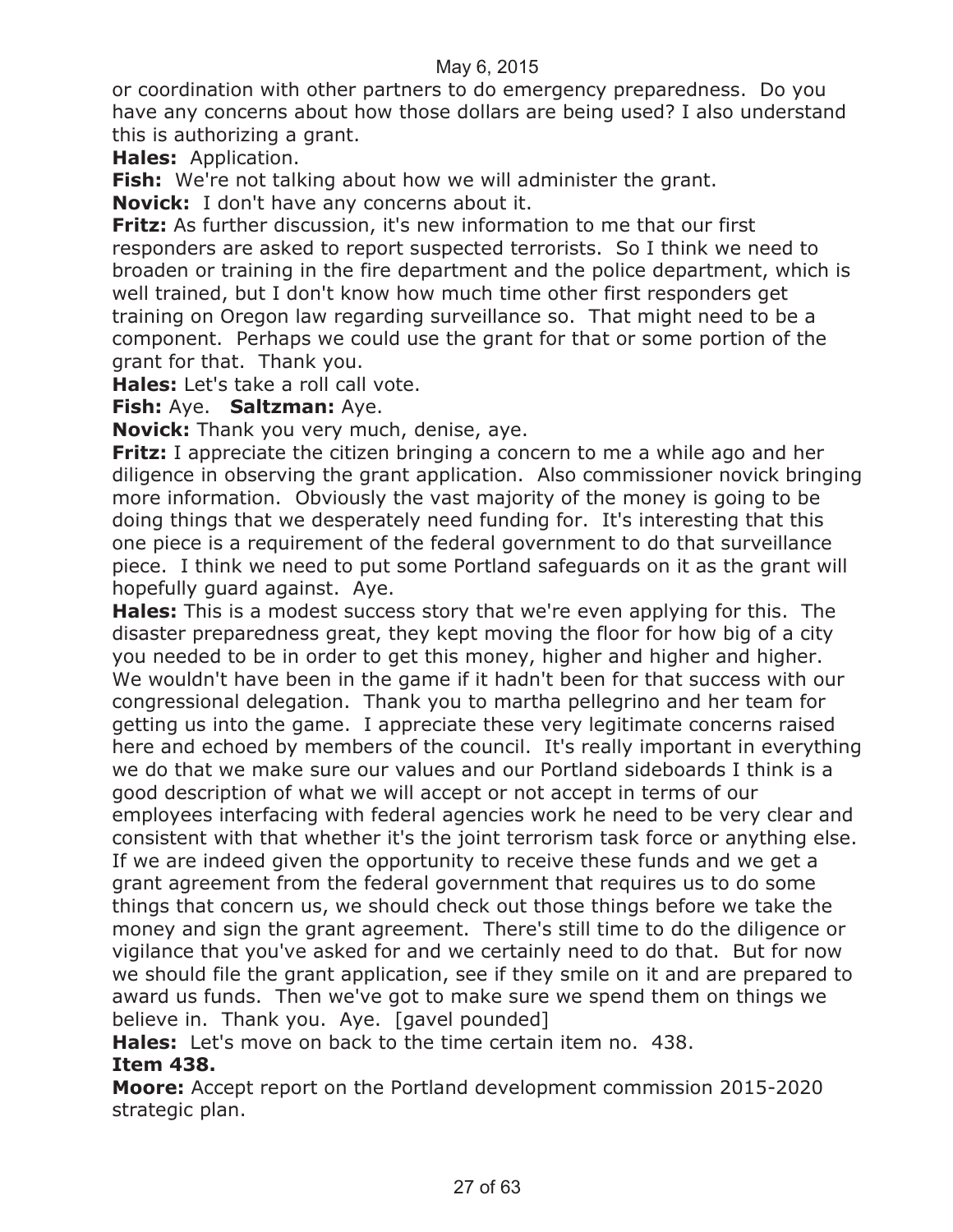**Hales:** I want to welcome chair kelly and patrick quinton up to give us an update on this work. We had a discussion about the previous iteration of this process and we're now farther along. They are here to give us a report. Good morning.

**Tom Kelly, Chair, Portland Development Commission:** Good morning. Good morning, mayor hales, commissioners. Thanks for this opportunity to present our plan and discuss partnership and the implementation. I became chair right before this planning process began so it provided me the opportunity to think the big picture about the direction of pdc and at the beginning of my tenure as chair. While I appreciate the great work of my predecessor and pdc staff who struggled to jump-start the local economy, we face a whole set of new challenges I and the board are eager to tackle. The city faces growing inequality and income, wealth and opportunity. The city is becoming increasingly unaffordable to not just the poor but the working families whose income should provide access to housing anywhere in the city. I know all too well from working in north and northeast Portland my whole life how many of our neighborhoods and residents continue to be left behind and left out of the prosperity so many enjoy in our city. It is entirely appropriate to present to you today a strategic plan with an unprecedented focus on creating opportunities for communities of color and fostering healthy neighbors for all Portland residents.

Before I turn it over to Patrick to walk you through the plan, I'd like to express my appreciation to the citizens who served on our advisory committee over the past 8 months. This was an extraordinary group and you're going to hear from a few of them who provided valuable insight without regard to their own self interest and really established the values of the plan that you have before you. With that, I turn it over to Patrick.

#### **Patrick Quinton, Executive Director, Portland Development**

**Commission:** Thank you chair kelly. Good morning Mayor and Commissioners. I apologize for being late and I appreciate the effort that was made to have us on schedule. I obviously undermined that, but I was coming back from a tour of apano and jade district's new community center on 82<sup>nd</sup>, so it's good inspiration for this presentation.

As chair kelly mentioned, we are embarking on a new 5-year period for the agency with a whole new set of challenges and I want to walk you through the plan. You heard about the plan in its earliest form, so I'm not going to retread that ground, but I do want to update you on how the plan has evolved over the past 4 or 5 months and particularly the public input we received and then preview the implementation that will happen with the plan.

As a reminder, our strategic plan serves two purposes that the document you have, one is a more strategic framework for pdc, and our partners around how we address a whole range of issues, related to the health of the economy to the health of the neighborhoods, and to the prosperity of all of our residents. It also serves as the guiding document for our agency, and so it does kind of filter down through all of the planning that we do as an agency, every year, we establish work plans that tie back to the five-year plan. That agency work plan, then filters down to team and individual work plans, and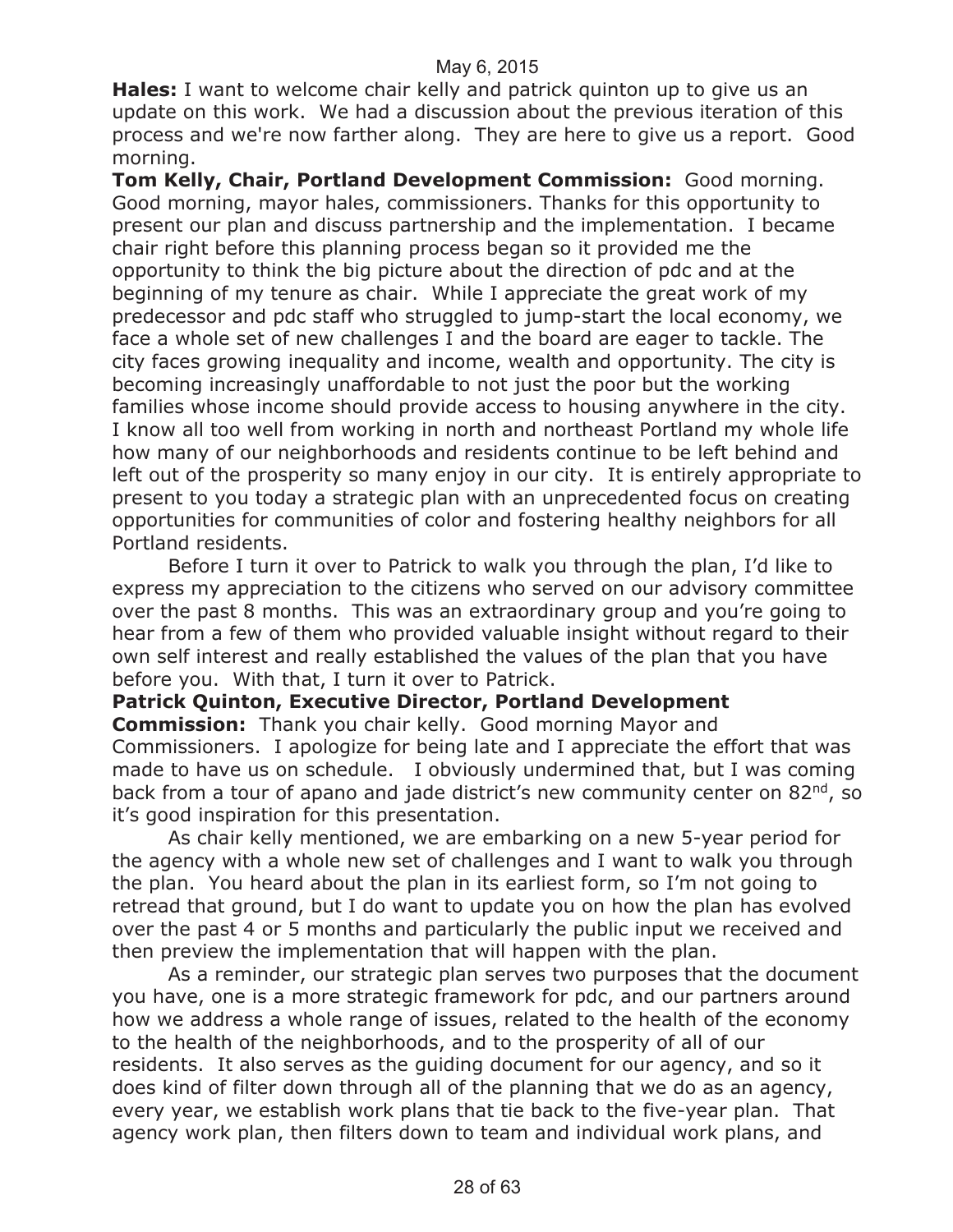then, of course, it's used to set the budget, so when our board meets every year to begin to draft our budget, they start by looking at the annual work plan and the strategic plan, and try to budget accordingly, and of course, this is how we measure this success of our work of the metrics that we establish in our strategic plan. Once again, we've been on this path now for roughly eight, nine months, and as kelly mentioned, I think it has been a really enlightening and fruitful path. A lot of great conversation, and it started with the committee that chair kelly mentioned, but also, the work of the outside consultant, and then working through various iterations of The document, and providing opportunities for public input. So, we are now at the end of the road here, so we're quite pleased to be at this point and bring this to you, and next, it goes to the pdc board next week for approval. We are at the stage in which this is meant to be a final document, and move on to the good work of implementation.

When we last met with you, I think we were sharing with you what we referred to as a 40% document. We updated that document to a 50% document before we went out to public, and the percentages are meant to just signify kind of the roughly how far along we are in the process, but I think officially, the last document you saw was what we characterized as a 40% document, and before we went to share kind of with the broad public conversation, these are the changes that we made, and there was some final conversations around issues, around sustainability, and they got, incorporated. And we, actually, when we presented to you, we were discussing the concept of updating our clusters, to 50% document, actually, presented those clusters, and we did reordering, actually, moved our healthy neighborhood objective to the front of the plan, as kind of the foundation of all of the work that we kind of clarified some of the fundamental values of the plan so that, to kind of fill in the context around the actions and objectives, and then lastly, we filled in numbers around Metrics, so that's, that's the document that we created that we took out for public consumption, and in a second, I will walk you through what we heard, but now, just as a reminder, this structure that we went out and presented to the public was the five related objectives. Four really externally focused, and the fifth one, as we do in our plans, the fifth was focused on our internal operation, really, to, how do we live the values and the -- strive for the objectives as an organization that we have for the city, but the other four are -- you can see in front of you, and they go in terms of the order from creating healthy connected neighborhoods, healthy complete neighborhoods, second, is creating access to high quality employment, and the third is, is, is creating opportunities for wealth creation for communities of color, and low income communities, and the last one is to, to create 21st century civic networks and partnerships to address the large every issues that impact prosperity as a city, and all these objectives come together towards the overarching goal of promoting widely shared prosperity among all Portlanders.

We don't believe that these, these objectives stand alone, and in fact, you know, we believe that, and the only way that we moved the needle towards prosperity is by addressing all these different objectives. So, we took this plan to a variety of public forums, and you can see them outlined here.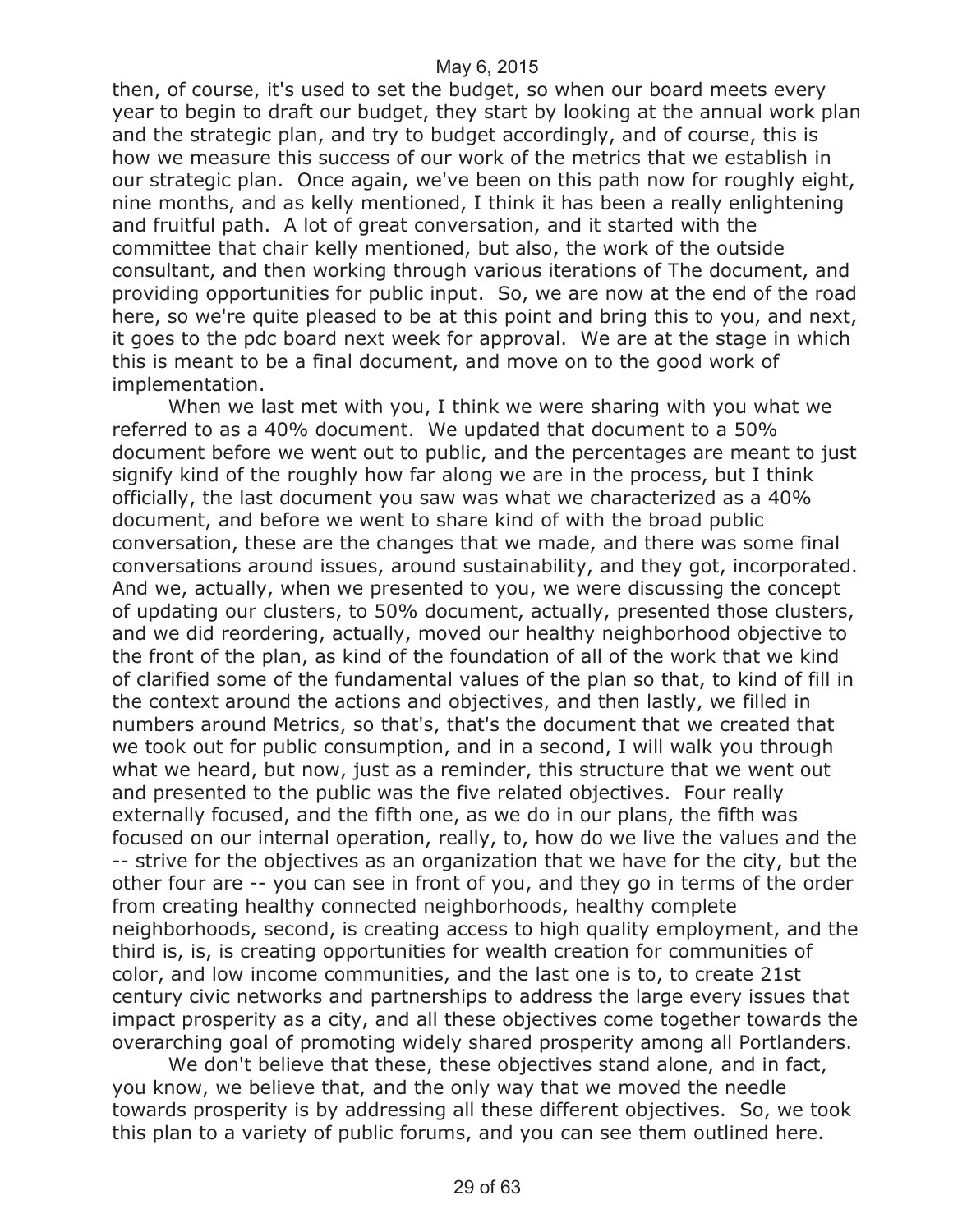Two public open houses, was held at our offices and the other held at irco's facility in east Portland. We had an online forum, so anyone could come online and enter into conversation around various topics that remained opened for several months, and received a lot of feedback that way, and we had a lot of very specific meetings, both with partners, that are -- you see listed in the plan, that are the partners that we'll be working with over the next five years, but in addition, a whole range of other stakeholder groups, and pretty much met with anyone who wanted to talk about the plan, as you can see, so you can see how, how all the different groups that are listed there, and once again it, cuts across the range of work that we do as an agency, the neighborhood side, on place-making side, redevelopment, and also, around economic development, entrepreneurship, and the whole range of different facets of the work.

And so, some of the questions that we asked of our groups, and mainly when we had larger kind of more only groups like the town hall and the online, we asked people whether the -- they agreed with the draft goal that was presented, in the plan, and as well as the draft vision, and you can see that they had choices across a range of strongly agree down to strongly disagree, and what you see here is that the draft goal, prosecutes pert, shared prosperity for all Portland residents is kind of strongly supported, and, in these forums, and pretty much with the Universal support for that, as the goal. And the vision, and the vision, and the document is, as you can see, is a vision statement, is kind of how you view the future, so you state it as this is how we would describe the future state of Portland, and we have, in our document, that Portland will be one of the most globally competitive and healthy and equitable cities in the world.

You see this split on this in terms of the feedback, that we received from the public, and what we determined from conversations with individuals, was the folks who strongly disagree were saying we don't think that it is right now, and that's true. And so, that's, that's what we're aiming for, so as a vision statement, I think, people who, who articulated their viewpoint on where we should be heading, they agree, but there was also a reminder that a lot of people don't feel like we're there, and I think that that's a strong incentive for us to undertake this work. When we asked about the five objectives of the plan, which I walked through and this chart was confusing. It was confusing to me, but each of the colors represents one of the five objectives, and then how it was ranked in each of these categories, very important down to not important, as shown, so you can see that all five, for all five objectives, the overwhelming majority felt that these were very important, and what's interesting about it is the response shows almost a relative ranking.

So, people uniformly felt that it was very important to have healthy connected neighborhoods, it was important to have access to high quality employment, and wealth creation, concepts like the 21st century civic networks, I think that that's, that we have at least talked about, this is more of a speculative part of the plan, something that we're, you know, trying to figure out how to address larger problems. That was a harder concept to -- for people to grasp, so you can see that in the -- in how people ranked it, and of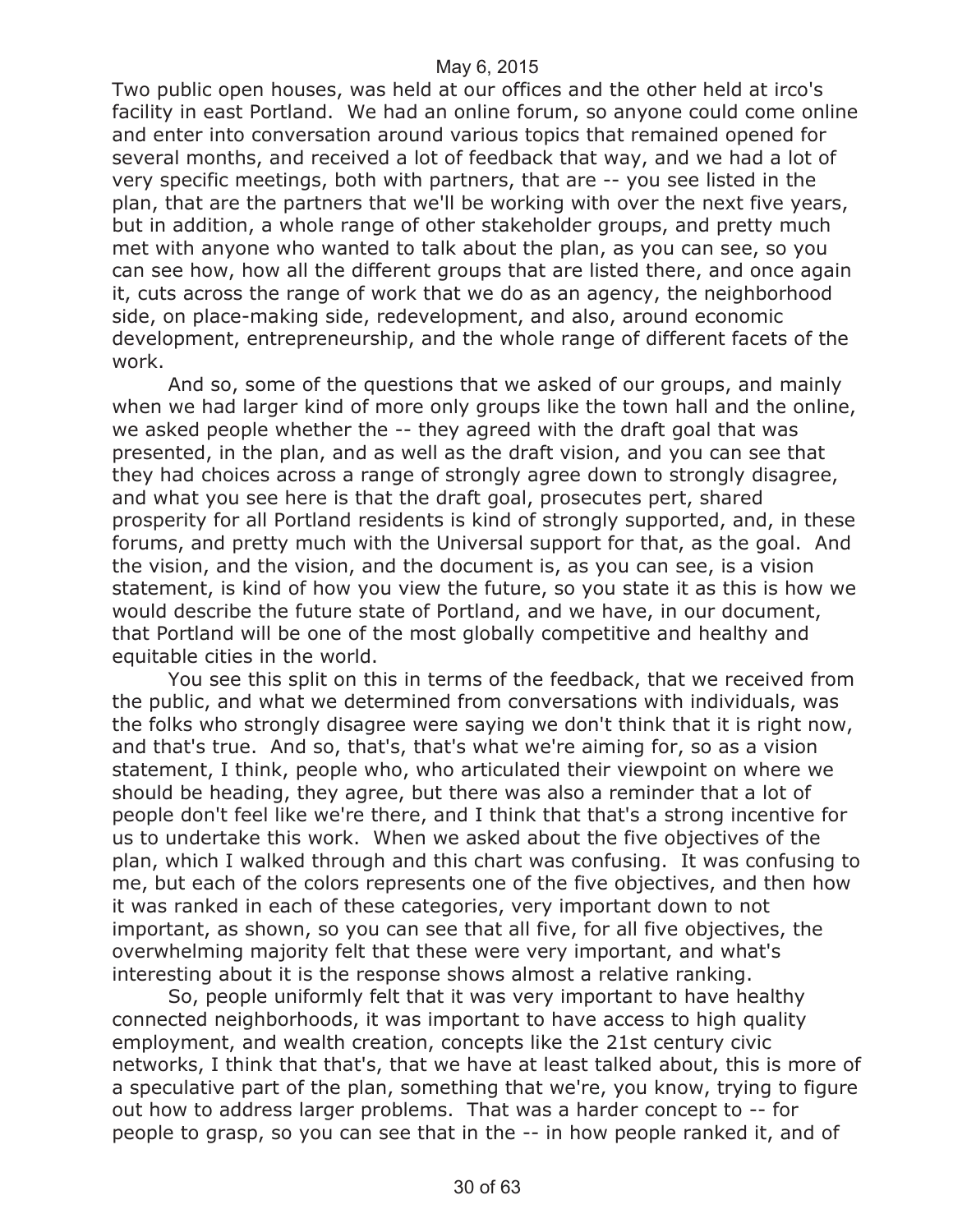course, our own internal operation, people care about, but it's not going to move the needle as much as the first three. So, I think that we got strong feedback that the first three objectives, which really are kind of the foundation of our work, and healthy, connected neighborhoods, and access to high quality employment, access to wealth, creation and opportunities, there was strong agreement from the public that this was the right direction for us to take.

And then if you look through kind of the actual feedback, what people wrote down on the sticky notes or what they communicated to us in the meetings, you can see that there is some common themes that relate to affordability, affordable housing, and maybe when we get to the discussion on this, we can talk about how we should be thinking about our role in affordable housing, but it's not a core part of the work, but there is a strong sense that pdc should be more involved, but then there is also this series of how we do our work around community involvement, making sure that we're aligned with the efforts from other plans. And that people like the fact that we're, that we're thinking holistically.

We have heard feedback from council and from the public that we need to make sure that we remain focused, this is an ambitious plan, and so we heard that from the public, as well. So, more specific pieces of feedback, lots of feedback to make sure that not only focused on east Portland, but that we're measuring our impact on east Portland, it's not simply about including in the plan but being able to demonstrate those actions. As we have talked about this plan in the past, we talked about how we're bringing the neighborhood concept back city-wide so that we use it for all of our work, whether in old town, or in lents, or in central east side, or in north, northeast Portland, so there is a lot of, I think, positive feedback on that, and we are also reminded that -- to think about the connection between small businesses, large businesses, and I think that that's, I think, fairly obvious to us, but we do have a small business economy, and a lot of the programs that we offer do focus on small businesses. But, the plan needs to remember that there is a symbiotic relationship between that.

And then while locally, it may not be that important, nationally, when we have talked about the plans to our partners, Like brookings, I think that the topics that we're trying to take on are topics that a lot of cities are grappling with, and so people, like brookings, are saying, yeah, go and figure that out, and i'm not suggesting that we're going to figure it out in any kind of clear and concise way, but I think that the cities taking on these challenges in a very up front and honest way, and sharing their lessons is important not just for Portland, you -- but also for the rest of the country. What we are experiencing in inequality and affordability, those issues are not unique to Portland.

And so, it says here, the next step is to go to the board, and the board will adopt the plan, well, we'll ask them to adopt the plan, and they have to vote on it. Next week, may 13th, and then we dive into implementation on this, and I can tell you from a staff perspective, we're very eager to move ahead, when we come back to you, when we come back to you on the 13th, as well, to present our budget, and you said, you will see a budget that is, that is presented along this structure, and so, you will see how in year one of this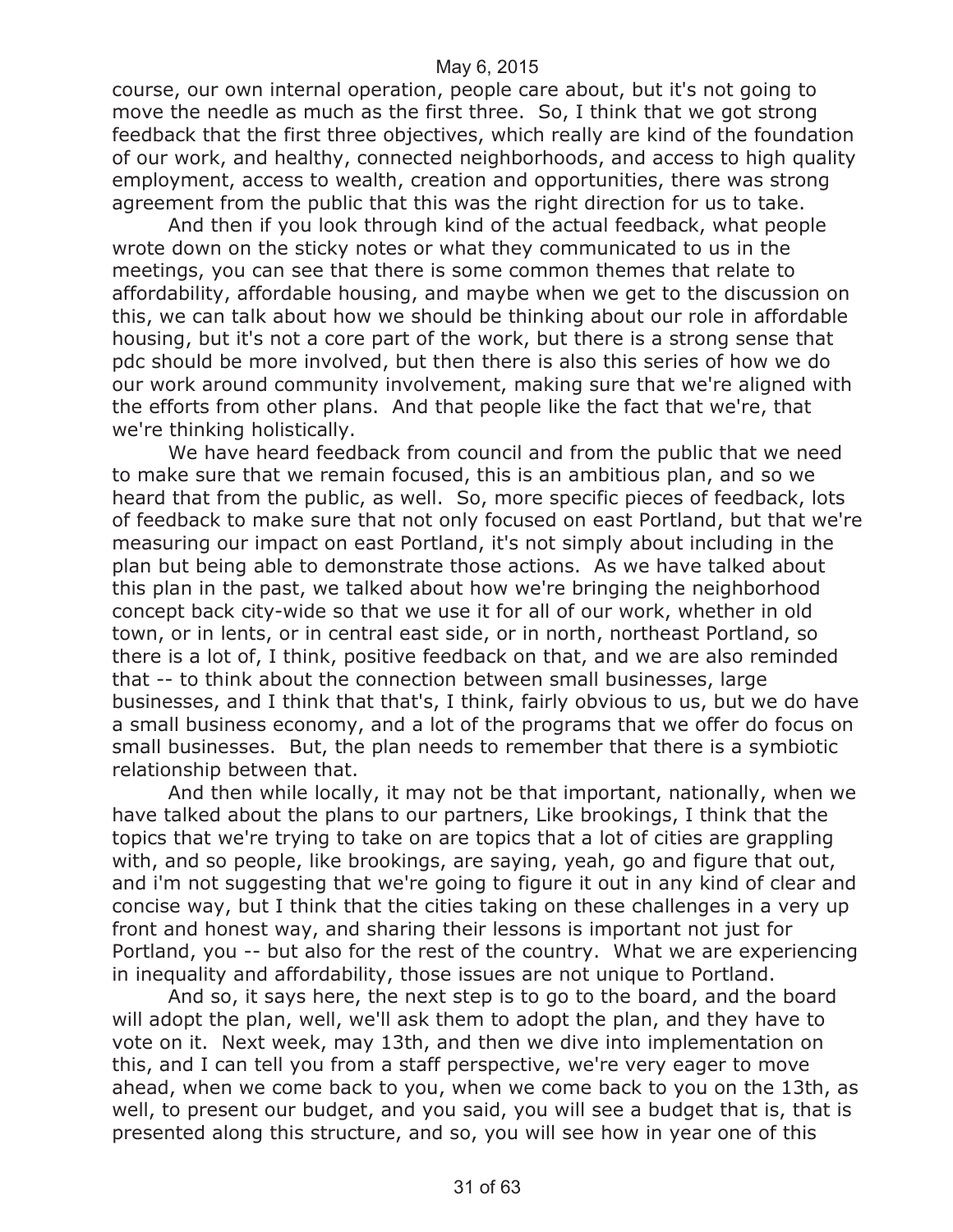plan, that we proposed to allocate the dollars to achieve these objectives, so you will begin to see how this, this plan, actually, lives in the reality of pdc, and then, of course, the partnerships that are key to this will begin to move forward on those, and a lot of the key initiatives that we talked about in the plan will begin to take action on, you know, you see the lents action plan, the old town action plan or work in south waterfront, and our goals around what's supposed to happen on mlk, all these things are key elements of this plan, and this is work that we are actively doing, so implementation for us is real.

And I guess that I will end with this, and I had a chance to talk with commissioner Fish about this yesterday, as well. You know, people have commented that this seems like an ambitious plan, in some respects, it may be too ambitious. We can agree or disagree on that. We, I think, we, as our board, and staff like to have ambitious plans, and we work at pdc because we like the impact that we can have on this city. And I think that we have a track record of implementation, so I sat before some of you in 2009, and presented an economic development strategy that many thought was ambitious, and I know, because I was part of it, and a lot of others were part of it, we did the work, and we implemented a plan, and we got a lot of it right, and some of it did not work out. That's the same attitude that we're taking to this, so, so our attitude is, great plan. But, we're ready to implement, and that's what we do. We don't let plans sit on the shelf, and I think that we have a track record of doing that, and I look forward to, with your approval and the approval of the board, working on this in partnership with you and coming Back annually or sooner than that and talking about the progress we're making, and how we can make adjustments along the way to achieve these outcomes. Thank you. **Hales:** Questions?

**Fish:** I have a bunch of questions, and first, I want to really publicly thank patrick and his staff for the amount of time that they are spending with each of us to walk us through the plan at each of the milestones, that chart you showed earlier with all of the levels of touchins and communications is really impressive, and so, thank you, and I generally think that this is a well written and pretty clear document. And so, I appreciate that. I do have some concerns, and I want to just put them on the record and try to clarify them. My concern is not that pdc, when given marching orders, can't, you know, get to the finish line. My concern is any time that there is a chance that we set the bar too high, and through no fault of your own, you don't hit the mark, and I think that we are justifiably criticized sometimes for being too ambitious, and then falling short, and that does not help anybody's cause, so when I expressed some concerns about the focus and the -- how ambitious it is, it's not in the context of expressing doubts that you can deliver good products. It's that just to make sure that we have a reasonable and clear-eyed expectation about what you can accomplish, so that in five years, you can come back and say, mission accomplished, and take a bow, rather than gosh, we fell short here or there, and that may have turned out that we set our sights too high. In that regard, let me start by saying, I am delighted that you have included media explicitly as one of the clusters, so I think that technology media, and from my -- as you described that to me, that, that picks up things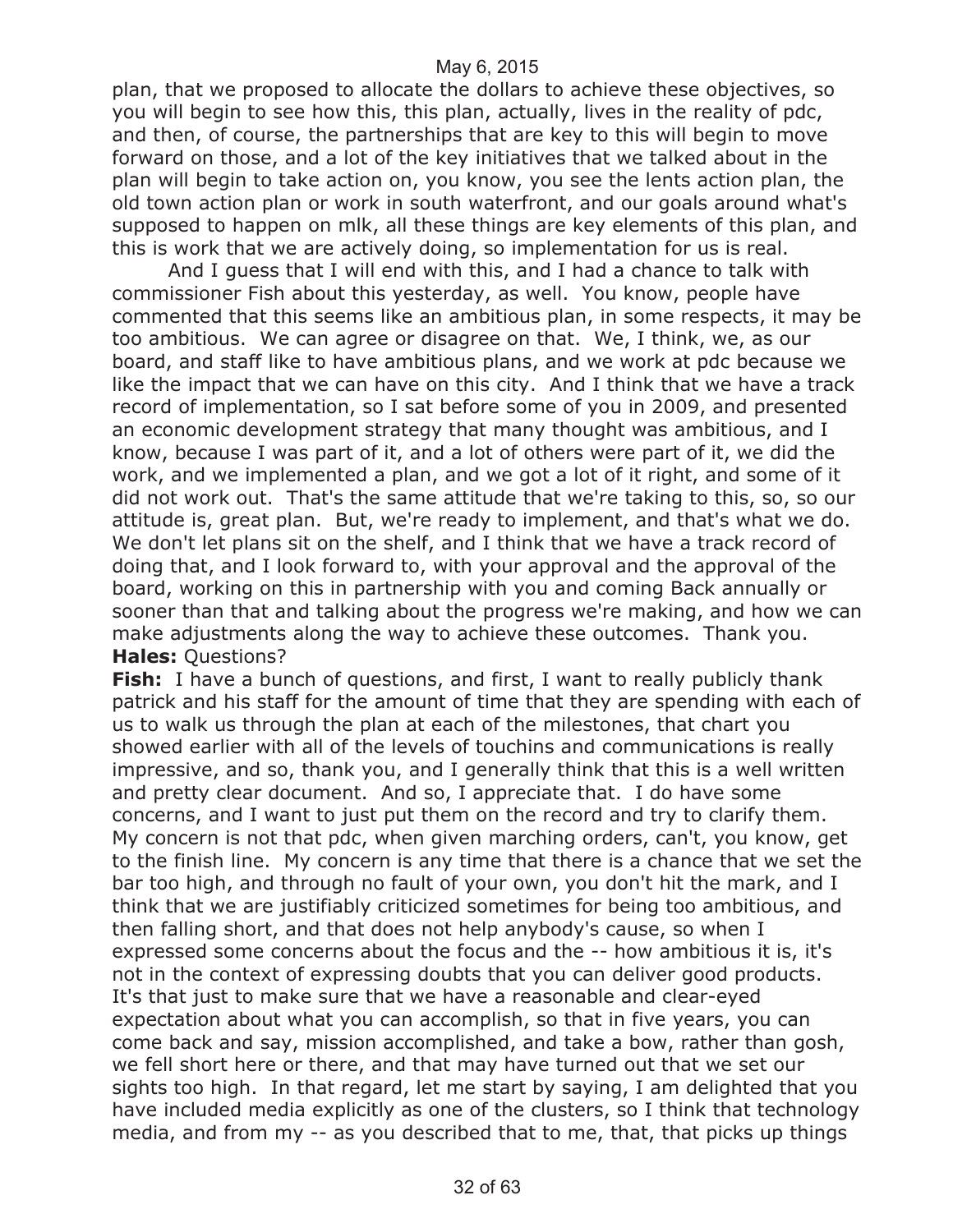like the creative economy, film, and other things, and including software and et al. So I think that that's very important, and I think that that's long-term beneficial. One of the sort of structural things about the report that I want to just offer as a suggestion is it does not really reference any dynamic way that the strategic plan that it is replacing, and I think in terms of the complete document, it's helpful to say that we had a five-year plan for the economic development, and here's what we accomplished, and now, we are embarking in a new plan, that builds on that, but changes it in certain keyways looking forward. I think it tells the story more completely. One of things that I was struck by, I went back and looked at the five-year plan, and it says -- it says to build a sustainable economy. That the new vision is to build a globally competitive, healthy, and equitable economy. What happened to sustainable? **Quinton:** At the time, we were trying to achieve two things. One was, you know, we were in a recession, and the notion of a sustainable economy, not from an environmental sustainability perspective, but from an economy more resistant to the cycles, you know, of the broader national global economy, and that was an outcome that we were, that was important to us. And I think that we felt that historically that Portland and the state would suffer more than most parts of the country during recessions, so I think that we wanted to create an economy that was more diverse, and that we continued the evolution from the legacy part of the economy, that, and the second part was to be more explicit about using our reputation, our knowledge and skills and history around sustainability, around green technology and development as a competitive advantage, so that was the why that was almost the mantra of that. I think that we have made tremendous progress on both fronts, and so, the challenge that we're facing now is really around inequality, it's around who benefits from what we see, as a very, you know, on a macro-level, prosperous economy, so that's really the emphasis now, and it does not mean that, if my board chair is one of the leaders, around sustainability, so we are not going to forget our sustainability roots, but this is meant to be an explicit statement about equity, and this is the challenge that we are facing. The word healthy sits in that, and because when we met with the sustainability leaders, and the stakeholders around that, and we talked about how do we make sure that we don't lose that, that the concept that was pushed back to us was not sustainability, just for itself, it's really about healthy communities. Your goal is really to create healthy communities, sustainability is a means to do that, so the term healthy does, actually, reference that, as well as a lot of other values. **Fish:** I am pleased to hear that qualification because you have a board member, mark, who regularly comes before us and says, it's time to double down on sustainability because it's core to who we are and our success story. And I don't want changing words on paper to in any way indicate that we're backing off what's been an effective strategy in terms of the green sustainable city. I do hear that there is a more robust focus on equity, but I don't think that they are mutually exclusive. To hear the healthy picks that up is helpful for me.

**Quinton:** Yeah.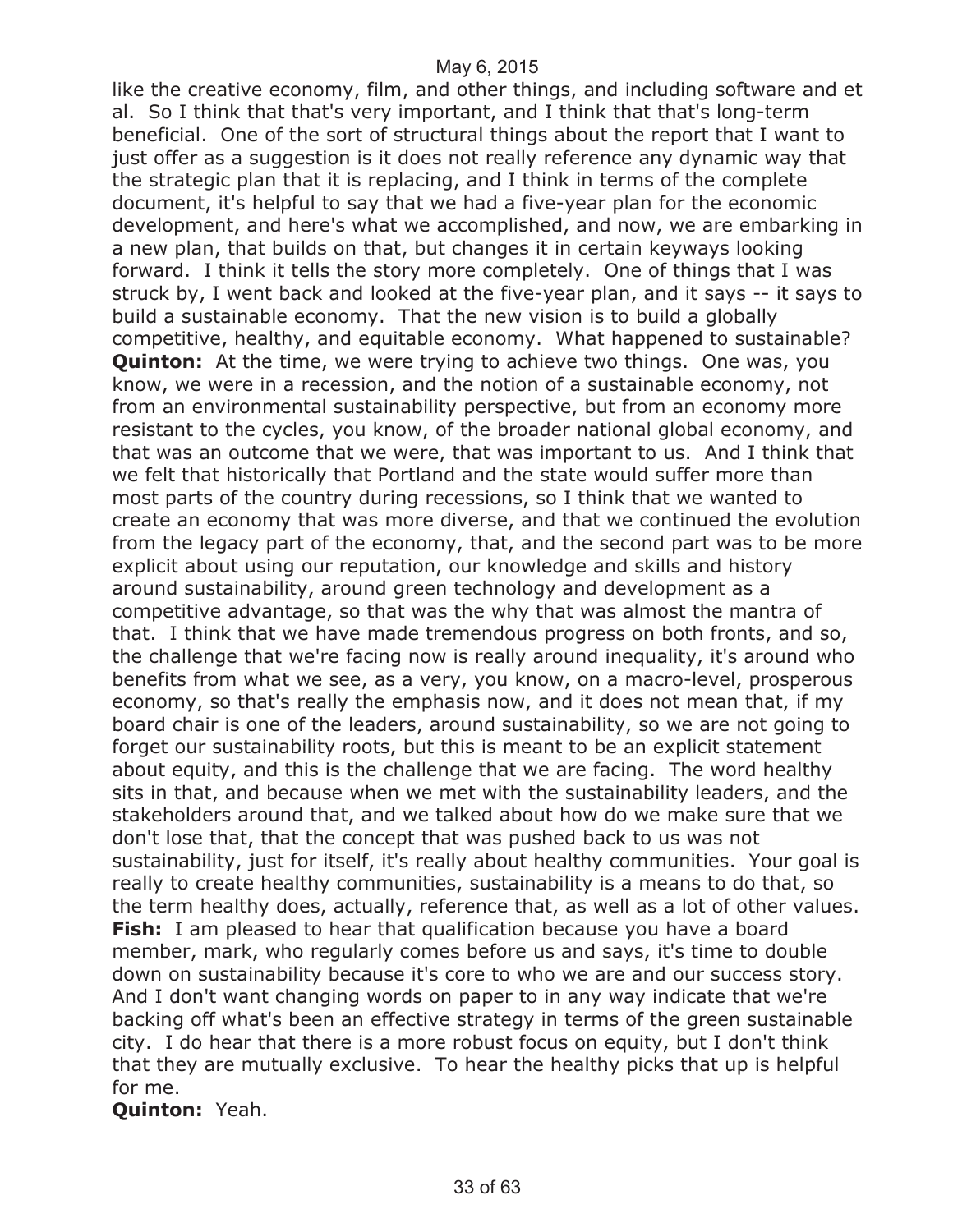**Fish:** Let's turn to metrics for a second, patrick. This is the area that I have the biggest concern. And maybe it's -- maybe my concern can be allayed by just understanding the difference between high level metrics and the kinds of performance measurements that you are going to come back to counselor on. When I first read this document, and I looked at the high level measures of success, and it just seemed like it was asking a lot of you to be the driver of some of these indicators. Like boosting significantly resident satisfaction in surveys in east Portland. You can do a lot of things, but i'm not sure that you can be held accountable for boosting that by 40%. Or making a significant dent in home ownership. Particularly, when market forces and things like new underwriting guidelines make it harder to get people into home ownership, and maybe making the affordable housing rental agenda more compelling. The one that I think really jumped out at me is this idea that in five years, you are reduced by half the number of households in high poverty neighborhoods, without promoting displacement, and that's a wonderful aspiration. It strikes me as being very difficult for you to achieve. Now, that measure of success language says that these high level metrics are not only pdc's efforts but the collective impact of public and private parties. So, that suggests that, in a sense, you are laying these out but you are, your knowledge, you cannot get there by yourself. So, but someone is going to read this, and look at these and say, this is the pdc committing to these outcomes. What will be the difference between these high level measures of success and the specific performance measures that you come to council on, and what will be specifically pdc's role versus the community's role in helping you get there? **Quinton:** So, if you think back to how we have reported back to council On the previous economic development strategy, you know, in our annual report, would summarize that, as well, in a written document. We would talk about the actual programmatic outputs of the agency, so number of loans. Number of businesses that we worked with, and again, the specific programs, like our enterprise zone program, dollars that -- the investment that we attracted, the leverage that we had achieved there, and the demographic makeup of the individuals, or businesses that we have helped, or those kinds of things. Those are the metrics that we will track, they will be tailored to the outcomes that we're trying to achieve through this plan.

So, in talking about wealth creation opportunities for entrepreneurs of color, women, we're going to report back to you on, you know, how many businesses we're working with, what dollars are invested, what kind of leverage, so we can report back on those, those are the levers that we will be pulling, as a contribution towards the more macro outcomes that you see here, and then, I think, you know, some of these -- there is alignment with where there is overlap, there is alignment with the Portland plan, and other plans, around the objectives, so, some of this is just repeating what's out there whether it be the Portland plan or the climate action plan, and so, we're all pulling together on that, and we collectively, I think, are accountable on those, and some Of them are new that we want to put out there as reminders, like let's all -- we need to rally around these outcomes because if we are trying to achieve a more prosperous Portland, we should be thinking about this, and not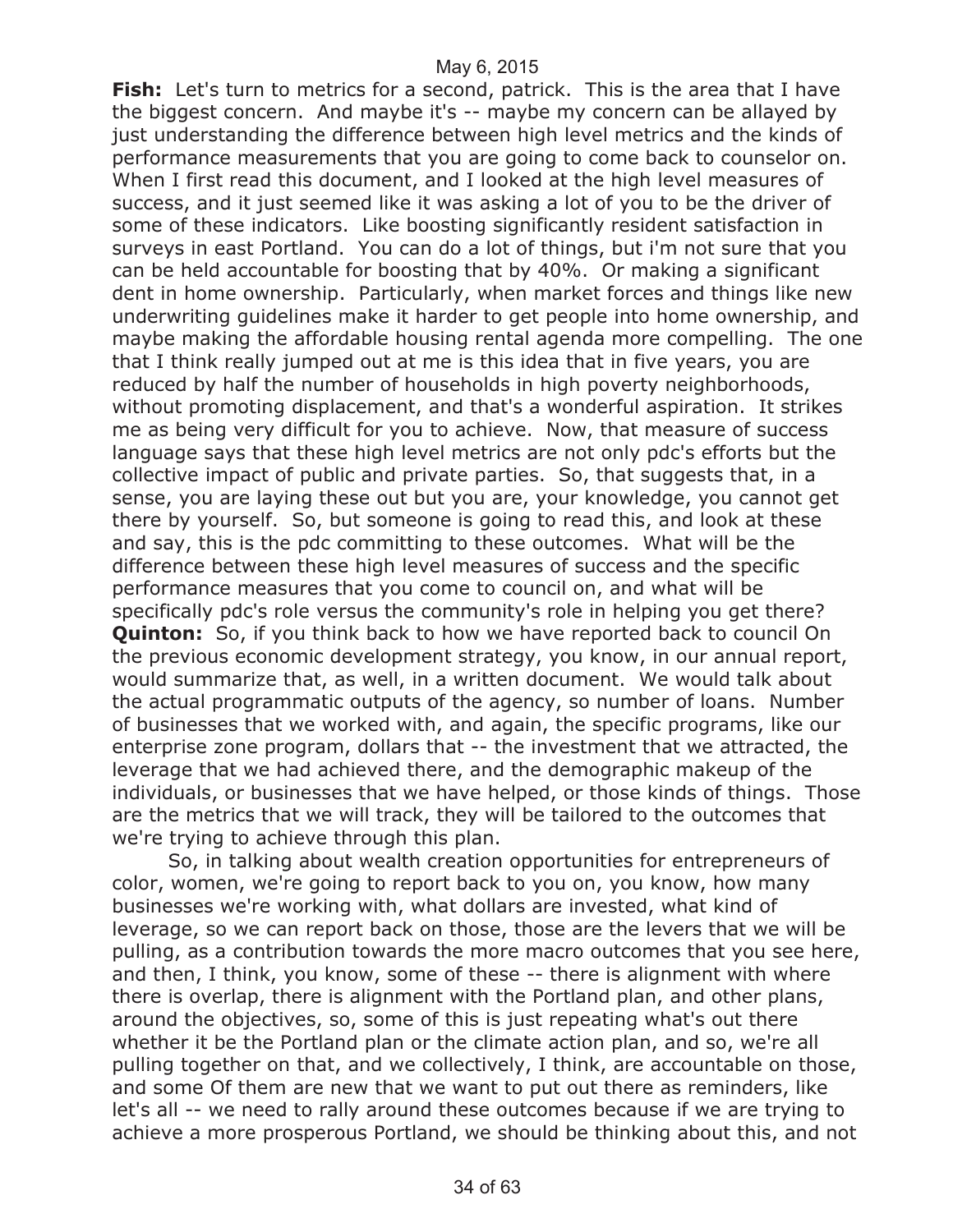be concerned about who is to blame if we don't get it, but can we all align our work around this, so things like reducing the number of households in high poverty neighborhoods, right, I don't know that that's something that we've been tracking. That's a new concept, so that's something that I think that we're trying to put out there, let's rally around this.

**Fish:** I'm not worried about who is going to get blamed, pdc, some of your fore-bearers have said that pdc stands for pretty damn convenient. I want to make sure that in saying things like we're going to reduce by 50%, the number of households living in high poverty neighborhoods, that you, as an agency, that has a declining resource, a huge plate, and through the plan, and an even broader scope, are really in a position to say, you can either make that happen or leave that effort in five years. While it's laudable, I subscribe to it without hesitation. I just don't know whether you can make that happen, and I don't want to have your precious credibility compromised by making commitments to things that sound good politically, but that we cannot achieve because I know that -- we've been through that before. And pdc has turned a corner, and I don't want you in five years To have to come before us and say, we felt, we fell short, and maybe it was too ambitious.

**Hales:** This is a very helpful discussion, and I wanted it to continue for at least this far, but if I can, commissioner Fish, let me get you to hold your questions until after we hear from the task force members that are here. This is good context, and I saw annette nodding, and I think that she might have a thought or two about this, but if we can, let's -- if you are wrapped, let me call up the -- I see at least two, annette and john are here, and I think that maybe sam rodriguez, so we have got at least a couple of members of the task force that are here. We want to hear from them, so come on up -- up. Please, annette, come on up, and is sam here, as well? They were on the subject about which I have heard from.

**\*\*\*\*\*:** Good morning.

**Hales:** Would you like to start?

**Annette Mattson:** Members of the council, thank you for the opportunity to comment on the strategic plan, I am annette mattson, I live in east Portland, a member of the leadership committee, the economic development committee and chair the lents as five-year action plan. There is much that I could say about this plan, but remarks are to be brief so I will comment on the things that I find meaningful. First, this plan intentionally calls for actions which are to benefit all Portlanders, recognizing that increased prosperity is meaningless, if it only applies to those who have college degrees or who are white or who live in certain neighborhoods. Committee conversations acknowledge that the Portland national reputation does not exist for all citizens. Disparities and income and access and socioeconomic segregation are Portland's current reality. The plan has goals related to equity and increased prosperity for all. As an east Portland resident, I appreciate that the committee and the plan includes the support for the needs of east Portland, and this council knows well the history of investments, east of 82nd avenue, and I commend the plan outcomes of connecting east Portland residents with major employment centers, strengthening east Portland amenities, and increasing east Portland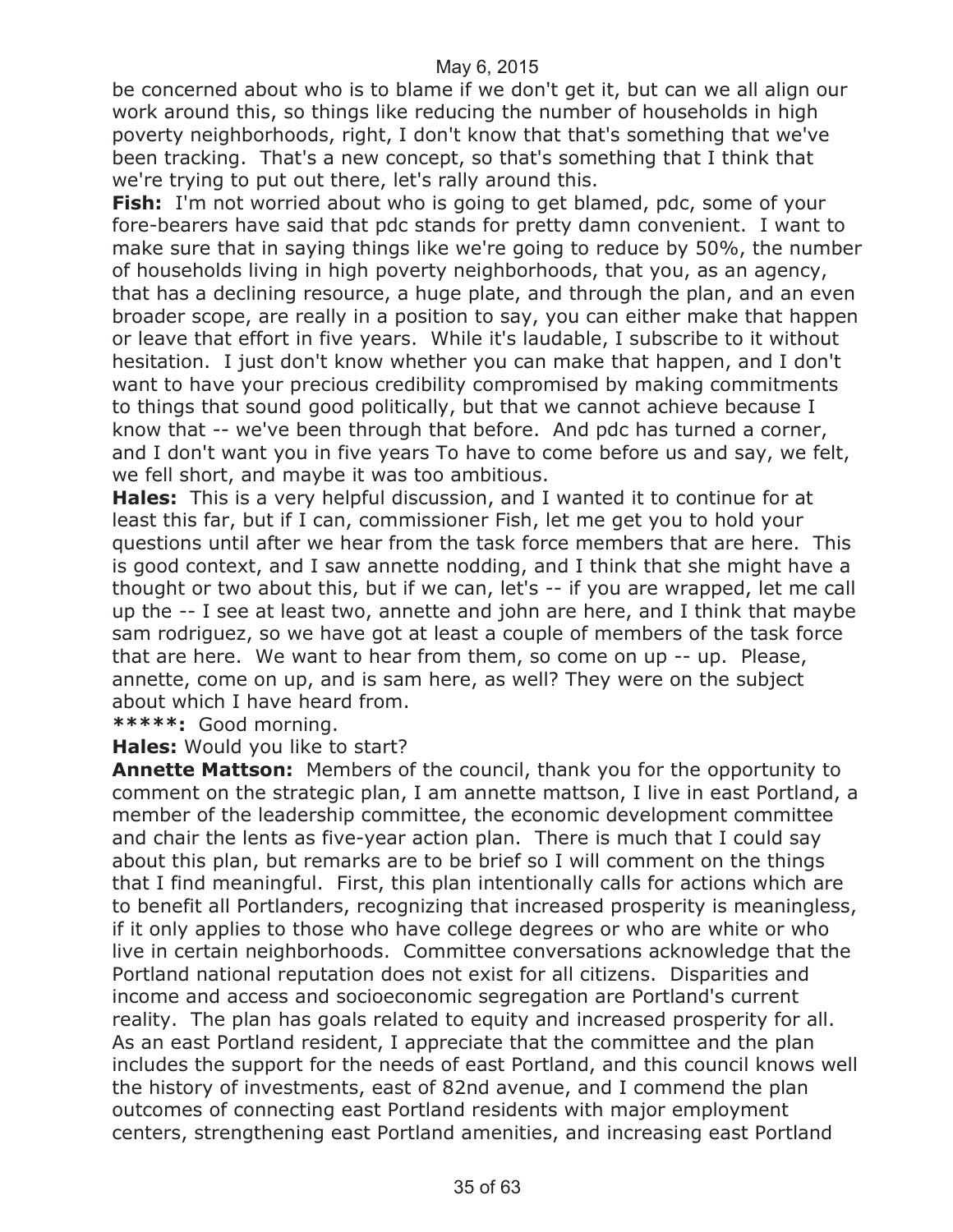residents satisfaction. And I do want to call out action to career path employment. Internships, apprenticeships, skill development. These are critical for Portland's economic success. When a person learns the skills they need to help then get and keep a quality job, they can move from unemployment or a minimum wage job to making a living. Investing in people will help address our need for skilled workers. Make for more equitable job access, and increase the percentage of tools that are self sufficient. Lastly, I would like to comment on the difficult but important Element of the whole plan, forming civic networks, institutions, and partnerships, and the identification of interdependent plans and initiatives. To put all of the work on pdc alone, could be a setup for failure. Pdc may be the lead but organizations within the entire city, you as elected leaders, your bureaus, you are also a part of these goals. And making sure that this is a success. The county government, the state government, occasional entities, the business community and others, we can help as well as benefit from the areas of our shared interests. We are going to know in five years because we are going to measure along the way, thanks to great metrics in this plan, how we're doing and how we have done. And sadly, if we fail in this school, who really will be failing will be our citizens. But to succeed in this plan means all of the people of Portland are going to have a better place to live and to work and to be a part of. Thank you.

**Hales:** Thank you. Good morning, john.

**John Tapogna:** Good morning. President of eco northwest, sat on the steering committee. A few comments. First of all, wanted to commend the staff. This is a crosses -- process that I forget how many meetings there were, there were an appropriate amount of meetings. The staff were well organized, And you saw meaningful change between the meetings that they had listened both to the steering committee, but clearly, had listened to the community, so it wasn't like we were just coming back and seeing the same report every time we returned. Great work there. And second point, pdc's role and the important place in terms of the economic opportunity, I think, just got a huge shot of importance with the report that came out this week from raj at harvard. It has been publicized in the "new york times," and but really, for the first time, has estimated what they would argue is causation, and how much does place cause either the economic mobility or the lack of it. So, I would encourage any time that you have this afternoon, if you want to get on the "new york times," and play around with their map, it's a fascinating piece, but it speaks directly to this work, and frankly, Multnomah county is kind of in the middle of the pack. It was not the most or even close to the top of the list in terms of the place that delivered -- delivered the opportunity. So, I would encourage that, and as you look at it, think about this work because I think that it makes us work, this work ever more important. And third point, I would say that like brookings did, I would compliment the staff again for working with the community and really injecting this notion of equality. This is a tough topic. It is -- there is always Attention between unbridled, economic growth, and trying to distribute that growth across a region, across different segments of the population. And that's very hard work, and I think that brookings is right to have recognized that Portland is one of the first to engage in it, and it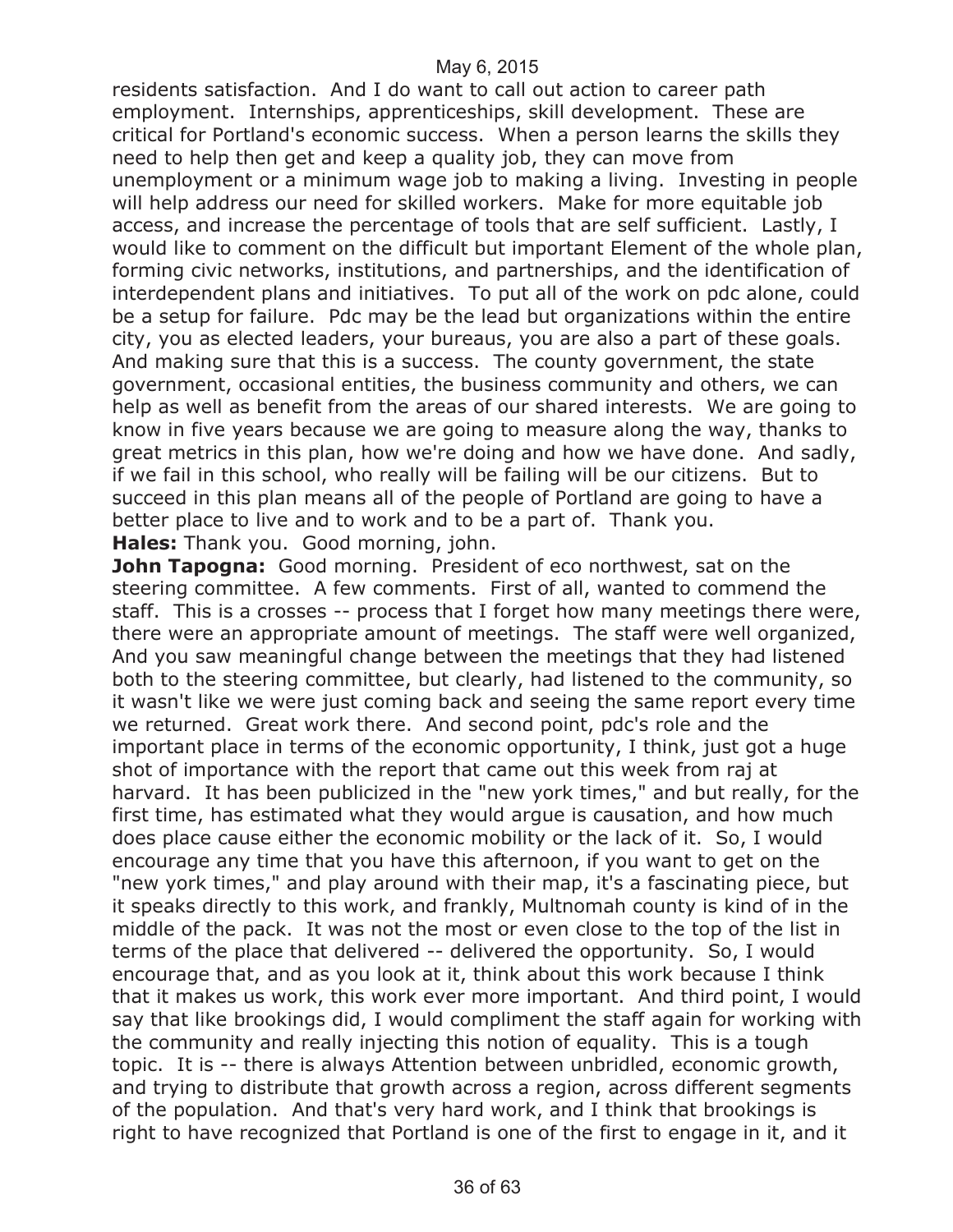is important to get right. I think that one place where you will see there was a change from last time, is the addition broadly of the healthcare sector, is something that this plan is paying attention to, and that is, not what you would typically find in an economic development strategy. It's a local -- it is a local sector, strategy, that includes also things like the night cancer challenge, but it was that focus on middle skilled jobs that really drove, drove the staff in that position. So, very intentional work to get this right. And nothing but high praise for the folks that worked a lot more hours than we did. Getting it to where it was.

**Hales:** Thank you both. I appreciated your comment, especially about the fact that I watched that, too, that you were all, all of the steering committee members were influential in shaping the work. It was not just they were signing off on what the consultant or the staff came up with, but they were shaping the work, and the public did, too, so I thought it was a very valid process, and really appreciated you all putting the time in and the rest of the committee, the time that you have. It made a big difference.

**Saltzman:** Can I ask john a question? I was curious how healthcare crept into the targeted industries, so you tackled that. So it has good middle wage jobs? **Tapogna:** Absolutely. So, over three or four meetings, a lot of debate around sort of the original clusters and how much the original clusters could deliver, middle wage jobs, and that's the attention, when you have got -- what's the most recent, google is looking downtown, and I don't know how, when and if they show up, how many middle skilled jobs they will create. We want them, but whatever they bring, but middle skilled jobs are probably not the highlight of that. And so, we kept turning over and turning over, and ultimately, landed on healthcare is the place where we know, we know the economy is going to grow because of the demographics, of the population. But, I would also say that in much the same way that this region has been increasingly popular to the so-called young and restless, it is, also, attracting older immigrants into the region, and they happen to bring medicare dollars with them from the federal treasury that can be used in the hospitals and physician's offices and that's not such a bad thing.

**\*\*\*\*\*:** Thanks.

**Hales:** Other questions? Thank you very much. Appreciate it. **\*\*\*\*\*:** Thank you.

**Mattson:** I have just one comment for commissioner, on achieving the Goals, so you know, I was a david douglas school board member for 18 years, and when I was a new member, we put in place the highest graduation standards for the state of Oregon. We did not just set in place the standards. We looked at what was needed for students and teachers to achieve those goals, sign those, and funded them, you know, and identified, and really, this is ambitious. You are right. Our citizens deserve nothing less, so I would ask that all of you in looking at your budgets, your goals, and your bureaus going forward, look for what pdc, or what our citizens need for this vision of prosperity and find ways in which you can support that.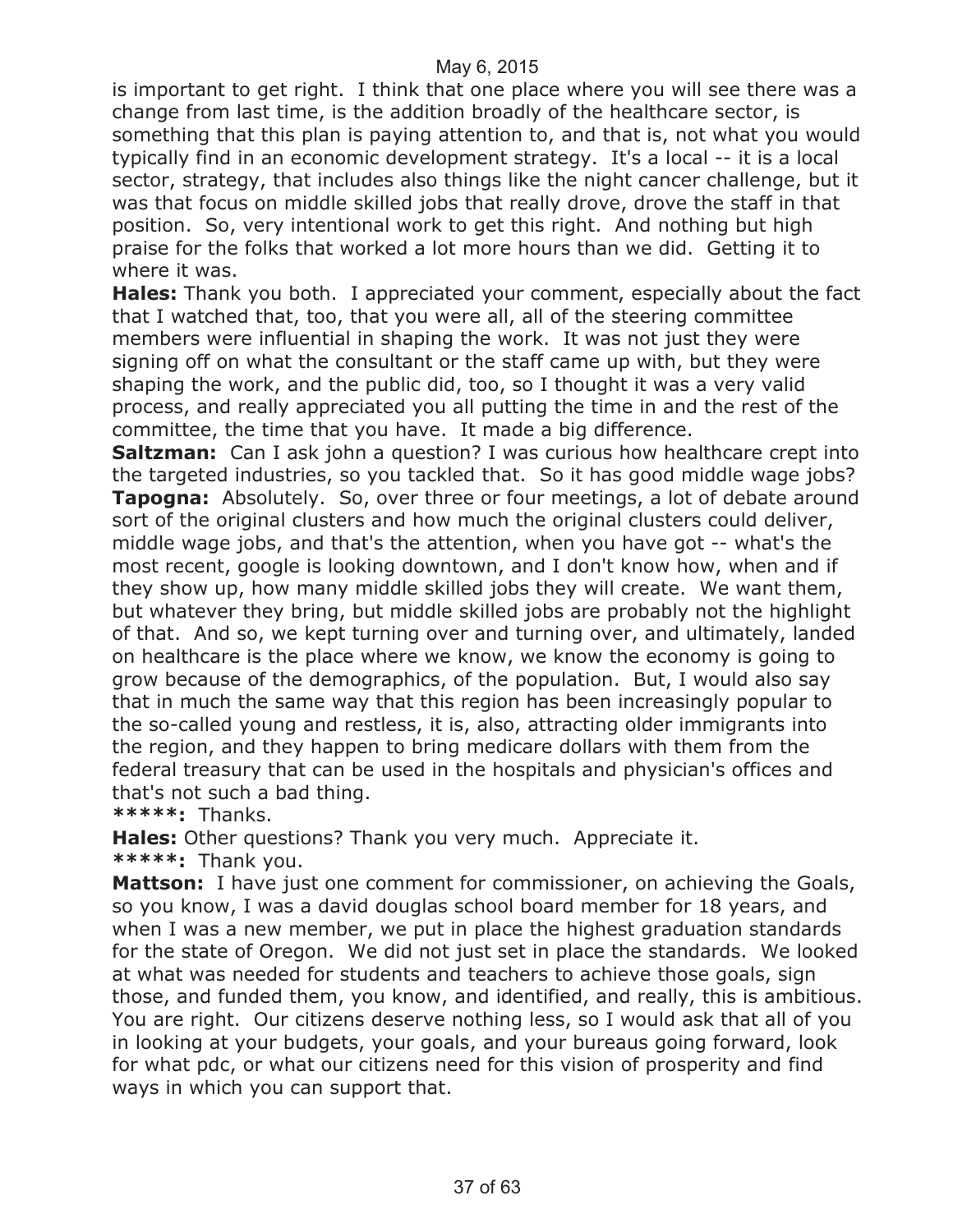**Hales:** Thanks both of you. I don't think that there are any other steering committee members here. Maybe we should take the public testimony and call patrick back up. So anyone signed up to speak on this item?

**Moore-Love:** We have six people. The first three are brad, duffey, and dennis.

**Hales:** Good morning.

**\*\*\*\*\*:** Good morning, mayor hales and city commissioners.

**Hales:** Pull that towards you.

**Brad Hathaway:** How is that? Again, thank you for this opportunity to address you. My name is brad hathaway, I am a resident of southeast Portland. Today I would like to ask the city to give greater opportunities, or priority to the commercialization of Bioscience. Especially, as it sets priorities for the next five years. For the past five years, I have worked as the senior finance leader of the beaverton facility of well challenge, a medical device company. And during this time, I have seen the benefit of being affiliated with the industry's trade association at Oregon bio, and through it, I have seen value to our company, of being part of a growing, community of bioscience companies. And I hope that this industry is on your radar screen. I have reviewed this draft of the pdc strategic plan. It's an impressive document, and the plan recognizes the cancer challenge, the night cancer challenge, and describing the opportunity as catalytic. However, and given the recognized need for more good paying jobs, it seems unfortunate that this version of the plan then takes such an indifferent stance towards the commercial activity that this increase in rnd will generate. Here's how I see it. With a billion dollars in r&d anticipated, at the night cancer and other institutes, I think that it seems fair to anticipate, at least, hundreds of millions of dollars, of commercial benefit. These are good paying jobs. At companies that tend to stay put because of the high cost of getting the processes initially qualified with regulatory bodies. Now, this is a competitive marketplace, and I recognize That there is no guarantee that this economic benefit will land in Portland. But, I believe that we can and should plan on competing for a share. And I believe that our single best opportunity is by working together to create a concentration of commercial [inaudible] right here in the city. By leveraging our good fortune, this unexpected increase in r&d, combined with the soon to be completed tilikum crossing, and the relative affordability of the central east side. If we are going to create such a concentration, no other site in Portland offers what the east side has. What i'm describing will take a greater level of coordination and focus and stepped up efforts from a range of stakeholders, and with the city, as one of the key stakeholders, this effort will certainly benefit from the types of tools and resources pdc proposes for the sectors it has targeted, and that is why i'm asking the city to include bioscience in its listing of targeted trade sectors in this five-year plan.

**Hales:** Thanks very much.

**Duffy Defresne:** Good morning. Thank you, mr. Mayor, and thank you, commissioners. My name is duffy defresne, and I am a resident of southwest Portland. I want to start by commending the Portland development commission for doing a phenomenal job of coming up with a very thorough and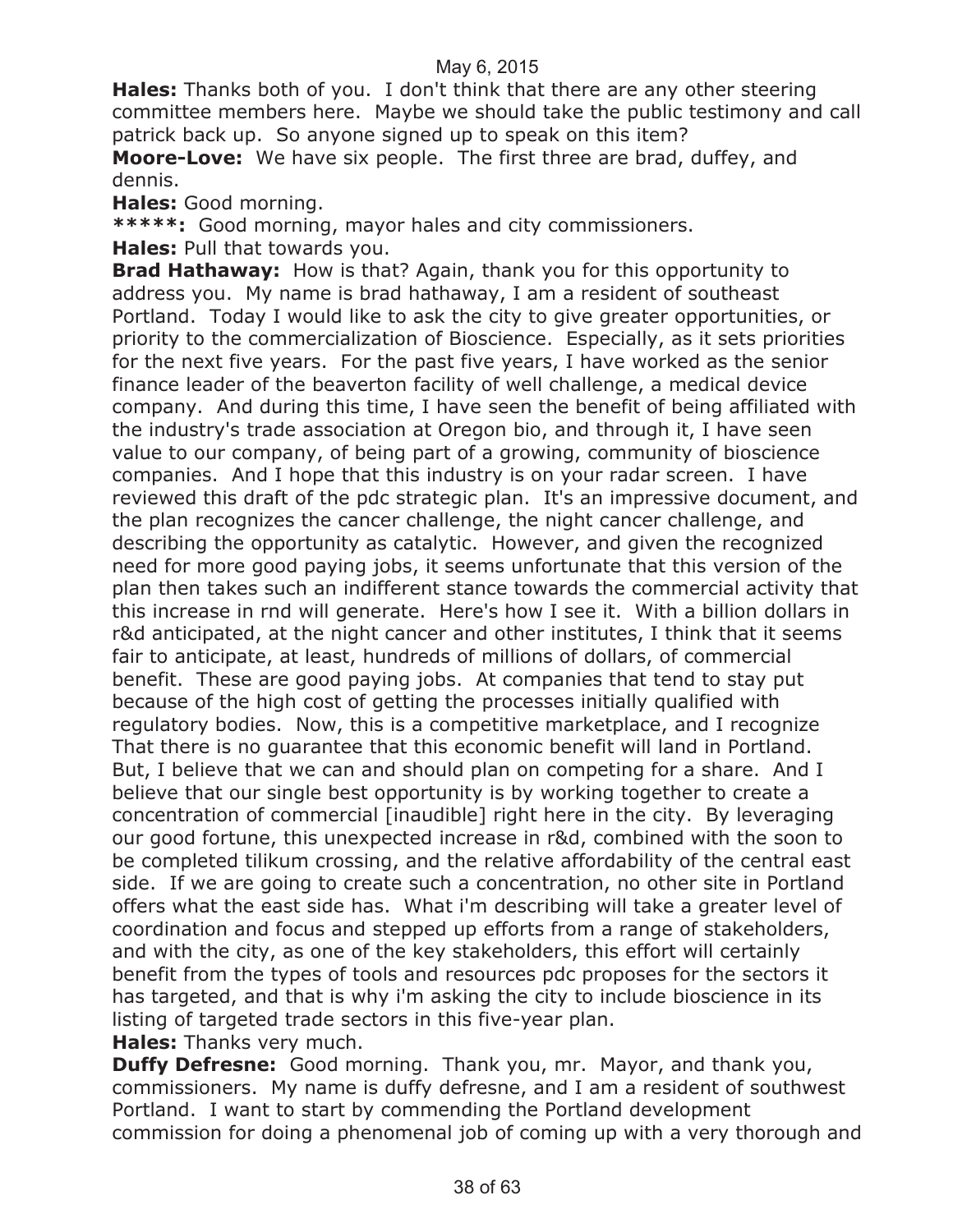very comprehensive five-year strategic plan draft. I also want to echo some of brad's comments, that, you know, we would love to see a tweaking, if you will, of the definition of healthcare to include not only the services component of healthcare, but the commercial component of healthcare. I spent my entire career in the life sciences sector. I grew up in Portland, but I moved after high school and worked for most of my career in the boston area, also a bit in the bay area, and over about a 25-year span, I served as the ceo of five biotech and, and medical device companies, and I took two companies public. A little over 3.5 years ago, I moved back to Portland for personal reasons, and have enjoyed being, again, a resident in Portland. As a very involved member of the Oregon bioscience association, as well as the chair of ohsu's strategic advisory group, and also, a partner in alignment ventures, I have seen the bioscience sector in Portland develop significantly over the last 3.5-year period of time, albeit from what was a very small starting point. Say agree that the umbrella effect of the night cancer challenge is going to be huge, as was mentioned in the draft report, and elsewhere, and we'll have an impact on dramatically increasing that development scene over the last three years, and accelerating that development for commercialization of life science technologies in Portland. The opportunities, the employment opportunities in this Sector are both high paying and have a high educational content, and a broad spectrum of skill sets associated with that sector, and I see those as very much in congruence with the goals of this Portland development commission five-year strategic plan. **Hales:** Thanks very much.

**Dennis McNannay:** Good morning, members. Excuse me, I am fighting a chest cold, so if I break out in coughing, I apologize. My name is dennis, and I am executive director of the bioscience association, and my comments, as a follow-up to my two peers, are that the knight cancer institute is a once in a generation, and a once in a generation opportunity. I get to do economic development every day in my job, and in the last three months, I have given two leadership tours to two national bio-pharma, international bio-pharma companies, one I was fortunate to give was to john [inaudible] the ceo of eli lilly, who had never toured Portland. He flies into hillsboro frequently, but he does his business and flies out, and he was literally amazed, we brokered a meeting, and it was an amazing opportunity to watch an international ceo realize for the first time that Portland has characteristics and economic development advantages that he could not fathom, and he zeroed in the waterfront, we concluded the tour, and on the steps of the clsb on the back, and he looked across the river, and he saw a bridge that was going to connect to parts of a city for the first time, in a way that could trigger an industry, and certainly, he saw potential on that side of the river to really do some great work, and maybe position people there to take advantage of what's taking place at the night. I'm not the quickest study, but after a couple of those tours, I realized that they had to do something very specific. Brad and I have been working now for nine months, and with the help of other members decided to start a task force, to the extent that we can, the development of the inner southeast quadrant, so, as we talk about the longer, broader goals, I think that those are important, and they are codified well in this strategic plan,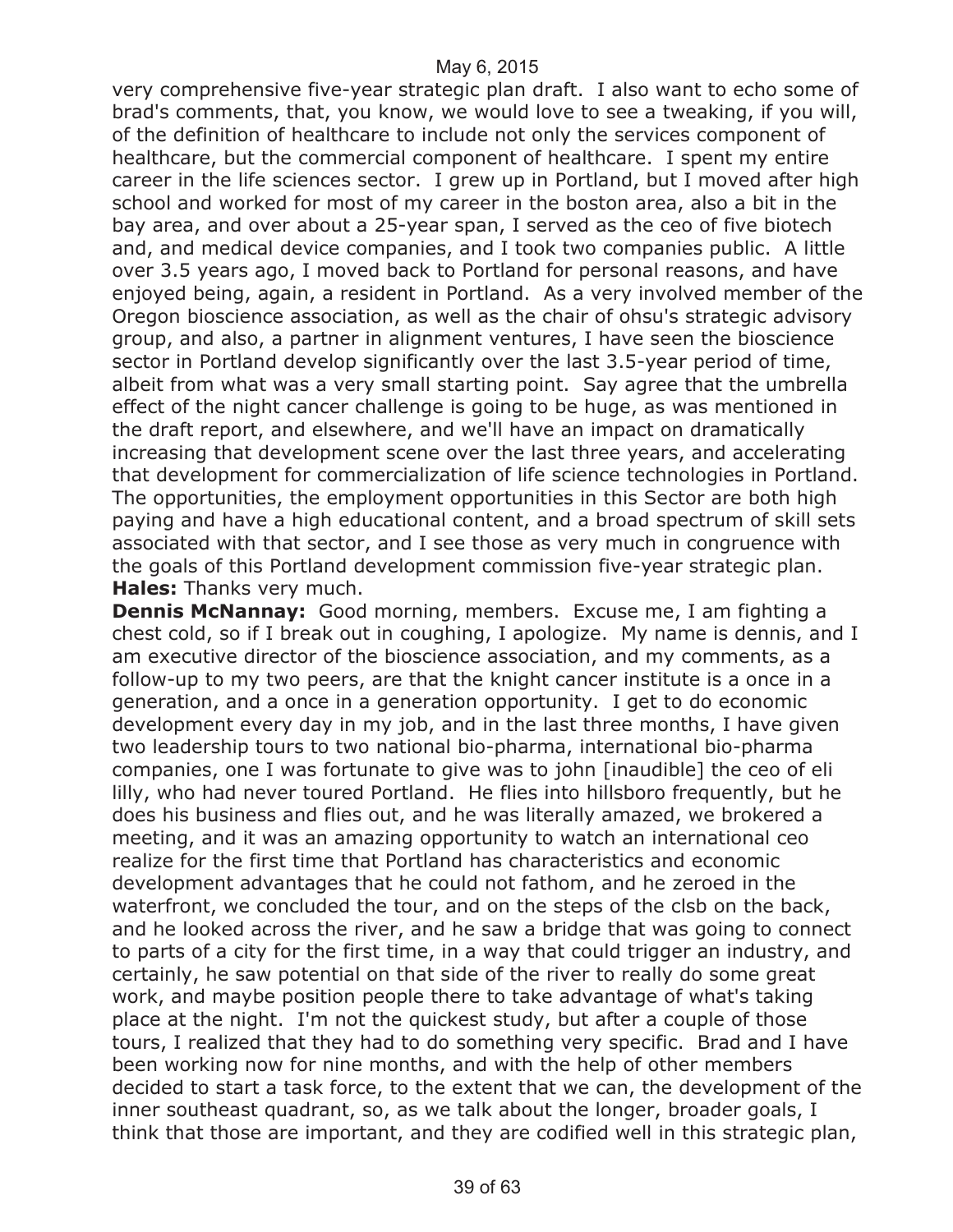and there is really no substitute for tactical industry involvement, with all of the stakeholders, so our task force is going to include members from metro, and from congressman blumenauer's staff, the city, pdc, and ohsu, and a variety of industry stakeholders to really think deeply about how we want to preserve and leverage this one-time opportunity, I think, because once it starts to be developed for other purposes, and with other objectives, we lose that opportunity of locating a nice concentration of bioscience companies, next to a world class center for cancer research, and frankly, for medical research, more broadly. I asked the question to john when he was there, can you think of anywhere, anywhere on the west coast that has this combination of attributes? He said I can't think of anywhere that has this combination at this moment, for this market, so I appreciate the time you took to hear the comments, and I would entertain any questions that you may have.

**Hales:** I want to thank you for bringing the point to the table here, in a very coherent way, with the right people in the room to hear it. So, with patrick and our chairman, here, and all of us, it's very helpful. We'll get patrick back up to comment on what do we think that we should do at this juncture versus later, but your point is well made. I think brad knows that we're in the process of doing this land use plan for the inner southeast, so the strategic plan for pdc is how it does business but what zoning says we want and don't want, and in that part of the central city, as well as everybody else, and everywhere else in the comp plan process, so again, your concern is timely, having been on this council when we conceived of the idea of the south waterfront as a major employment area, focused on healthcare, what goes around comes around, and it's nice to see that we have that opportunity now, even though the recession got in our way. But, the night challenge certainly gets us back into the game, and you made that point very well here, thank you. **\*\*\*\*\*:** Thank you.

**Hales:** Any questions? Thank you all. Thanks very much. **\*\*\*\*\*:** Go ahead.

**Lightning:** I am lightning and I represent lightning housing x, and I think that the report is, Actually, quite good. The like the fact that you are kind of reaching high in the sky on a lot of these different issues. And again, that's what innovation and entrepreneurship is really all about, is to try to come up with an idea and go forward and see what happens, so I absolutely agree with this way of doing this report. Now, one of the things where i'm at is that I always want the term, healthier city, healthier neighborhoods, to really be emphasized because I think that really, that's where we need to really focus. The thing that I like is that we have a lot of -- we've been talking about the shared economy, a lot of people coming into the area with a lot of great ideas that I think we're going to have a lot of jobs created. We're going to have a lot of incomes increasing, but we need to also focus on -- there is a certain segment of the population that a lot of this may not benefit. We need to keep focused on that to make sure that they lift up to their best potential within a growing economy, also. And we mentioned again, and I have stated this on that united states post office, I am hoping that pdc will look at that as more of a mixed income type of development. Housing units. Possibly warehouse.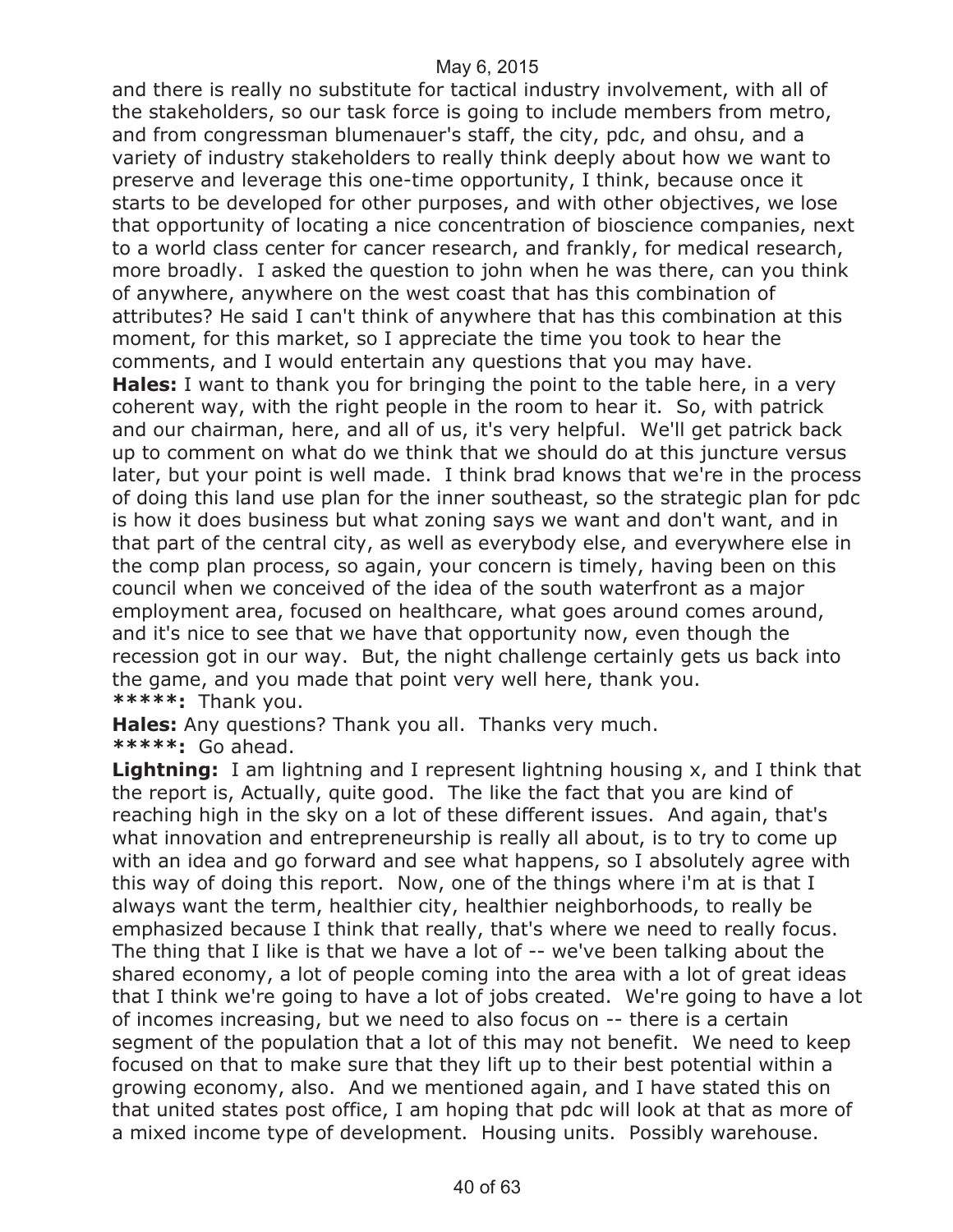Some open space in there, to really benefit the overall community, especially on the lower income level, and what I would like to see is that we Creating some there that allows the people, again, out the sidewalks, into a location with the intent that we have a lot of people that, that are creating great innovation throughout the city, will join in an effort to work with them, within their start-up companies. And try to figure out ways that you can lift this segment of the population up, at the same time, that you are reaching high in the sky on your ideas, when you created your companies. Ultimately, the people are the most important thing in this city. We need to keep focusing investment in that area. Buildings are only buildings, and land is only land, and the greatest potential for improvements are the people of the city. We must not ever forget that, and we must focus on that and make sure that the people who need the assistance, and they want to show some type of improvement, are gimp those opportunities on these type of transactions and the type of deals that we're discussing. Especially on entrepreneurship, we need to keep focusing on that, that everybody has the capacity to offer something in this city, and can fit within your ideas and your companies, that we must not ever forget that, to keep offering improvement for the people that need the improvement, and assistance the most. Thank you. **Hales:** Thank you.

**Hales:** Good morning, charles. I think you may be next, or steven. **Charles Johnson:** Good morning, commissioners, I am charles johnson. And what we have just seen is closely related to this 31-page pdf from pdc, that we are not doing equity very well here. Before the three of us bearded white gentlemen sat down, three clean shaven white gentlemen with ties sat down. That is not a good follow-up to remarks that began with somebody talking about apono in the jade district. Apono, I can't remember the exact letters, but the asian community and asian-pacific people. And then the speaker went on to mention irco, the image and refugee community organization. They are not here. We have a concern about the appearance that their voices are tokenized. When we talk about biotech. We need to talk about getting a diverse group of people working in biotech, and in standard technology. Question need to know how the pdc, our good friends there, pdc.us are going to find brilliant children of color at jefferson high school, get them to ohsu, and teaching fellowships through the cancer institute, and have them have good, high, not just mid level jobs, for people of color, but equity where jefferson high school students and lincoln high school students and david douglas students all have equal opportunity to work into the coming life sciences industry. So, and that's the problem. There is 31 pages of pdf, and I agree with commissioner Fish that we cannot advocate the city Council's responsibility to the pdc. We need to have an effective partnership where there are not scapegoats, just winners. To that extent, I think that there is room for both you five commissioners and the people on the pdc commission board, to re-engage with how the plan and how when we talk about these plans, in the public, we're going to have a face of the real world, becoming less and less white, but the money is staying in white pockets. Thank you.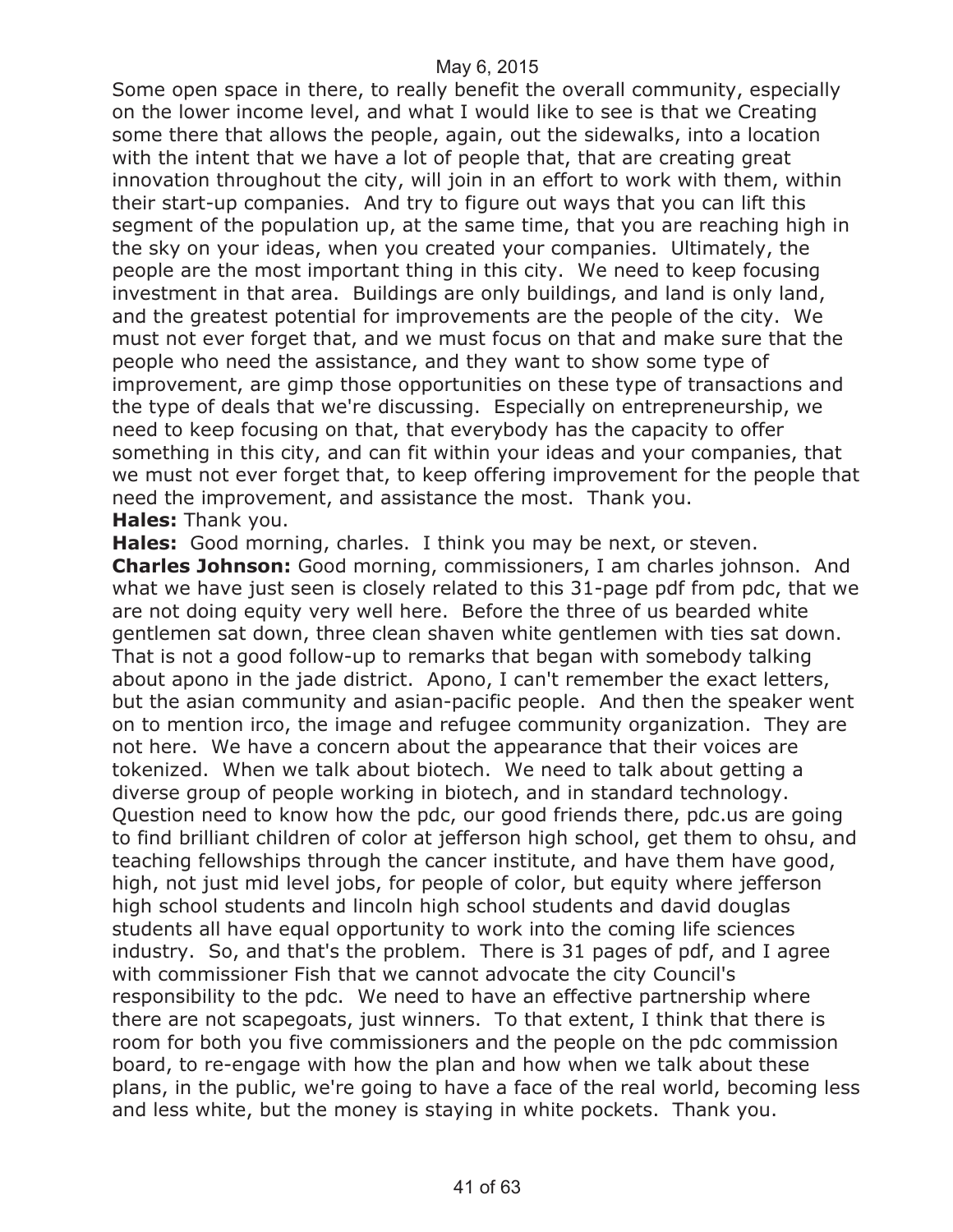**Steven Entwisle:** I am steven entwistle, a Portland resident. Member of individuals for justice and founder of the healing man sanctuary. We have heard a lot of testimony today on this, and pdc bringing all Portlanders prosperity is going to be interesting. In my world, talk is cheap. Some of the worst conditions for the most vulnerable citizens in the united states is happening right now down in san jose and san francisco. There just happens to be 35 billionaires living. So, gentrification, basically, is a real sweet word for violent displacement. And in some cases, very violent. Bringing wealth to Portland, at almost any cost, has had a huge negative effect. We are not doing anything different than san jose and san francisco. For example, like zero tolerance policies in the parks. They give enforcement officials way too much latitude for abuse of power. Ok, we're going to see that here Pretty soon. July 1st. That's when that begins. And you can see the history of what that entails, and billionaires don't bring prosperity to the most vulnerable. In fact, rather, it's the opposite. It seems to me that we're going the wrong direction on a lot of these issues. And we have broad, ethical failure here, in our business community. And I don't see anything different happening. Like I say, talk is cheap. We'll see what happens. Thank you.

**Hales:** Thank you. Anyone else?

**Johnson:** I didn't mean to leave out girls, stem and steam for everybody. **Hales:** Thank you. Patrick, I think commissioner Fish had more questions and others may, as well, a follow-up on what we heard with the testimony. And just a response, if you could, to the presentation that we heard here from the biotechnology association. Does that fit? I know it was debated quite a bit in the steering committee, so what are your thoughts?

**Quinton:** I think that, kind of what's the term, violent agreement. **Hales:** Right.

**Quinton:** I think that part of it is how people read the document, so in various places in the document we not only call out the incredible opportunity that we have with the knight cancer challenge but the opportunity That we believe will come out of the commercialization of the research that happens there. I think we get caught up in this conversation around what's a cluster and what's not. And I appreciate commissioner Saltzman asking john about the healthcare cluster because it really was added as a way for us to bring forth the opportunity that exists pretty broadly within healthcare, so you have the whole opportunity for local jobs, middle income jobs, and so that's a big reason why we have brought forth healthcare, but it also was the -- to give us a place holder for the opportunities that we think will come out of the work that's happening, related to ohsu, and other research. As it stands now, and I am not -- this is not meant to be in any way, this is more of a wonky thing, it does not stand -- in the back of the document, we have the chart that talks about the clusters, and so it does not have the stats, if you boil it down to the bioscience cluster, it doesn't have the stats. So, we could, you know, I think it would be a disservice to the opportunity to say well, it does not meet these statistics, so it does not qualify as a cluster. Instead, we're saying, we have this broad-based healthcare cluster and we're going to explore the opportunity and pursue the opportunities across a number of our activities that include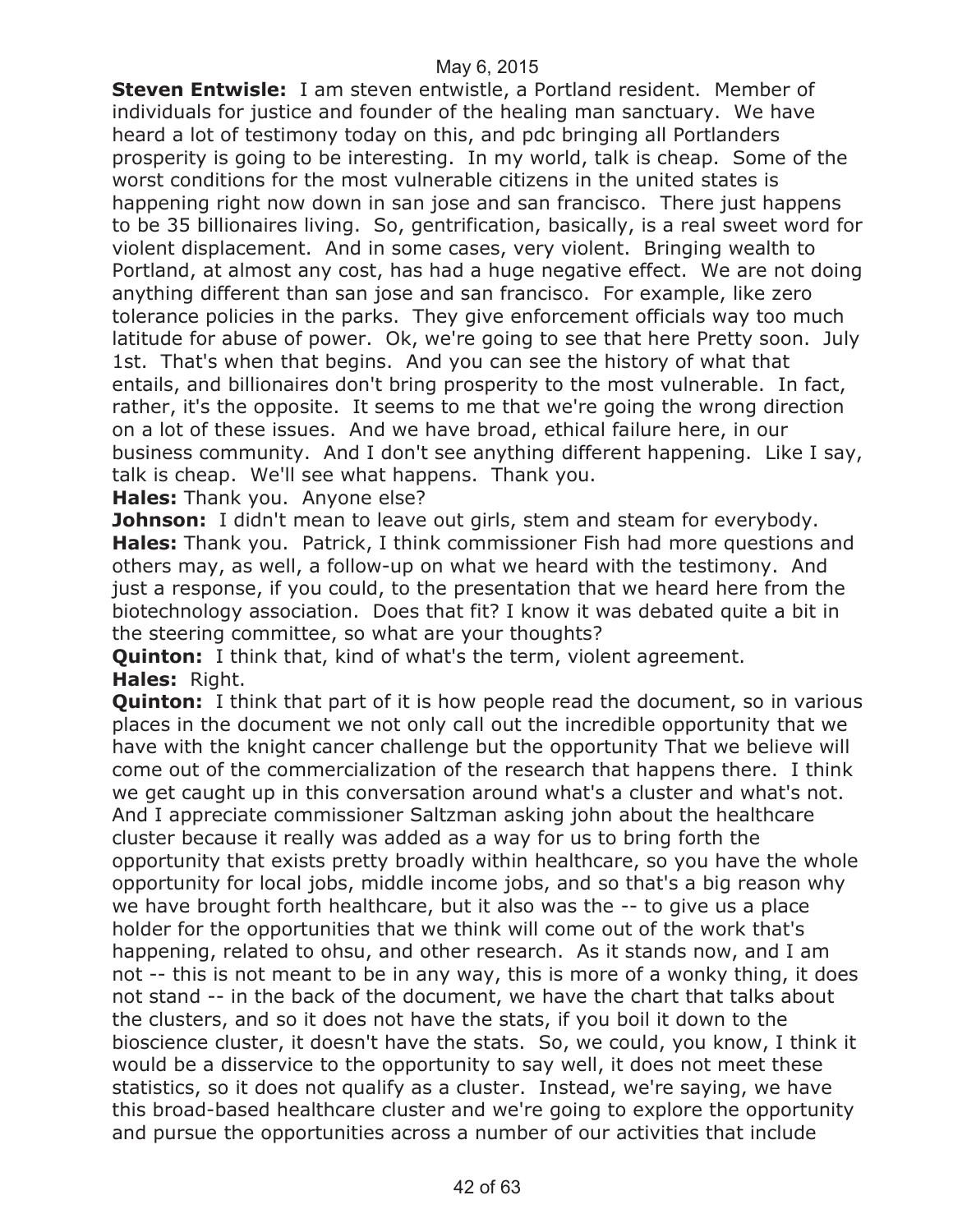entrepreneurship, and our partnership, and our ongoing partnership with ohsu, and psu around commercialization, but also, in the place-making work called out here on the east Side, as well as the south waterfront. So, you know, I think that it's -- it is addressed, obviously, very committed to it, and happy to look before the document, you know, gets printed up, to think about there is some editing that we can do to bring it out so that, that nobody can read this and think that we don't support the industry because we do think that it is one of the great opportunities that we have here, and I think that we all view this, essentially, the south waterfront development there, as, as the place where, you know, we really could, could, could be a home there.

**Hales:** Ok. Thank you. Any other questions for patrick? Thank you very much. So, motion to accept the report is in order.

**Fritz:** So moved.

**Hales:** A second.

**Novick:** Second.

**Hales:** Ok. Any further comments? Roll call, please.

**Fish:** First, to chair kelly and to mayor hales, who have led this effort, thank you and congratulations. To the project steering committee folks, the sponsors, advisors, consultants implementing bodies, we appreciate all the time and energy that you put into this, and to patrick and his tireless team, really, appreciate the way that you engage the council on these kinds of exercises. And I think that it's -- I think it's a better work product because of the inclusive way you sought people's input. I also want to acknowledge that three of us on this body were here when former mayor sam adams put out a five-year strategic plan on growing jobs in our community. And I think that it was the first time that pdc had done a plan of that kind. I believe we exceeded a lot of the goals, so in a sense, this builds on that framework, but in my view, appropriately expands our focus to shared prosperity and equity. So, I think this is an improvement, and an enhancement looking forward. The concerns that I raised about the high level metrics isn't because I don't like to swing for the fences. It's because we have examples in the recent past of pdc and the council making very bold and visionary pronouncements and falling short, and the one I keep coming back to, which is at the heart of why we're embracing a new view, is the albina plan, and that plan has a lot of similarities, a ton of very capable people linked arms, and said that they were going to fundamentally change some dynamics in inner northeast, and we fell way short, and there is lots of reasons why, but I believe that it cost pdc and the council credibility in falling so short. I don't want this to be an exercise where five years from now, we fall short through no fault of your own and we say, how come we have not moved the needle on things that also involve huge market forces and socioeconomic factors, frankly, beyond your control. I like swinging for the fences. Don't get me wrong. I also want to jealously protect the credibility that you have earned by doing really good work under your watch, patrick, so that's the point that I want to make. In a perfect world, I would have liked to have seen a little more about the small business opportunities, and I would note that there are cities across the country that are now saying small business, particularly around concierge service is the future.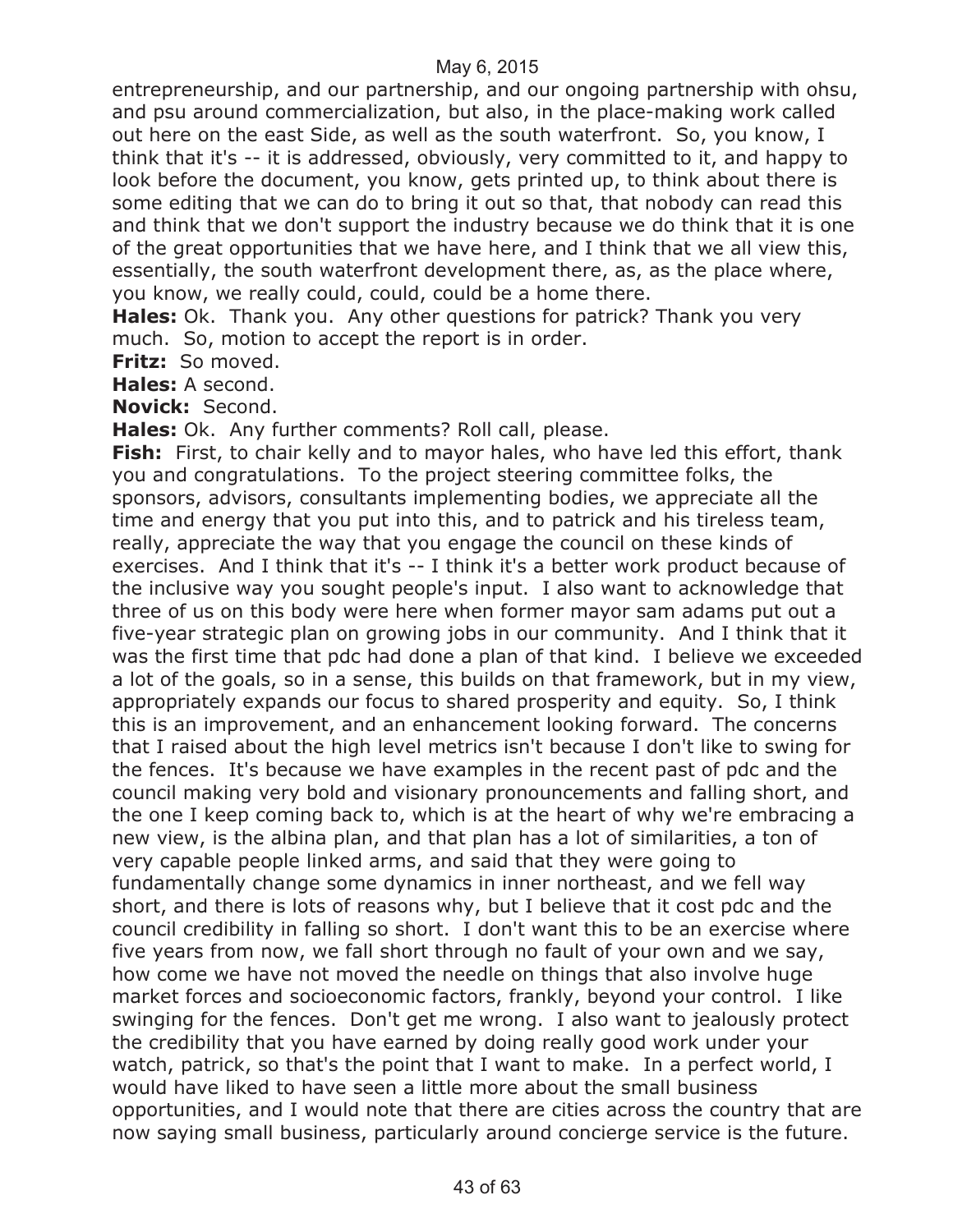And I think that chicago, in particular, where the mayor has said that we want to really go deep with our small business community, and perhaps, do for small business what we do for film in providing specific concierge services. That's for another conversation, but patrick, you told me this plan does not preclude that, so we'll come back and talk about that. Overall, you, I think, have delivered a really fine product, and despite whatever concerns that I have about whether we can reach the metrics, I joined with my colleagues in embracing the challenge. Thank you. Aye.

**Saltzman:** Thank you to pdc and all the people, very impressive list on the project steering committee and the other people. It's on a great track, and I like it. I guess my only caution is that we should not forget that the key to all prosperity is a good job. And as long as that bottom line occurs, everything else here, I am fully in support. Aye.

**Novick:** Thank you, patrick, thanks for the time you spent with us and to all your staff and the steering committee members. And yes, these are noble goals, and I think that we understand, you are striving with all of us to achieve them. And it won't be all pdc's fault. Despite how convenient that might be. Aye.

**Fritz:** I was somewhat nervous when we started the strategic planning process because I was proud of the previous plan and wanted to be sure that we did not expand to 13 cluster industries like we had before. I think it's an improvement. I believe it is. It clarifies what was meant in the clusters, and it sets out a clear road map, and as commissioner Fish noted, it emphasizes equity and emphasizes the east Portland in an appropriate way, and I appreciate that, thank you for all your work and to the committee. Aye. **Hales:** Great work all, patrick, staff, and in fact, kimberly, who worked hard on this is tending to an important family matter today, so we want to thank her, in temporary absentia, and really a lot of great work and a lot of thoughtful discussion with the community. I guess let me just close with Some good news and bad news, and a challenge. The good news is that we built a place that is now a critical mass of prosperity and livability that's attracting people from all over the nation, and that's great. We built a great place and people want to bring their companies here and their careers here, good news, bad news is that the jobs that are coming, many of them, require more education, and large amounts of venture capital. So, we have to connect our citizens to that reality, as well as make some changes in the structure of our local economy. The challenge, of course, is that a lot of resources are restricted to stick and is bricks kinds of projects because of urban renewal and the requirement to spend those funds in certain ways. But, there are some examples of how pdc can work differently even in that structure, and one of the greatest ones recently, I think that we've all been there is the Portland ricada, which is supporting small entrepreneurs, and supporting cultural diversity and working with a great community partner, the hacienda community corporation, it's a model of how the urban renewal function can work in a much more inclusive, small business, oriented cultural appropriate way. And I think that it's just a great success, and now there is some others, maybe, in the offing with the asian healthcare center and lents, that can carry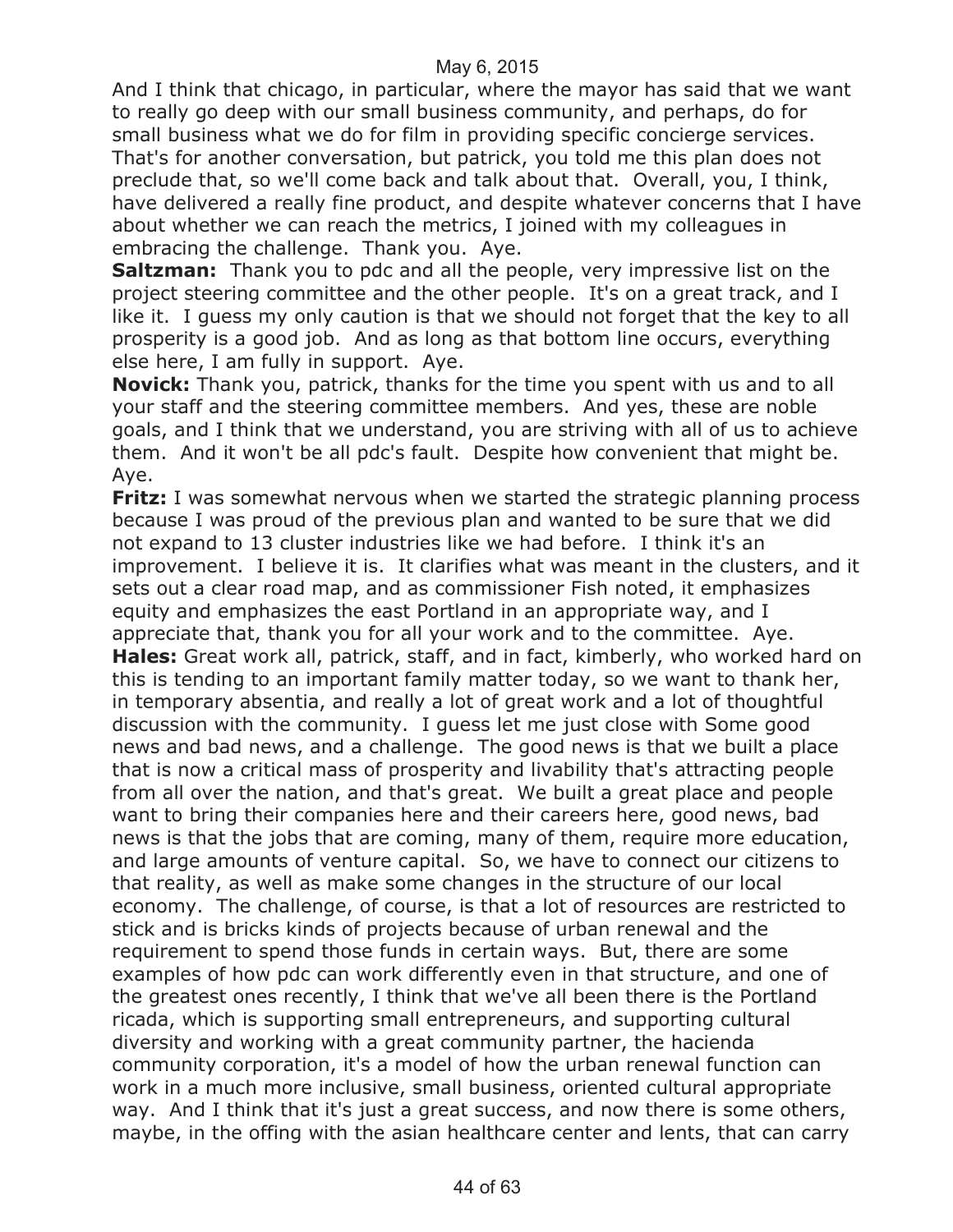on that tradition. So, those are great Partnerships, and we have to have a lot more to make this plan effective. I appreciate the tip of the hat from brookings about us really focusing in this plan on shared prosperity and on inclusive growth. And that we are pushing the envelope with a plan that talks about that. In my previous career I worked with a lot of economic development agencies around the country, none of them had a strategy anywhere near this focused on inclusive grossed. So, I think that the fact that brookings is noted that, gives us validation that we are trying hard. And focusing on shared prosperity is not just checking a box of political correctness, but like a lot of other things, we do hear, whether it's climate or human rights, we are adopting a deliberate local strategy to work against pernicious trends. There is a nicholas kristof column that pointed out the fact that the bonus pool, just the bonus pool, on wall street, so just the people who work in the financial services, on one street in one city in the united states, just the pool of money available for their bonuses, equals twice the annual earnings of all americans living full-time on the minimum wage. That's staggering and awful. And we have to work against those trends here to try to create a more inclusive egalitarian economy. That's a pernicious trend, but on a lot of things Portland have encountered them, and we look at present trends and have to remember that they are present trends. They won't continue. And we need to make a new trend, and that's what this strategy is intended to do. So, thank you all for great work, and I look forward to making it real with lots of help. Thank you. Aye.

**Hales:** Well done. Ok. We have some other things queued up here. **Fish:** We just have one. We can do the older americans --

**Hales:** How long of a break, half an hour? We have got some folks waiting. **Saltzman:** I thought we were taking a break.

**Hales:** Ok. One other option would be to take a break after we do the next four or five items. We have got some brief ones here queued up before we get to the bump. So I guess, if we could get through 453, that would work. I think that we might be able to satisfy a lot of folks who are here. So let's try that, if that's workable, even if you have to leave. I don't think that there are emergency ordinances in there, except for one. So, we might need to take that one up afterwards. 449 right away.

#### **Item 449.**

**Fish:** Thank you, take a seat. As you know, mayor, I am honored to serve as council liaison to elders in action, and proud to live in a city that prioritizes And proudly celebrates being an age friendly city. Today we welcome two distinguished guests and celebrate older american's month. We are joined by barbara, the interim executive director of elders in action, and george hocker, my former public advocate who got a promotion, and now loretta smith's public advocate, and before I recognize our two distinguished guests, it's my honor to read the proclamation the mayor has issued. Whereas may 2015 is national older americans month, and this year marks the 50th anniversary of the older american's act. And whereas this year's theme is get into the act. Recognizing older adults for taking charge of their health and being active members of their communities. And whereas, metro projects that between 2010 and 2030,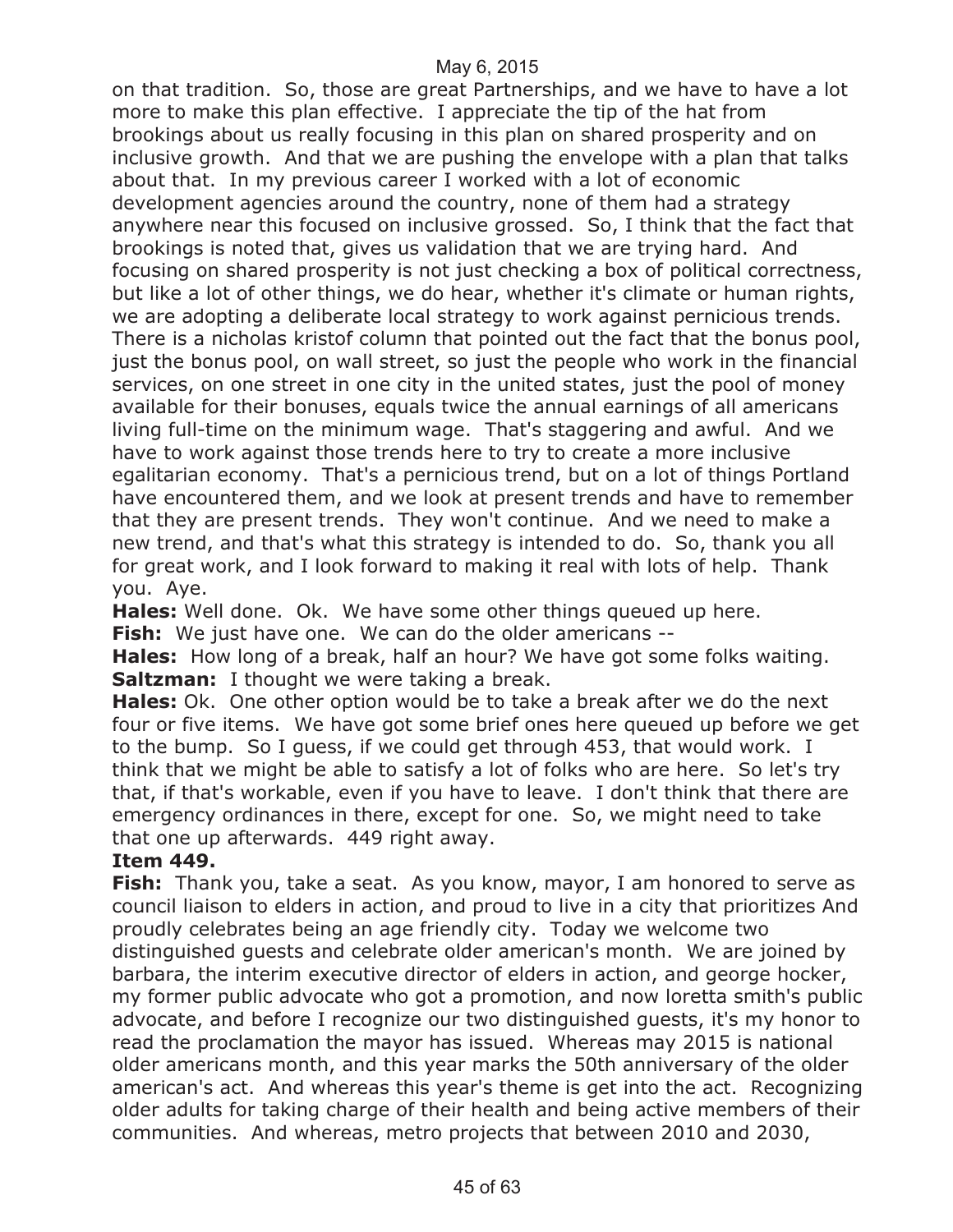older adults in the region will increase by over 100%, and whereas the city's age friendly Portland action plan focuses on improving the engagement of older adults, by fostering civic engagement and whereas the city works with elders in action and Multnomah county to enhance the lives of older adults in our region, and whereas the city contributes to the vitality of older americans, in partnerships with Portland parks and recreation, and loaves and Fishes, and senior recreation, and centers, and so many more, and now, therefore, i, charlie hales, mayor of the city of Portland, Oregon, the city of Roses, do hereby proclaim may 2015, the month of may, to be the older americans month, in Portland, and to encourage all residents to observe this month and to support older adults who contribute such vitality to our community and to get into the act. George, take it away.

**\*\*\*\*\*:** Thank you.

**George Hocker:** Good afternoon, mayor hales. Commissioners. I am george, the public advocate for commissioner loretta smith, the Multnomah county board of commissioners. Thank you for the invitation to be here today, as we recognize the 50th anniversary of older americans' act month. Commissioner shiprack and smith regret that previous commitments prevented them from being here today. The city of Portland and Multnomah county have been working in partnership with this year's theme, get into the act. By promoting healthy aging, and increasingly age friendly community involvement, of older adults, and bringing attention to the need for prevention of elder abuse and fraud. Multnomah county, aging disability, and veteran's services division, as the area, agency, on aging, receives and uses federal funding for services such as home delivered meals, and caregiver support, and community-based assistance, and prevent active health, and services, and personal care, and transportation, and job training, and other services. Through key partnerships, with friendly house, save metro, elders in action, jewish family And child services, and with active encouragement and support from the commissioners of Multnomah county, more services and support is being provided to the lgbt community. According to the county, more than 4,300, hgbt adults in Oregon, reach 65 each year. The Multnomah county board of commissioners voted unanimously on october 30, 2014, to establish an age friendly plan, action plan, for the county, continuing its preparation for the significant increase in the senior population, expected in the coming years. This follows the efforts of Portland, dating back to 2006, as a pioneer member of the world health organization's global network of age friendly cities. This older americans act month, of 2015, we appreciate, respect, and thank our older adults for being a national treasure and enriching our lives. Thank you. **Hales:** Thank you.

**Barbara Bernstein:** Thank you. Mayor hales and commissioners. Since 1968, at the result of the older americans act, elders in action has been a partner with the city of Portland, in promoting the wellbeing and interests of older adults through our personal advocate program in providing an avenue for older adults to voice their needs and concerns through our commissioner, commission of community elders and offering opportunities for meaningful and life affirming civic engagement by volunteering with elders and participating in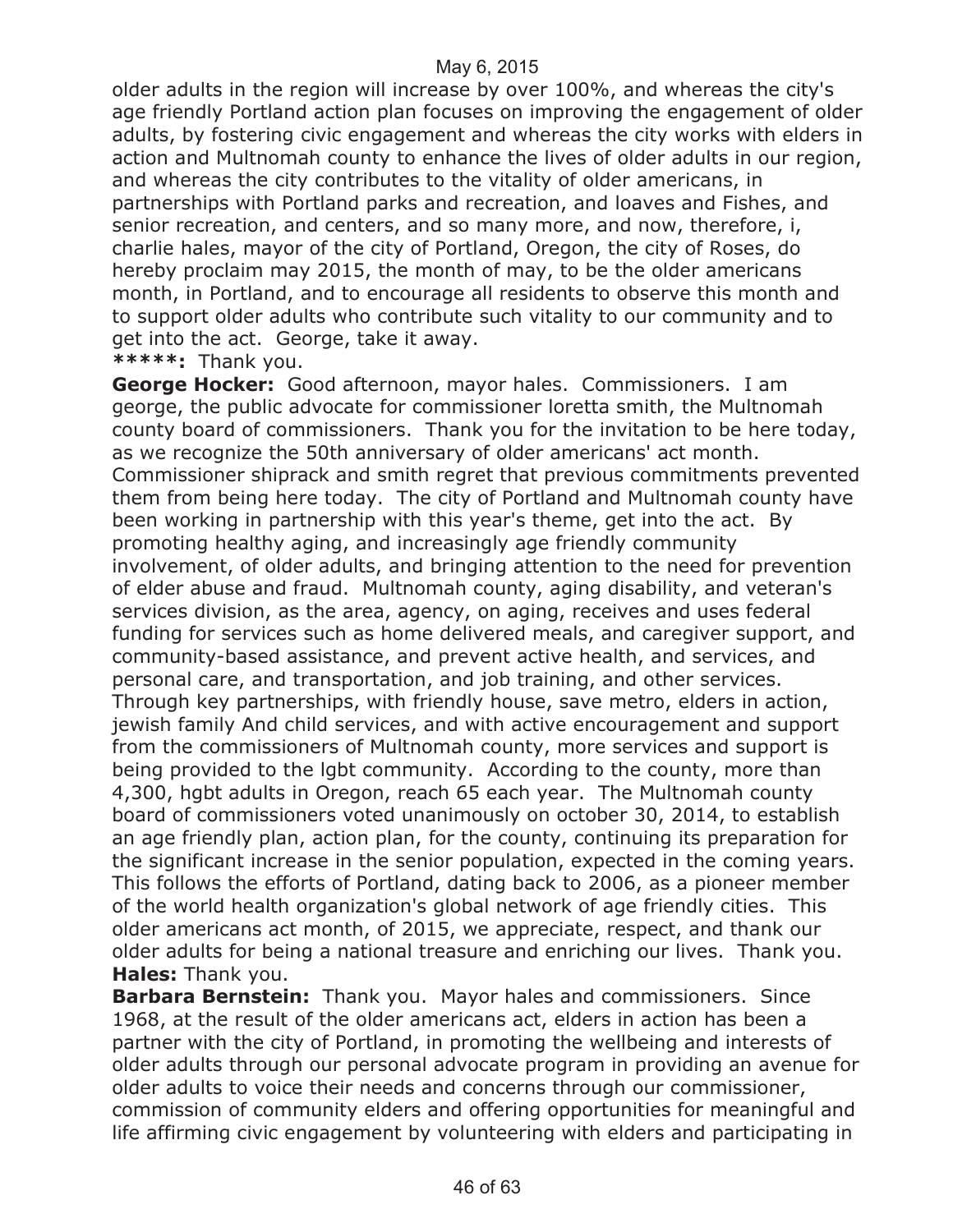all our programs. For example, yesterday we completed our housing advocacy training, and this is a project funded by the meyer memorial trust, and it brought community elders together in a series of five sessions to explore the issue of affordable housing.

Every day, we receive calls from older adults who cannot find affordable housing, who are being priced out of their apartments, or living in unsafe environments. We wanted to explore the range of options available in our community, and partnered with reach cdc, northwest pilot project, and welcome home, in this exploration. We took this group to the state legislature to speak with a representative about the issue, and concluded yesterday with 40 people on the fair housing discrimination tour. Which looks at the history of housing in the community through the lens of race. In the future, we hope to bring the participants here, so you may hear their stories. More recently, we have also partnered with the city, Portland state university, and other community partners in building a model age friendly city.

Special projects, current special projects include a collaboration with Multnomah public library and the port of Portland, they are interested in creating environments that are welcoming and keep older adults engaged in civic, social, and economic life. In just three years, elders in action will be having its 50th birthday, to ensure that we stay relevant and adapt to the Meeting, to meet the rapidly changing conditions of an aging and increasingly diverse community, we are starting an organizational change inquiry. We are working with the nonprofit association of Oregon to ensure the programs are welcoming and inclusive of the whole community for the next 50 years. We value our partnership with the city and our partners like urban league, irco and field growing bonds will only make our collective services stronger in the future. The services provided to older adults using the older american act funding is critical to enabling people allowing people to age in place with dignity and good health. The wellbeing of older adults is indicative of the health of the community as a whole. Thank you for acknowledging this important act, and for allowing me to speak on its behalf. **Hales:** Thank you.

**Fish:** Thank you, and thanks to our honored guests. As I was looking at the proclamation about get into the act and taking charge of your health, I am reminded of a story about four years ago where I met the former mr. Universe, chuck amato who works for commissioner Fritz, and we were celebrating his 50th anniversary of service to the parks bureau. So for 50 years, he was providing invaluable instruction to people, including older adults on how to live a healthier life. And the course of the celebration, he did not use the words, get into the act, nick, But he said, in so many words, take charge of your health. And I listened to him and followed up with him, and I made some changes in my life like diet, and exercise, and other things, and I think it extended the clock, so I am very grateful to him, and I am reminded that we can all, we can all -- that's a message that should resonate with all of us, to take charge of the health, and it's not too late to make changes in our life that can make us, give us a chance to live a healthier life. And we deeply value the partnership with elders in action, and with the county. We are so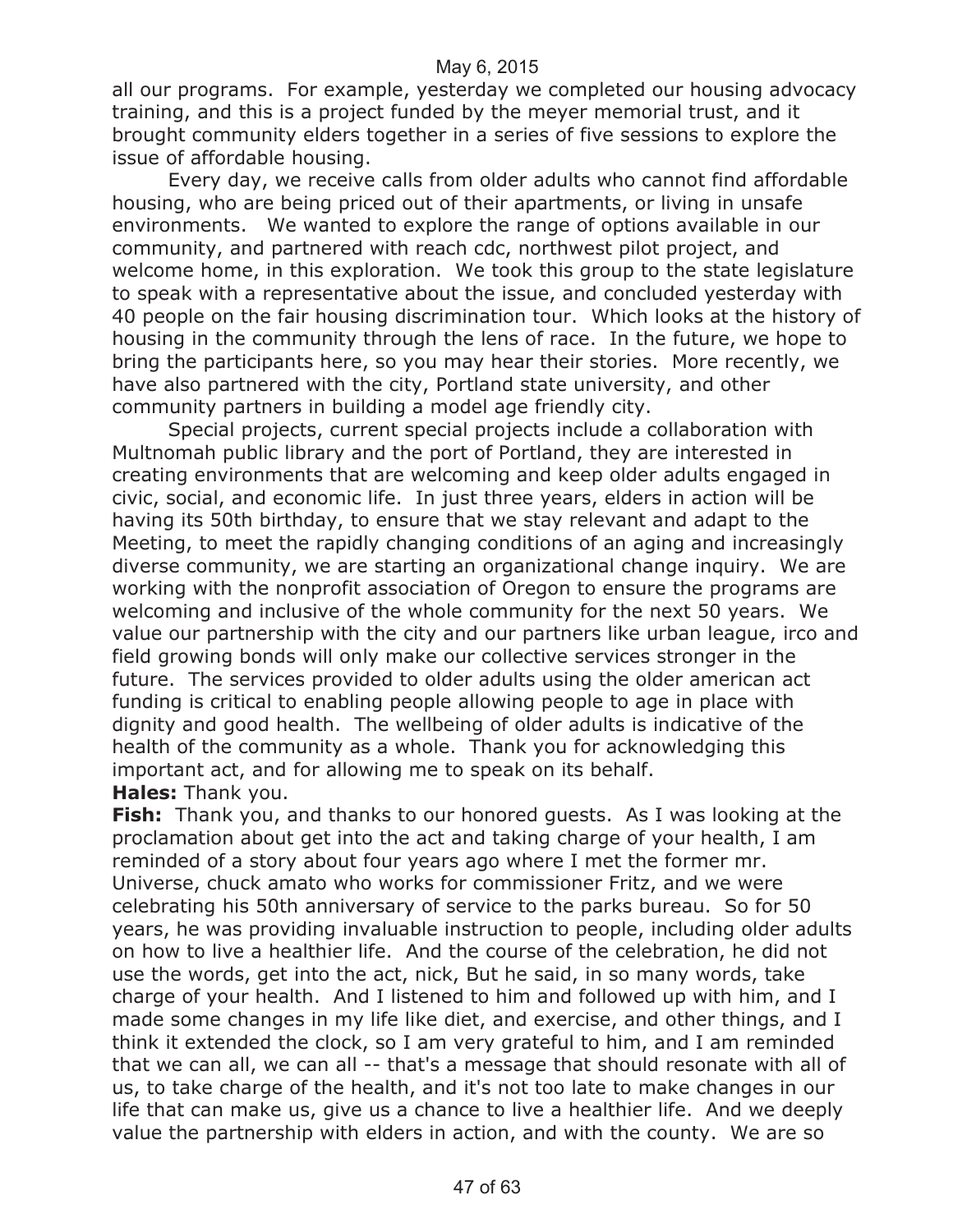grateful to have our spy in the county board of commissioner's office. He gives us real-time information on a regular basis. Thank you very much.

**Hales:** Thank you very much.

**Fish:** Here's the proclamation.

**Hales:** Thank you.

**Hales:** All right. Let's move onto the next item, another proclamation, 450. Commissioner novick.

#### **Item 450.**

**Novick:** Speaking of getting into the action and taking charge of your health, this proclamation comes to us today because this next sunday, will mark the first sunday parkways of the year in east Portland. Whereas Portland is a platinum bicycle friendly city, and whereas, bicycle transportation has been one of the leading motivations to get Portland commuters out of their cars, and lowering single commuter trips from 64% to 57% since the year 2000, and whereas, Portland Students bike to school at eight times the national average. And whereas, sunday parkways, the Portland bureau of transportation, and the Portland bureau of transportation, seeks to cultivate a community through the use of the city's largest public space to get every Portlander the opportunity to lead an active lifestyle regardless of age, income, ability or geographical location, and whereas, on may 10, 2015, the Portland bureau of transportation is hosting the first of five parkway events of the year presented by kaiser permanente. And live long and thrive. And whereas, last year, 108,900 Portland residents and visitors participated in the parkways, and whereas, the fast approaching summer weather is the perfect time for Portlanders to rise, roll and stroll through the neighborhoods. And now, therefore, I charlie hales, mayor of the city of Portland, the city of roses, do hereby plan the week of may 10-16, 2015, to be active transportation week in Portland and encourage all residents to observe this week.

**Hales:** I will be out for sunday parkways, and I hope that everybody enjoys it, more of the weather that we've been getting lately, it has been great. Thank you. Let's move onto item 451.

#### **Item 451.**

**Hales:** Second reading and roll call.

**Fish:** Aye. **Novick:** Aye. **Fritz:** Aye. **Hales:** Aye. [gavel pounded] **Hales:** And 452.

#### **Item 452.**

**Hales:** Come on up, I think that we have a couple folks here to present briefly on this. Good afternoon.

**\*\*\*\*\*:** Good afternoon.

**Hales:** Who is going to begin?

**Lt. Jeff Kaer, Portland Police Bureau:** Good afternoon, mayor, city council. I am lieutenant jeff kaer with the Portland police bureau, and in november of 2014, the city council passed an ordinance that accepted a grant through the cop's office in the amount of 49,921 to develop a equity strategic plan and evaluation process. This grant will allow us to work collaboratively with the cprc, and with Portland state university in the development and evaluation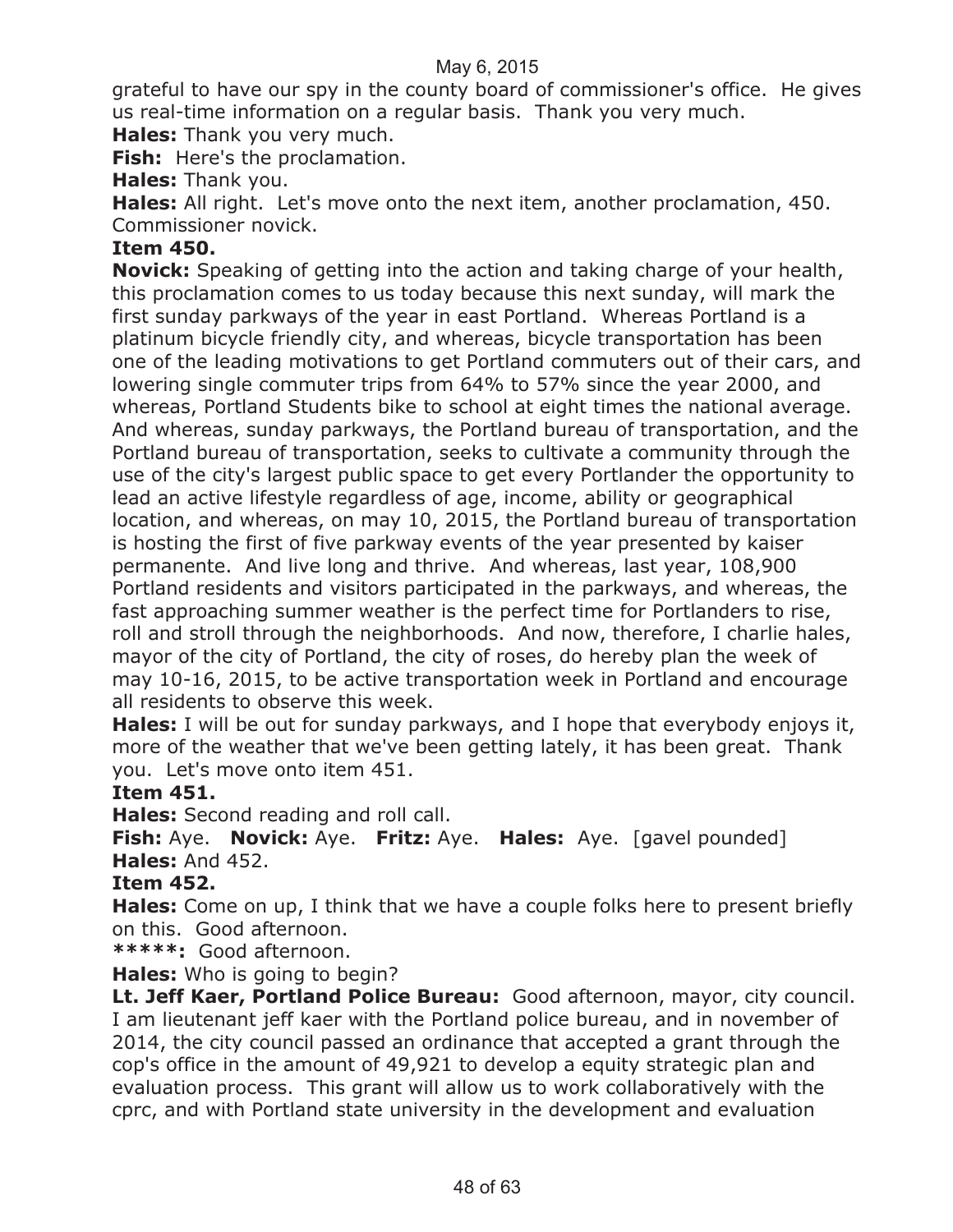process. We are here today to ask you to authorize an intergovernmental agreement between the Portland police bureau and Portland state university. **Elle Weatheroy:** Good afternoon. I am the equity and diversity program manager for Portland police bureau, and I started february 4, and I am really glad to be here. Since starting, we have jumped right in with an assessment in reviewing the stakeholders, internal officer and senior leadership, met with city partners. We have also began the road map assessment process, which analyzes the racial equity within the bureau, and initially, we were going to be a part of days 3 but we have moved to phase one because of the chief values in creating an inclusive environment and addressing equity. Also, this information will inform our strategic and plan in our, and our evaluation plan. And we have also resumed planning sessions for the officer training development and implementation, which would complete the baseline training on the institutional racism for the staff starting with command staff and sergeant and now working on the officer training. And we have also received a data request from the office of civil rights, and this, this audit will provide an opportunity to incorporate best practices and meeting the needs of the limited english proficiency community members. The office of equity and human rights have provided a lot of support and guidance in this piece, and we're looking to -- for it to develop in the plan to better address. So, there is a lot of work occurring, and we have a lot more to do, and being strategic, is critical, in moving this work forward, and to be able to start a position where we have the planned development support, has been valuable. Even more valuable is having the support to develop the evaluation as a parallel process, and not as an after-thought. So, best practices at the best plan has an evaluation plan, incorporated, and so as you will note, the grant project, entails the strategic plan, and the evaluation plan, with goals of creating an organizational transformation, and improved bureau services to the community, and strengthen partnerships, and trust, and of course, increase the diversity. So, in order to get here, we want to be strategic, and we want to create an inclusive and collaborative process and a plan practical and meaningful to help track my work. So, to lead that process, is dr. masami nishishiba and she will explain the plan in more depth.

**Hales:** Welcome, doctor. Nice to have you here.

**Masami Nishishiba:** Thank you. Good afternoon. My name is masami nishishiba with public administration from Portland state university. So, as I explained, I have been developing an evaluation plan that would be attached to this strategic plan. So, one of the important things that makes the evaluation meaningful is strategically incorporate that in the process of the development. So, psu is in charge of the evaluation planI am working closely with cprc, and with the effort in developing a plan, and to make sure we are coordinated. The other thing that we obtained, too, is to not to make this evaluation plan a series of data collection. Oftentimes, there is a data collection effort, that becomes a burden on the part of the organization. And it is often not very useful. So, that role for us is to make sure that we capitalize on the resources, and capitalize on the existing resources and data, and make sure that we can utilize it. And so far, we have been conducting some series of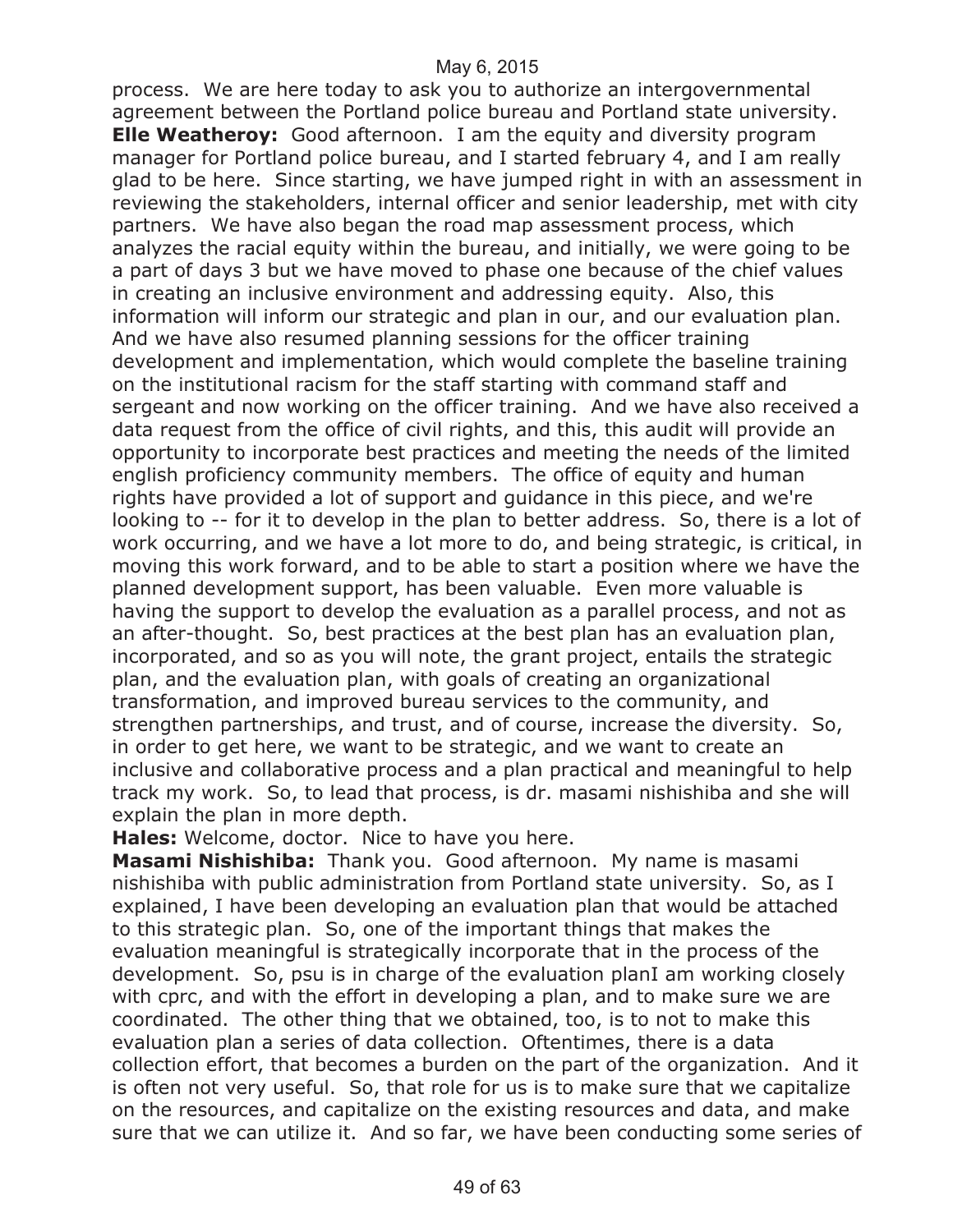interviews. We have seen the interviews. There will be a series of discussions with the committee Members and others. And we'll see how it goes. It has to be inclusive so they may not come up with a clean cut evaluation plan by the end of the time, but we will provide something that is useful that we can develop further.

**Hales:** Thank you all very much. As council recalls we created a new position in the police bureau for equity manager, and no other new positions in the police bureau last year, and she is capably filling this position. And I think this is your first time at a council meeting, so welcome. Questions for this team? Thank you all very much.

**\*\*\*\*\*:** Thank you.

**Hales:** Thanks very much. Anyone else want to speak on this item? **Moore-Love:** We have an amendment for this, to add to the emergency clause.

**Hales:** Ok. Is there any objection to adding the emergency clause? Roll call. **Moore-Love:** We have a motion and a second.

**Fish:** Motion.

**Novick:** Second.

**Fritz:** And for the purpose of expediting this in the interest of public safety. **Hales:** Ok. Also noted. Thank you.

**Fish:** Aye. **Novick:** Aye. **Fritz:** Aye. **Hales:** Aye. [gavel pounded] **Hales:** And then on the intergovernmental agreement Itself.

**Fish:** Aye. **Novick:** Aye. **Fritz:** Aye. **Hales:** Aye. [gavel pounded] **Hales:** One more item and we'll take until we take a compassion break for the council and that is 453.

#### **Item 453.**

**Hales:** Mr. Burke.

**George Burke, Commander, Portland Police Bureau:** Welcome, i'm george burke, the commander of the detective division, and I will keep my comments brief. The lieutenant peter Mahuna has a very strong understanding and grasp of the knowledge and information in this grants and I will let him talk about that. I would like to start by saying really, without the leadership they put to this program, we would not necessarily be sitting here today asking for this grant application and authorization, and I would like to thank him and his team for coming forward and understanding and recognizing the trends and taking that on without us actually coming to him and asking for it, I think there was a lot of foresight in trying to identify issues across the country and put Portland in front it. So, with that I will turn it over to the lieutenant. **Hales:** Great, thank you.

**Lt. Peter Mahuna, Portland Police Bureau:** Good morning, mayor, I am lieutenant peter mahuna, a year ago, we began to notice a national trend of sexual assault kits received in police evidence rooms being untested. That number has been thrown out, over 400,000 kits nation-wide. We had no idea what our problem was, and we knew that we had not submitted all of our kits, so we took is a approach, and developed an auditing system, and we touched every kit that we had in the existence at that time. The kit went back to 1985, and we audited those up until 2014. We had some 3,800 kits in the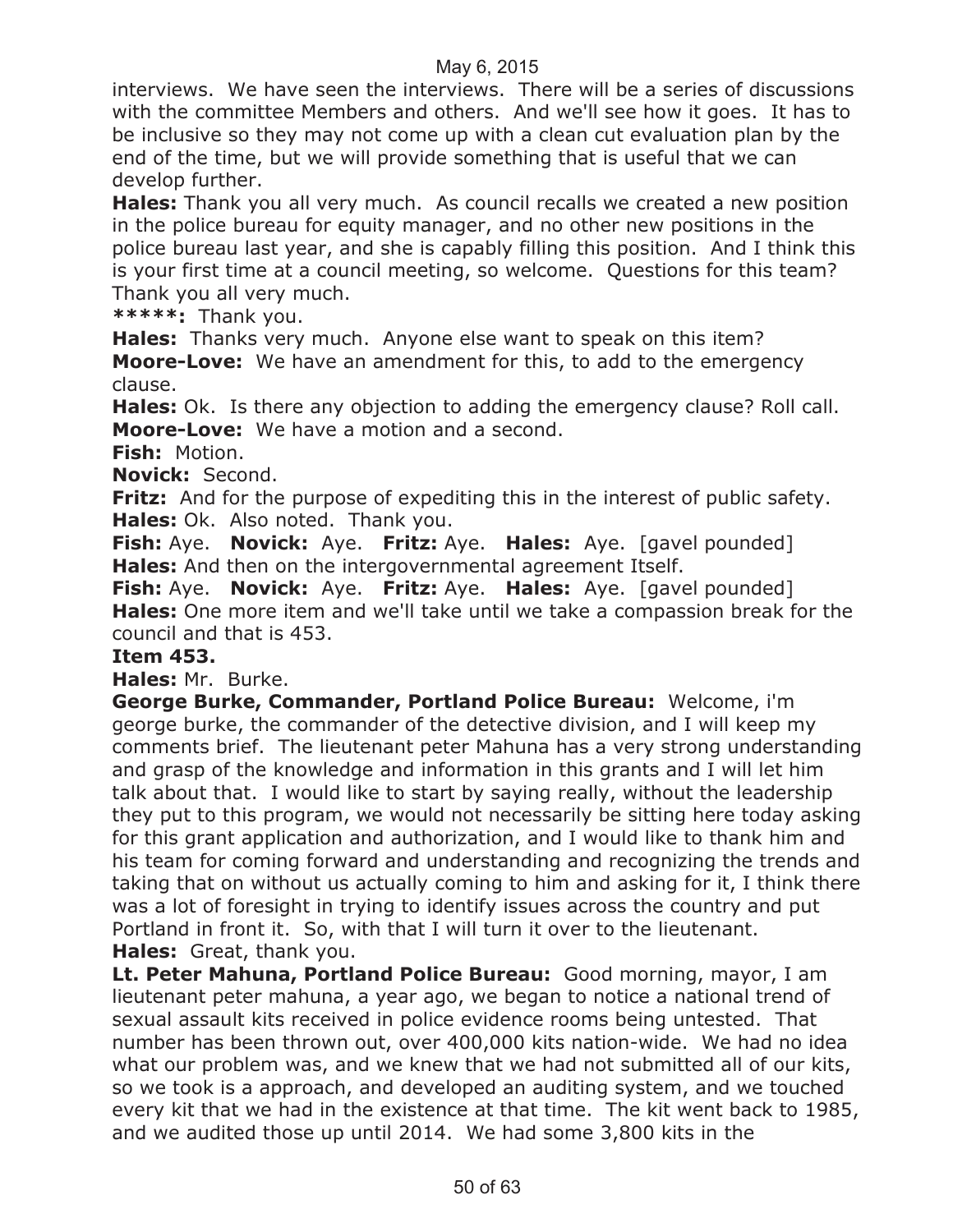possession. After our audit was depleted, we identified 1,931 kits that we had collected that were not submitted to the crime lab for testing. There are various reasons why they had not been submitted. Some of them include the victim not wanting to proceed with the investigation. The identity of the suspect was not in question, and so, and some of it was just detectives deciding whether this was going to be ready for trial in conjunction with the district attorney. So we became aware of a grant issued by the Bureau of Justice. It is a \$2 million grant that addresses this specific problem and so we are applying for that grant today. In support of us today we have senior deputy district attorney chris Ramras and makenzy byrum who is a SANE nurse here in the city of Portland.

**Burke:** And Susan Lehman is here. She was instrumental in working in identifying what kits are in our possession and putting together a system of identification so that as we move forward we are able to avoid being in the position we're currently in. A large part of this grant is how do we avoid being here in the future. So susan did a spectacular job of drilling down into that data and putting that information out there for us.

**Susan Lehman, Portland Police Bureau:** We did an exhaustive search of these rape kits, keeping track of the data by establishing police reports that would carry forward about how the reviewers of the rape kits determined what their status would be.

**Hales:** Thank you. Good work. Do we have others to speak?

**Chris Ramras, Sr. Deputy District Attorney, Multnomah County:** Mayor Hales and Commissioners, I'm Chris Ramras, Sr. deputy district attorney in the Multnomah county DA's office and I supervise a unit that handles violent crimes and sexual assaults. I'm here today to talk about the fact that this is a nation-wide problem of untested sexual assault kits. Not just Multnomah County, but over the years the thinking on testing these kits has evolved.

Just as an example, in the past they may not test a kit or the kit may not be tested when the suspect was already known but the current thinking is regardless of whether their identity is known or not testing kits may help identify those suspects who have assaulted more than one person. It may lead to prosecutions in cases where there are other victims of this same individual. Now, the d.a.'s office will heartily support the police bureau's application for this grant. We realize it will ultimately lead to other prosecutions that can bring closure and justice to sexual assault victims that are out there. District attorney underhill is committed to working not only with local law enforcement but with state agencies to address the issues of coming up with strategies to avoid, first to eliminate the current backlog but to avoid there being a recurring backlog of sexual assault kits. Thank you for your time. **\*\*\*\*\*:** Thank you. Welcome.

**Makenzy Byrum:** Mayor hales, commissioners, i'm a sexual assault nurse examiner, co-founder of rapid state investigation which provides backing to hospitals for forensic exams. I think that these exams, the patient is brought in and can be very lengthy. The patients documenting intimate details of the assault and having a very invasive exam to collect evidence. It can be disheartening to hear their case may not be processed immediately and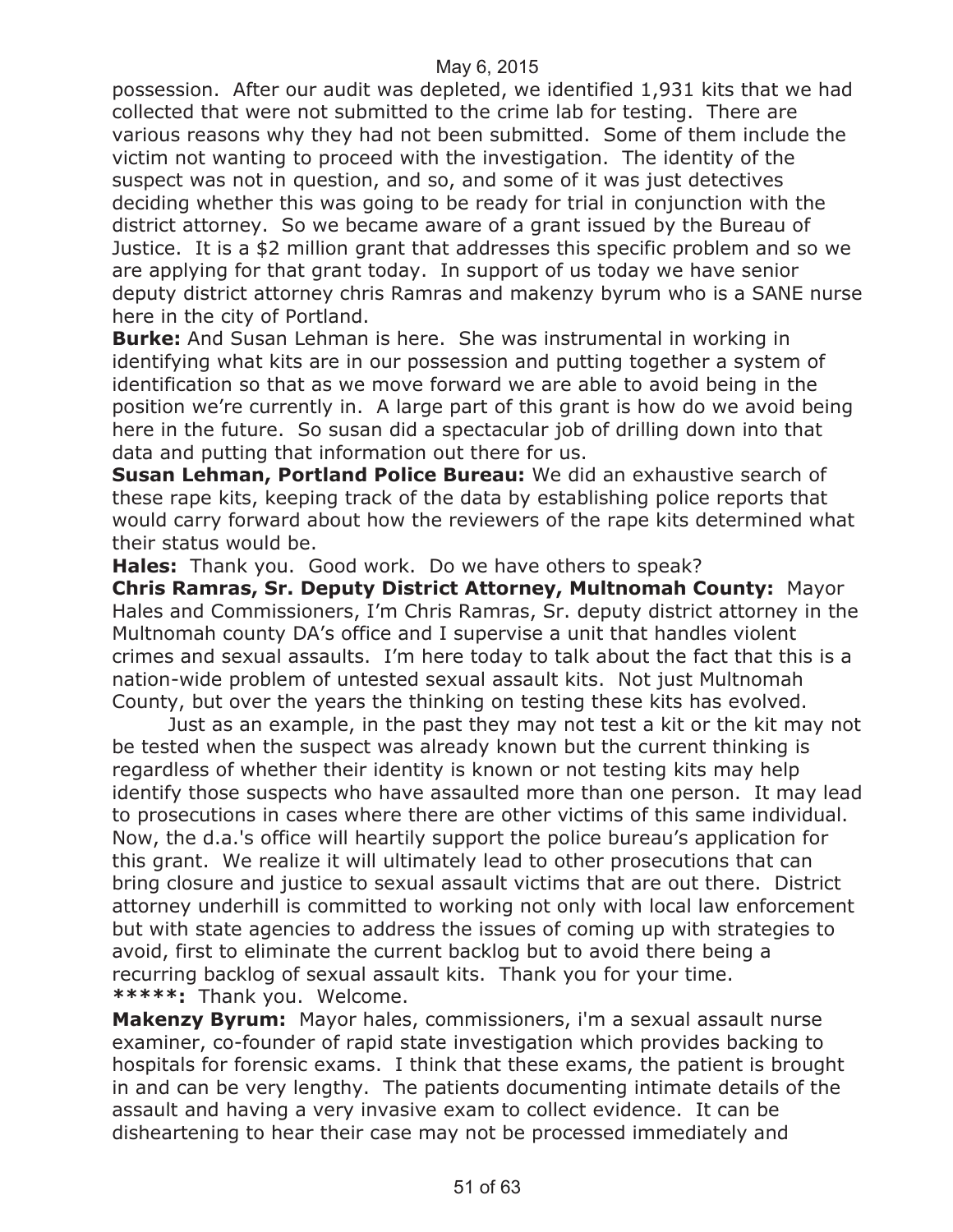certainly to find out it may be one of the backlog of kits. It's our responsibility to community members who are survivors of sexual assault who as you say work against the pernicious trend of backlogs nationwide, and address these kits. So I know all the nurses that work with us are in full support of Portland police bureau's obtaining this grant.

**Hales:** Thank you both. Appreciate you being here. Anyone else want to speak on this item?

**Charles Johnson:** Good morning, commissioners. I'm charles johnson. I'm very much glad to hear the last presenters' comments. I think what we need to review and agonize over a little bit is that we just heard that about 3800 of our neighbors didn't get full and complete respect from the justice system. We can make up all kinds of excuses but it really didn't happen. I hope that especially amanda Fritz as a nurse when this \$2 million comes forth will make sure that outside the police department there's work to reach out, do really competent work, to reach out to the women of color, people of color, the trans folks who reach out and have their rape kits shelved. It's good about \$2 million may come from the federal government but that injustice happened to individual people, individual victims. Some of those people of course have successful prosecutions and their attacker may be in Oregon state prison still but I hope the pages of pdf that cover this plan have direct outreach to people who may have been traumatized back in the '80s and not had significant justice. I believe the Oregon legislature recently create a longer window for people victimized years ago. I certainly want you to vote yes and get this grant in motion, I hope that future agenda item i'll be able to say thank you for seeing a more comprehensive and complete report about how some of these victims will get culturally competent care from the community.

**Hales:** Roll call, please.

#### **Fish:** Aye. **Novick:** Aye.

**Fritz:** I very much appreciate the work of the police bureau on this. Also the providers in the community. Thank you for being here to testify today. Commander burke, lieutenant mahuna, others have worked hard and it's important to own up when we have not done what we should be doing. It's also important to recognize we're ahead of the rest of the country in accepting responsibility for this and doing something about it so I appreciate that very much. Aye.

**Hales:** Thanks for the initiative in the police bureau to those who made this a priority. This is the right thing to do. I'm glad that we're doing it. Speaking of those pernicious trends, crime is generally down in most american situation except in Portland for gang violence and sexual assault. They are both up. That means an even greater challenge to make sure we brit people to justice who commit these heinous crimes. Thank you. Aye.

**Hales:** I inadvertently moved too fast on 452 and failed to take testimony. If council will indulge us i'll suspend the rules and return to 452. This is 452.

#### **Item 452 testimony.**

**Hales:** Come on up, please. My apologies. This is on the cprc, right? **\*\*\*\*\*:** I signed the wrong signup sheet.

**\*\*\*\*\*:** Community relations commission?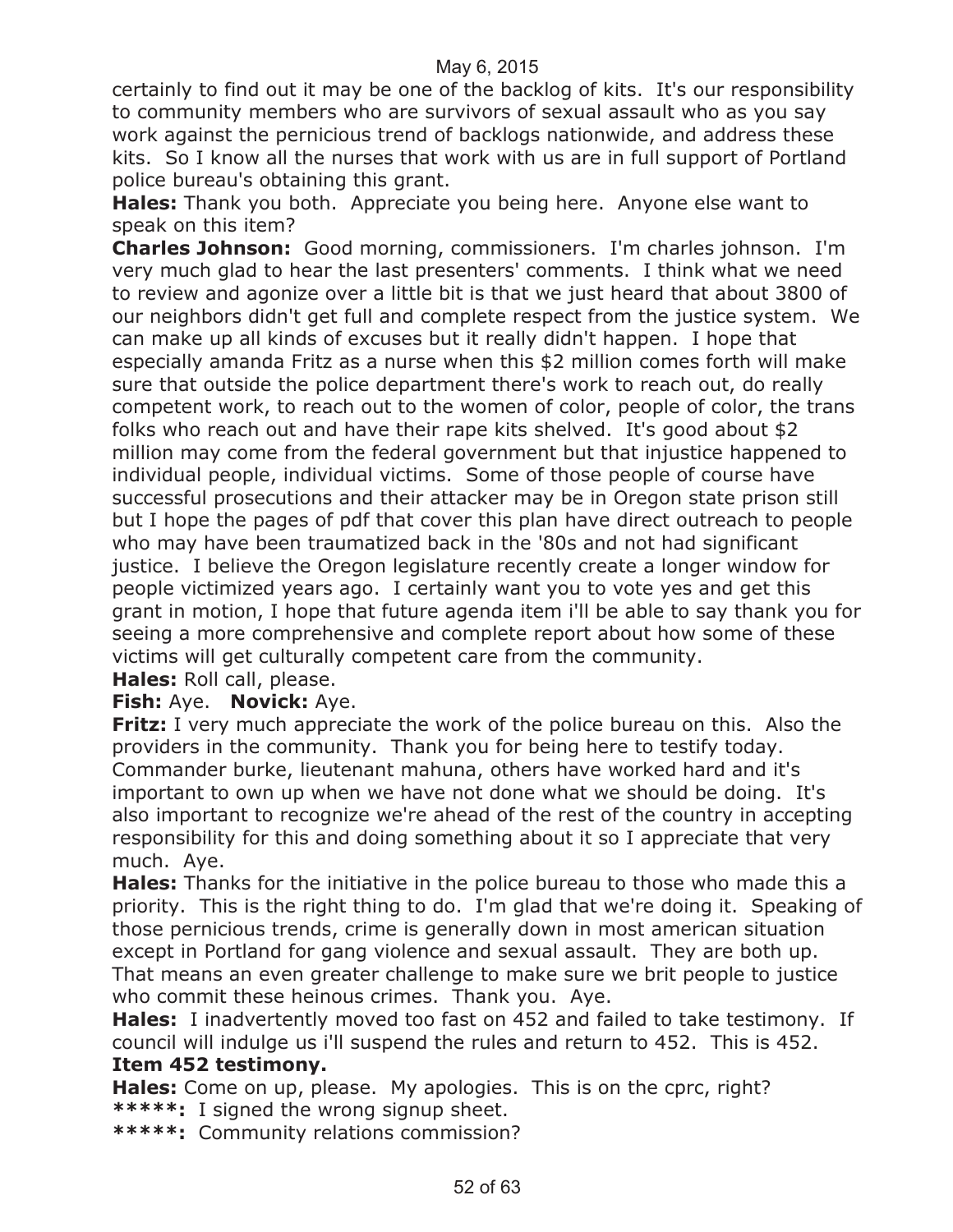#### **\*\*\*\*\*:** Trees.

**Hales:** We're going to take a break and come back to those. Charles, you were here on this item?

**Charles Johnson:** Yes. I do want to point out that at times -- i'll be attending the human rights commission at 4:00. At times there have been concerns about who is studying what and how. I think that we finally found a good resolution. We don't have dan handelman here or jo ann hardesty saying this is flawed like other times we proposed to partner through the hrc, to try to figure out the work of the cprc. I do think in this scope of police work and the money we're putting into this we do need to contextually look into it and say we have had dozens of heavily armed men detonating explosives in downtown Portland on friday. How we're going to connect those citizens that witnessed that and experienced that and the pepper spray with the cprc, there's some disconnect and disbelief among citizens in this town connected with police regulatory mechanisms. The citizens advisory board will be meeting soon. I hope that mayor, especially since I appreciate your sincerity about getting a police department that only serves its citizens and never harms them, that you'll have good communication with these study people and make sure that we have effective outreach, especially to people who are most distressed and feel most disturbed by the mistakes that happen. Mistakes happen.

Sometimes you have to sign off on lawsuits that cost much more than the study. Ideally the study will help reduce injury to people and financial liability for the city. Thank you.

**Hales:** That moves to second reading. Now I want to take a compassion break for the council, maybe 30 minutes for lunch. Come back at 1:10. What's your pleasure?

**Fritz:** Can folks who are here to testify stay that long?

**Hales:** I'm sorry, but it's necessary. Which item is that?

**Fritz:** 454, the next one.

**Hales:** I'm sorry, no, I do want to wait and take the budget. The mistake I just made I would attribute to low blood sugar. We'll take a break until 1:00 p.m. and I hope you can stay that long.

**The meeting recessed at 12:41 p.m. and reconvened at 1:03.**

**Hales:** OK we'll have council come back to order and take the next item, 454. **Item 454.**

**Hales:** So this is a second reading but I understand there is some council discussion in order.

**Fritz:** Thank you mayor. If I may propose an amendment and then if we could take testimony on the amendment without discussing it. I have some folks here to testify who have to get to a doctor's appointment.

My amendment is to add two limited-term positions and increase bureau expenses in the general fund for Portland parks and recreation by \$22,500 for tree code implementation. It amends exhibits 1 through 5 as appropriate. This additional appropriation will result in a decrease in general fund contingency.

**Fish:** I'll second the amendment.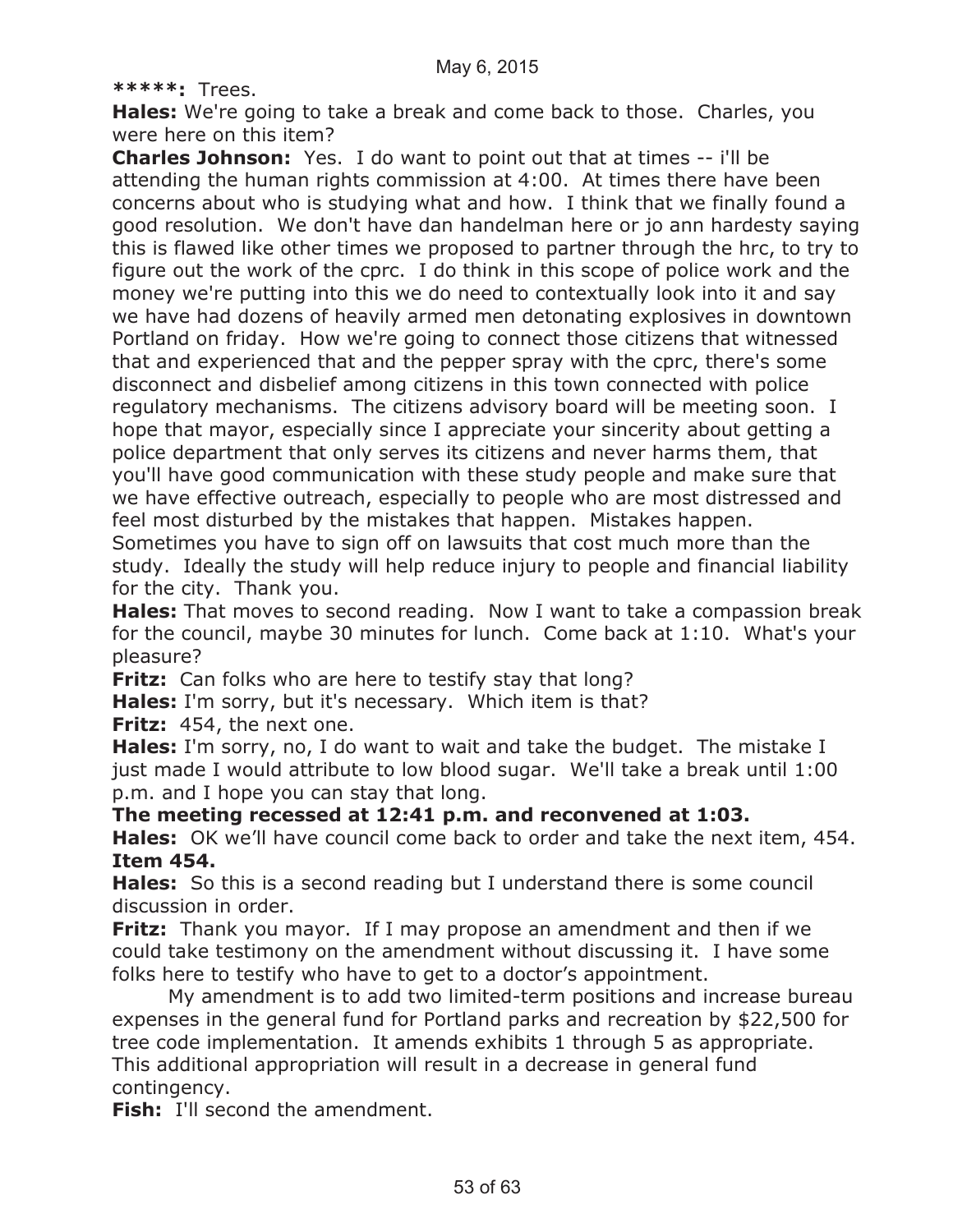**Hales:** Let's take testimony on the proposed amendment then i'll call andrew scott and the budget staff to respond as well. Who do we have signed up? **Moore-Love:** I did not set up a signup sheet.

**Hales:** These came up before.

**Fish:** You're free to talk about police accountability, anything.

**Hales:** You could have had two shots at it, but here you are.

**\*\*\*\*\*:** May I start?

#### **Hales:** Please.

**Meryl Redisch:** Thank you for the opportunity to speak. I'm Meryl redisch, i'm here on behalf of the urban forestry commission. I serve as chair and i'm here to request that the council and mayor hales support two full-time positions housed in urban forestry. The tree code went into effect january 2, 2015, and the budget request that commissioner Fritz and that was approved by you was a good step and provided city forester and her staff with the resources to make excellent progress in all areas, especially customer service. Along with bds staff she has worked to create a new mitigation schedule, create new training protocols, develop programmatic requriements and develop communication materials for industry and the general public. After five months of tracking the new code, we see that additional personnel are absolutely required if we are to ensure deliverables that were promised to the public. Those deliverables include providing excellent and prompt customer service, protecting large, healthy trees and guaranteeing a fair, equitable allocation of resources to all Portland residents. At present the average daily tree tech workload is 24 hours. Far more than two people can handle. In fact since implementation happened, a third temporary person has been working full-time alongside the two permanent staff to keep up with the demand. During this brief period the workload has been modest, volume is expected to increase as more people learn about tree regulations and summer typically sees increased building permit activity and winter storms bring more tree emergencies which easily triples the call volume. The other position, the first position, is tree tech, the other will be a supervisory level overseeing implementation of the new code, managing education and outreach staff and leading in development and execution of a new urban forest management plan. This position would also serve to implement the urban canopy goals described in the Portland comp plan, watershed management and climate action plan. I believe that by employing an additional person with strong science credentials would help with effects of climate change and serve to integrate all of the other bureau activities. I don't see that we have a picture of the three giant sequoia trees. I went to a southeast Portland neighborhood yesterday and took a photo of three easily 80 or 100 foot giant sequoia trees. The current code allows them to be removed. Much to my chagrin, the builder will pay a puny \$1200 per tree in lieu of -- in mitigation fees. So one example of what the supervisory and additional personnel staff could do was track and quantify loss of canopy and even with the new code there are flaws in the code. We need to track and figure out where the corrections need to be made and this is something that could be done with additional personnel. I would finish by saying this is the time to increase the degree to which trees and their benefits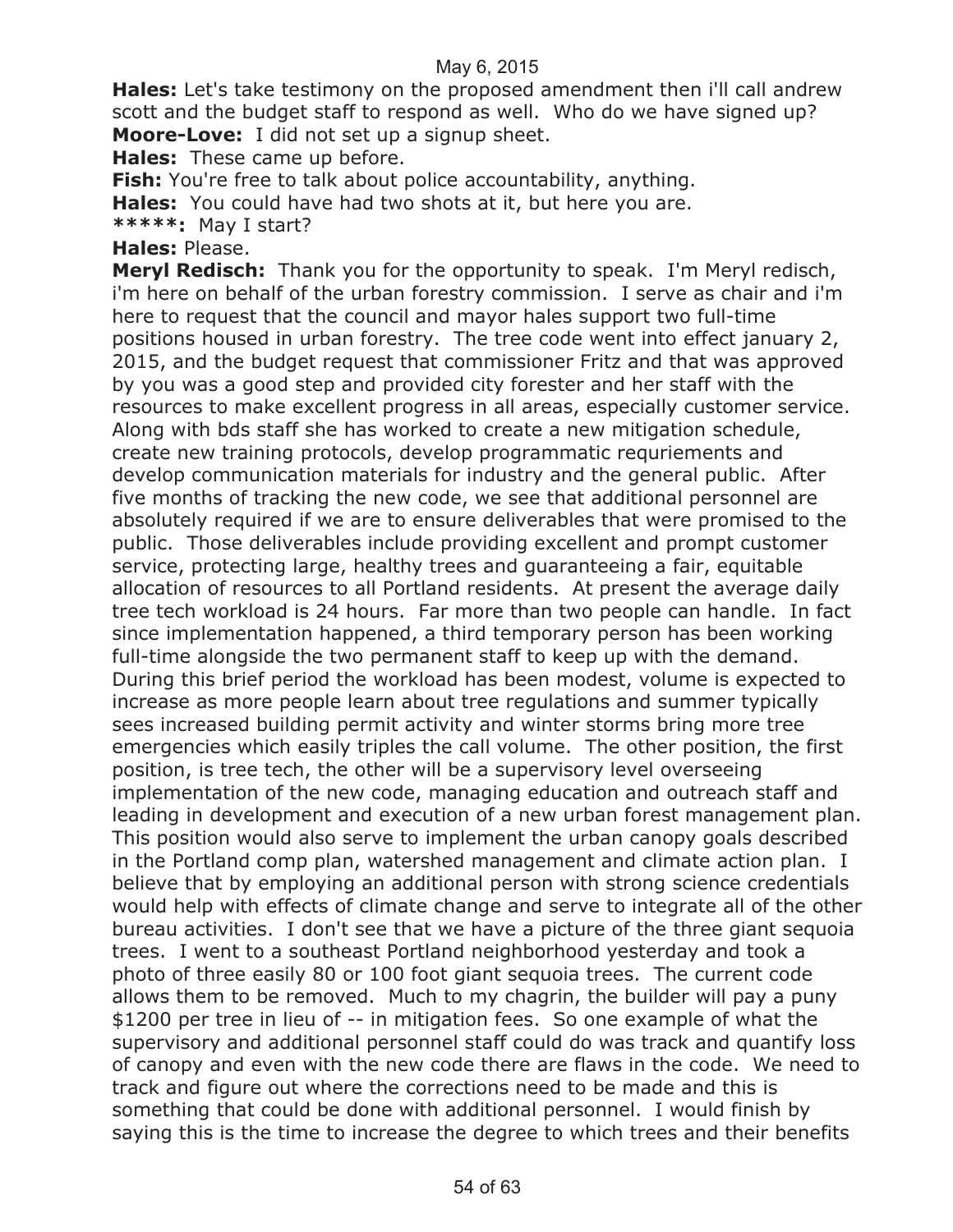essential to habitual thinking and decision making of all city planners, it's the time to improve upon the work that created such places as the central city's iconic park blocks and to ensure equitable distribution of the urban park and its benefits for future generations.

**Hales:** Welcome.

**Mary Ann Fitzgerald:** Good afternoon. I'm mary ann fitzgerald, past president of southwest neighborhoods, a coalition of 17 neighborhood associations and three business associations in southwest Portland. I wanted to personally thank mayor hales for many of the back to basics proposals in the budget proposal issued yesterday. But today i'm here to advocate for one that was not in there, which is commissioner Fritz's amendment in support of implementing the tree code. Swini has been concerned about the loss of trees over the years and we initiated the discussions that led to adoption of the tree policy in 2011. Every tree removed impacts our neighborhood sense of liveability. New developments especially in areas with large treed lots result in fewer trees and more impervious surfaces negatively impact storm water in storm water constrained areas of the city. We need the city's technical assistance particularly when dealing with trees downed during wind and ice storms and other natural disasters. Commissioner Fritz's proposal to funds two positions is needed to assure people understand the new requirements and make it easy to comply. We're concerned that if residents don't understand the rules, don't get the help they need quickly they won't comply. We need these positions to educate citizens to preserve and enhance our tree canopy city-wide. Thank you.

**Hales:** Thank you.

Fritz: If you need to go, mary ann, that's fine.

**Mary McMurray:** I'm mary mcmurray. This is the first I have spoken at a city council meeting. I thank you for the opportunity. I'm a grandmother. My children, grandchildren and family live in Portland. Working through my architectural color and design business I make built environments more beautiful and livable. I have been fortunate to consult on the improvements of over 3,000 buildings of every description in Portland but it isn't only the architectural treasures which make our place remarkable in all of the united states. Portland is famous for trees. I will never forget my first view of Portland from an airplane 25 years ago. It was so green: The whole city floating in a living, breathing oasis. From years of living in manhattan and the california bay area, I was used to the grit and urban desert created by relentless paving and overdevelopment. I couldn't believe what I was seeing. But it only took a few days here to confirm that love at first sight was a real experience of big, amazing trees. Bird songs from tree dwellers I had never heard in the city before, grown, glowing lights through leaves patterning an old house. We're not here for poetry today. Today we must take strong actions to protect and maintain our urban forest, which is falling tree by tree at an unprecedented speed. The explosion in property development has property a surplus to the city budget. Last week a city official advocated hiring 33 new employees to speed up the performing process for new buildings. However, the pace of growth is happening too fast for popular support. Every newspaper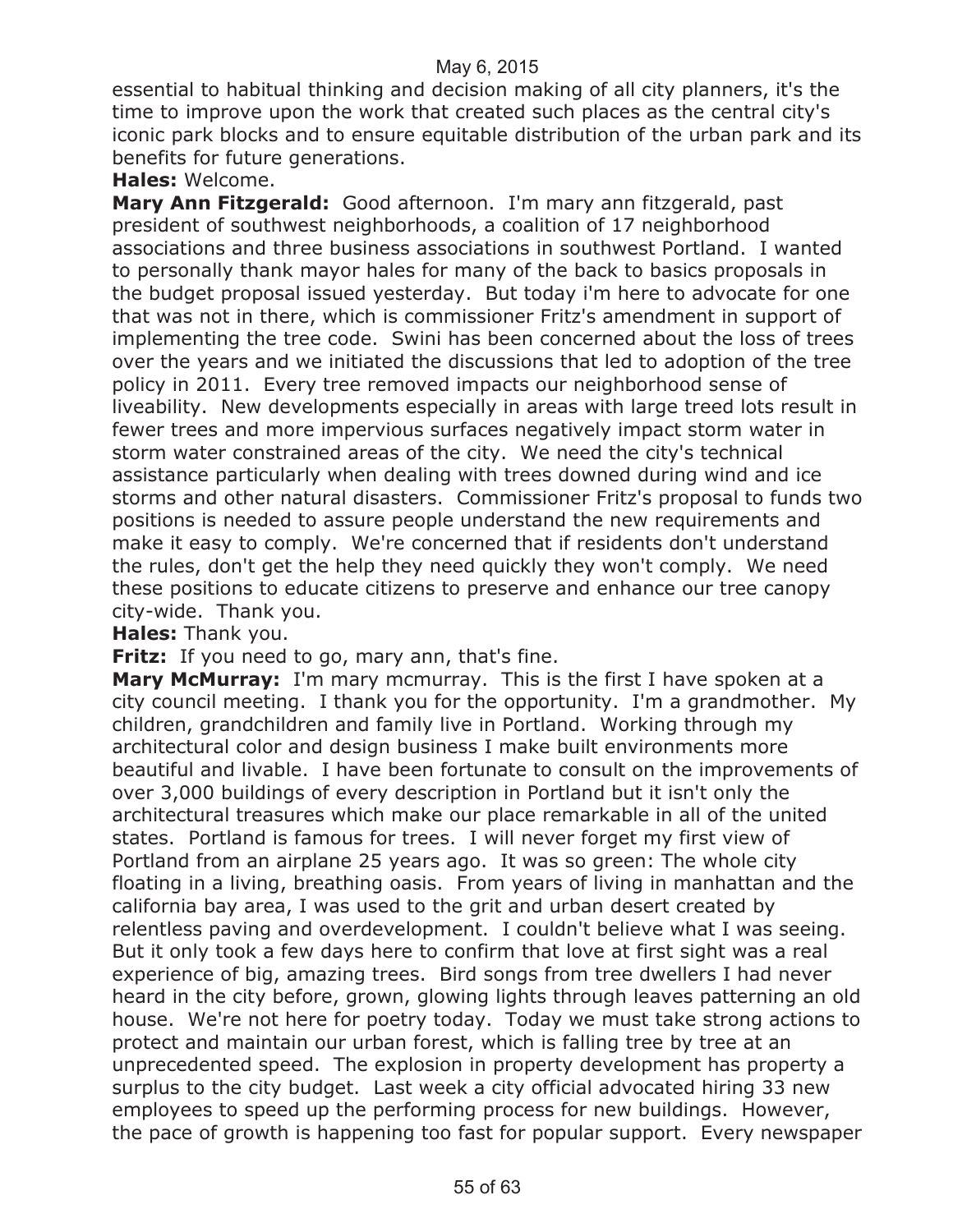I read contains letters and articles expressing outrage on this subject. Such as this one. "it feels like the public in Portland is at the mercy of the developers and that whether we want the type of housing being created so rapidly is of no importance." please note that the budget surplus is being created at the expense of trees. In my neighborhood they are clear cut by developers who pay only a few hundred dollars into the tree funds. It results in a net loss of storm water absorbs, loss of habitat for birds and loss of beauty to make life more than grinding survival. What is the real cost of losing a tree? The mitigation fees charged for tree removal must be raised above the cap of 1200 to encourage smarter, more creative design in proposed developments without sacrificing trees. We need to fund more staff to carry out the work of urban forestry and implement the tree code. It's up to us to carry forward the legacy of citizens who have the foresight to plant a forest and what was then known as stump town. Thank you.

**Hales:** Thanks for coming. I appreciate you making your first trip here. Hope you come back. One quick note about the budget for future reference, although the amount of development going on does that put a lot more money into our system development charge funds that do things like pay for new parks, the general fund surplus that we have mostly comes from the general business increase in Portland, business profits. Doesn't have -- very little to do with profit, and hotel and motel room taxes. That's most of where this surplus has come from, not from development although development is putting a lot of money in the bank for future parks and future transportation projects. Thanks. **Fish:** As arts commissioner we welcome poetry as part of any testimony. Don't skimp on the poetry.

**Hales:** Thank you. Others that want to speak? So let me call up andrew and perhaps claudio as needed. You mentioned there was some vacancy -- i'm not sure how many vacancies there are. This is not a question of whether we are going to enforce the tree code or not, the question is whether the bureau needs additional funding for the six weeks remaining in this year to fund positions. Then we can -- will debate and discuss whether the bureau needs more positions and funding for the next fiscal year budget. What's the situation with respect to vacancies?

**Andrew Scott, City Budget Director:** Thank you, mayor, andrew scott, city budget director. We were asked to sort of look at what the vacancy situation is within parks. Within city nature. I believe there are about eight vacant positions in city nature which have yielded about \$320,000 in savings. Those are not tree codes positions per se but it's located within that over all division. And I guess, mayor, I would just in general, this is in the city budget office review of both above request and the budget request, our major concern about the tree code program in general has been rapid growth of the program and particularly the general fund subsidy. When looking at the original estimates when this was being drafted, back in 2010, to the requested budget in 2015- 16, we have seen a 36% growth in staff estimated to enforce the tree code and about a 350% growth in general fund cost of implementing the code. Again our recommendations in both the above and the budget were to look at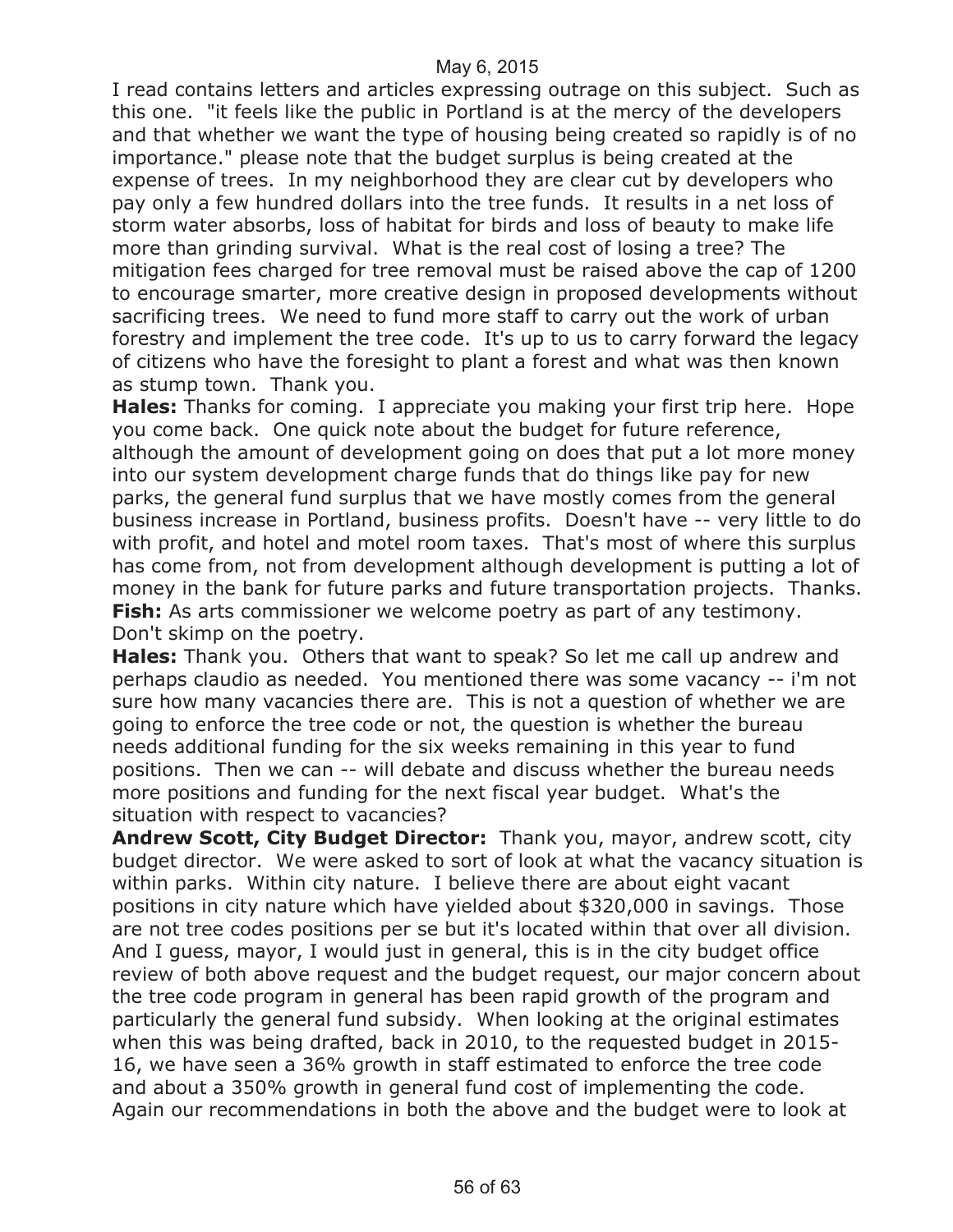internal realignments to deal with short term loads. We recommend the council relook at the tree code to see if there are ways to keep costs down. **Hales:** If there are eight positions vacant now I would like to know what's

being done to fill those positions and with whom and secondly what's happened to the foregone payroll. Is compensation set aside? Does it roll up in that part of the budget? I assume if they haven't spent the money, it's there.

**Scott:** I'm going to defer to parks on specifics. Vacancies generated in savings over all the parks bureau requested and is receiving about \$500,000 in compensation set-aside in this budget which is again within sort of the parks bureau allocation. But I think that shows over all the salaries were being offset somewhere else from other activities. I would defer to parks.

**Fish:** The mayor said the option is to take this up now or take this up during the regular budget or not take this up, I guess. If we adopt this amendment what would be the subsequent ask for the next fiscal year for one year salary and benefits?

**Scott:** I believe \$270,000.

**Hales:** Is there someone from parks want to tell us about the vacant positions and what the situation is there, then what's happened with comp set-aside? **Jeff Shaffer, Portland Parks & Recreation:** Jeff schaffer, parks financial manager. We have seven vacant positions. The eighth is one we have cut in the spring bump. There are seven vacant positions. As a bureau we are actually projecting we may be over budget or very close to balancing. That's why it was critical that we added this into the spring bump. Those positions are temporarily vacant and not being filled to help vacancy savings within the bureau to help balance the overall bureau level, not just one department.

**Hales:** Are those ongoing or limited?

**Shaffer:** All ongoing.

**Hales:** They roll up into the new year as vacant?

**Shaffer:** Yes.

**Hales:** So you have seven unfilled positions that are funded six weeks from now at the beginning of the new fiscal year.

**Shaffer:** Correct.

**Hales:** My position would be, the bureau has seven unfilled positions. We should request compensation set-aside if we need it but if you intend to fill those positions with tree code they are already funded.

**Fritz:** They are not intended to work on the tree code.

**Shaffer:** There are other departments within our city nature program that we're holding vacant because of other departments that we are overspending on the budget.

**Hales:** They won't be overspending on july 1, right? They are starting a new year.

**Shaffer:** Correct.

**Fritz:** Various parts of the tree code. We're currently heavily dependent on community service assistants. So the two people who are working the permit bureau on two different levels are assisted by community service assistants. They are not represented. They are temporary. They make \$11 an hour to \$13 an hour. They are the people who are answering very technical,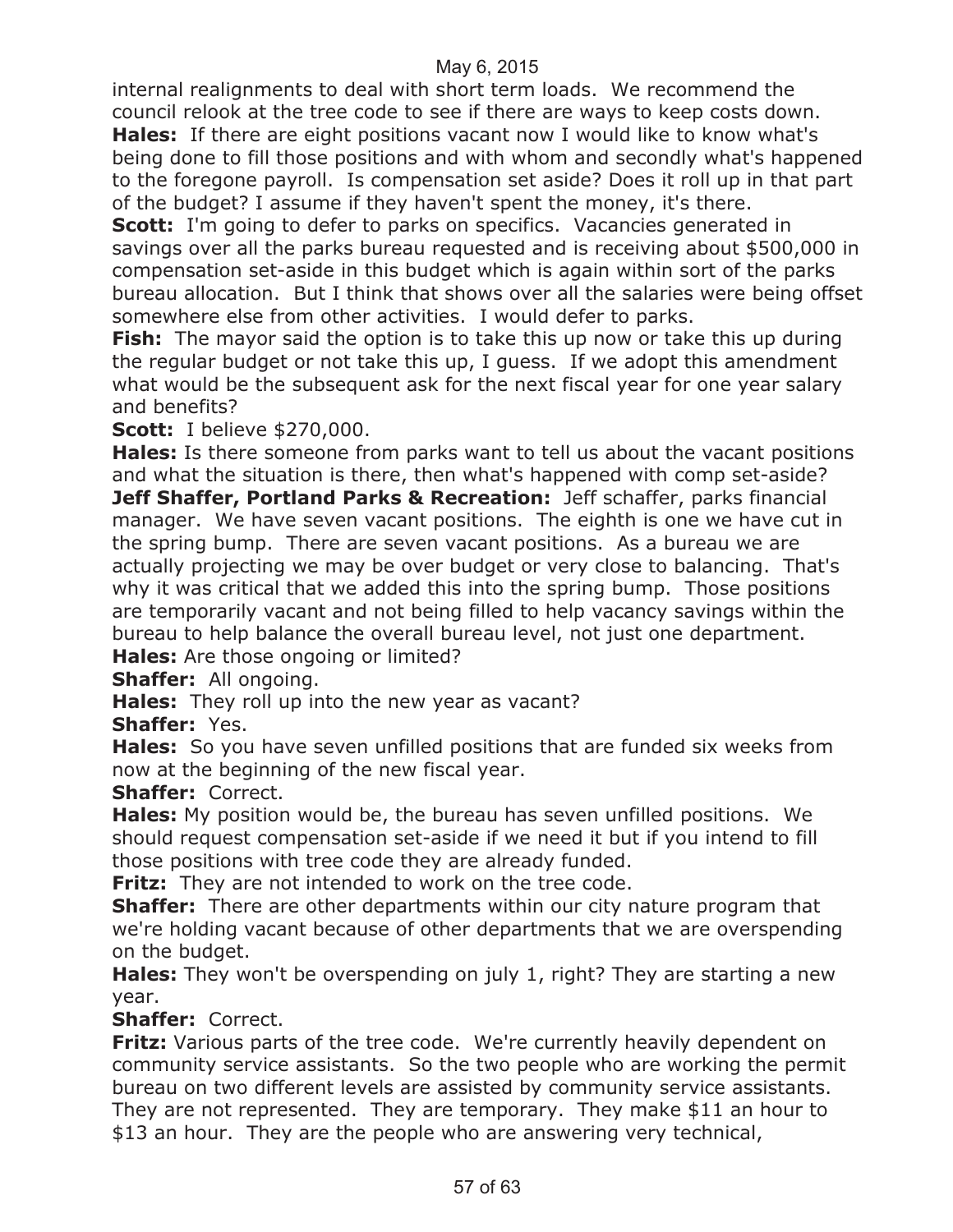complicated questions about the tree code, and it would be better to have a person who is compensated fairly, receives city benefits full-time ongoing. Second I have heard from many of my colleagues a request to do more policy work on the tree code, and the second position is to get started on that.

**Hales:** We can debate this for a while here. Thanks, jeff. My sense is if some other bureau, for example I want the police bureau to do more in foot patrols. We can reclassify positions and reassign work to do that rather than hiring more police officers. My position would be if you got seven vacant positions if we need to reclassify those at higher salary to do the work that would be my first choice. It's a pretty significant number of vacant positions being held over budget after budget.

**Shaffer:** We're holding those only for the temporary short term because of revenue shortfalls within the bureau. They are still dedicated front line core positions such as new acquisitions that we just brought on. We get o&m for new natural areas that we buy. We may have a vacant position we don't hire right away, we wait until 7-1.

**Fish:** I think the council's generally supportive of implementing the tree code. The question is what does that mean and what's the right amount of staffing and what's the current challenge. If this amendment is not successful today, so I understand, this issue comes back to us in the regular budget if commissioner Fritz wants it on the table. I take it from your comments you're indicating that you would want to know multiple strategies for funding a position if there's a case to be made both in terms of vacancy, existing vacancies and new money, and that would be part of our discussion to the regular budget.

**Hales:** That would be my hope. Further questions for staff? Let's take a roll call on the amendment, please.

#### **Fish:** Aye.

#### **Saltzman:** No.

**Novick:** I'm torn on this because commissioner Fritz did warn us whatever it was, a year or so ago, that what we were allocating for the tree code was inadequate. I am one of the colleagues that suggested making modifications to the actual tree code, for one thing I was appalled to discover that you have to seek a permit for pruning a branch in excess of one quarter of an inch in diameter. That does -- embarrassed to realize I voted for the code not noticing that. Seems there are modifications to be made. Commissioner Fritz says to make modifications she needs an additional policy person. I would hope we could make alterations without that. If we adopted this amendment we would be saying we need to fund these positions in the next budget so i'm reluctant to jump to that. We're in the middle of the budget process. So i'm going to vote no but with the caveat that I think this should be a continuing discussion over the next few weeks. No.

**Fritz:** Commissioner novick I very much appreciate that willingness to look at the big picture. I'm obviously since we won't get these positions funded likely we won't be able to do the policy work. I'm happy to have the continuing conversation as part of the budget process. I heartily dislike being the commissioner in charge of paying people \$11 an hour. Aye.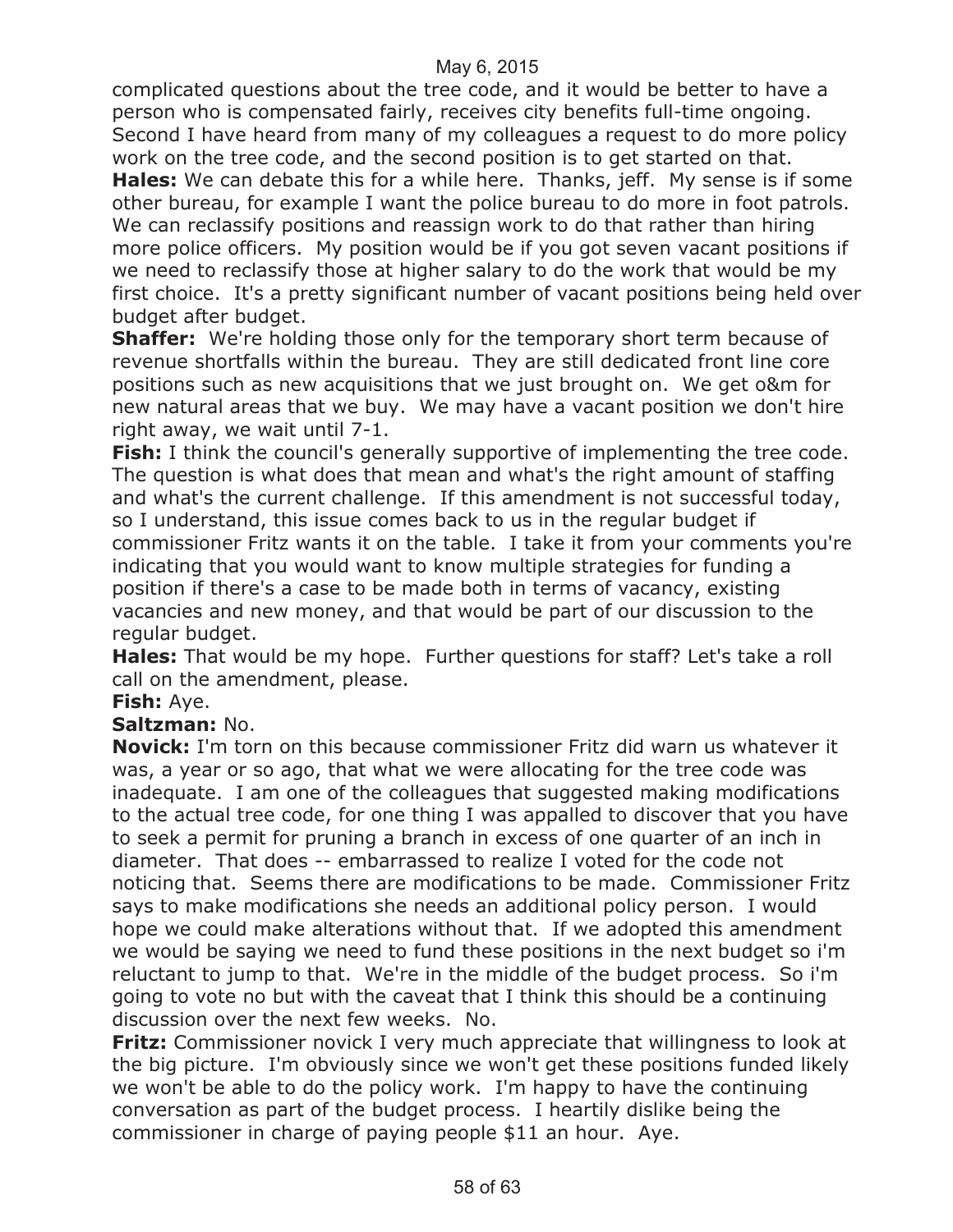**Hales:** I voted for are the tree code but if we overdid it in terms of regulation i'm very interested in calibrating it back to something we can afford to do and that the public can understand. I don't want to pre-fund more positions particularly when we have vacancies in the bureau. No.

**Hales:** Anything further on the spring bump? Anyone else want to testify on the remainder? No, second reading. Roll call on the spring bump.

**Fish:** Thank you, andrew, you're moving around. Moving target. Thanks to you and your team for the excellent work that you do bringing the council along on the budget. Frankly, I was so impressed with the efficient way that we address this bump issues through work session i'm pleased we'll be having a work session on the annual budget. I think that's important innovation. Aye.

#### **Saltzman:** Aye. **Novick:** Aye.

**Fritz:** Very important items funded in this supplemental budget. I strongly support particularly the extension of the women's shelter capacity to year rounds and the permitting program in oni. Glad to see that in the budget for next year. I'm very glad the mayor has taken the lead on the off-road cycling master plan and I wish you well with that process. I am also very much appreciate the discussion we have had and the commitment to have it ongoing. Aye.

**Hales:** I proposed a budget yesterday which we'll all be working on and I got to tell a story which I think when we're talking about the credibility of government for them always to be true. I was able to say and completely believe that this council has been consistently prudent and has followed good advice like we get from our independents at council budget office in how we manage people's money. Over the last three years of our work together or two and a half years, three budgets, we have been able to show people that when we have extra money we pay off debt or invest in basic infrastructure, your leadership, commissioner Fritz, on spending one-time resources on capital investment, I think the public is watching us carefully, starting to believe that we mean it. I think that is a really good improvement in the relationship between our government and the citizens at a time when maybe sometimes we are criticized for actions that don't even happen here. But might happen in congress or someplace. The more consistently clear and good managers we are in how we manage people's money I think the better the relationship with our citizens. This smaller piece of work is one more sign of that. Andrew, you and your team, thank you for good counsel. Aye.

**Hales:** we'll see more of you soon. Let's do 455. **Item 455.**

**Hales:** Good afternoon.

**Jennifer Li, Office for Community Technology:** Good afternoon. Jennifer le from the office for community technology and legal services. This will provide a link to provide telecommunications service in Portland for ten years. The city has been granting extensions of temporary revocable permit to century link or its predecessor, u.s. West or qwest since 2001. June 2001 qwest filed a lawsuit asserting the policies and procedures for right of way management were preempted by federal law. This litigation concluded in the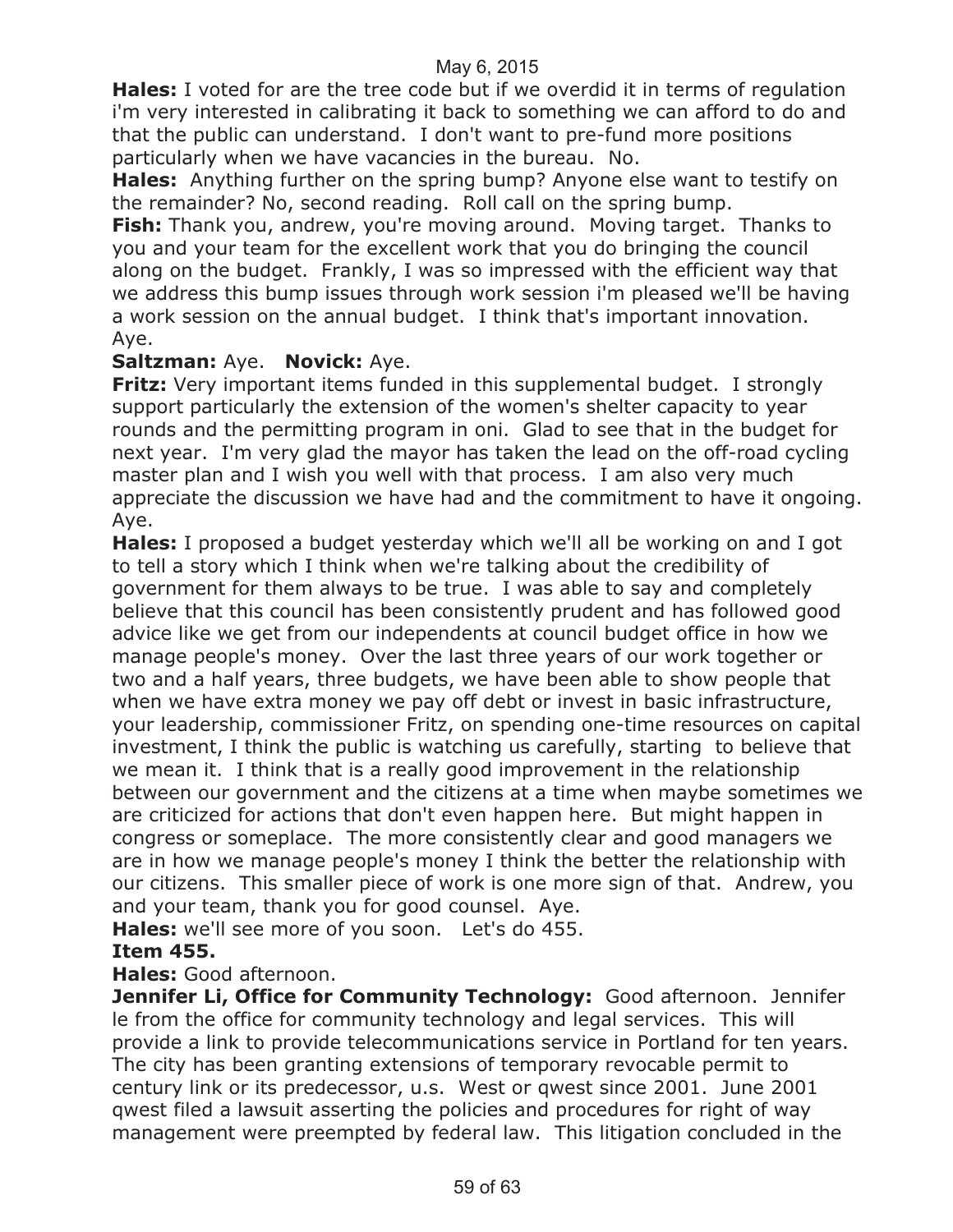city's favor in the 9th circuit ruling in 2008. Proposed franchise will bring to a conclusion 14 years of extensions while achieving a modern franchise agreement. It provides stability and understanding of the rules and responsibilities of the parties for a ten-year period. I'm happy to answer any questions. We little have a representative from century link in the audience if you have any questions for the company.

**Hales:** Thank you very much. Questions? Okay, anyone else want to speak on this item? If not, then it passes to second reading. It will be on the council agenda for second reading june 10.

#### **Item 456.**

**Hales:** Commissioner novick.

**Novick:** Colleagues, tell me if I this more or less right. Generally when responding to emergency there's a hierarchy of who you ask for resources. First you come to the city, then to the county, then to the state. What we're doing here is posing an iga with Multnomah county that reflects the fact when health-care providers are requesting medical equipment we can't help them with it so rather than jumping through the hoop asking us they should ask the county. Is that more or less right?

**Jonna Papaefthimiou, Emergency Management:** That's exactly right. **Hales:** Any further?

**Hales:** Any other things which should go straight to the county? [laughter] **Saltzman:** You omitted our regional government.

**Novick:** Actually are they in the hierarchy?

**Papaefthimiou:** That's an interesting question. No, they are not right now. I don't think they couldn't be, but they are a strange animal in the national sphere of things. Their requesting resources is a policy set at a federal level by fema.

**Novick:** If you need an elephant, you go to them.

**Hales:** We're saying they're are expendable? Is that what we're saying?

**Hales:** Anyone else? It's an emergency ordinance. Roll call vote, please.

**Fish:** Aye. **Saltzman:** Aye. **Novick:** Aye.

**Fritz:** Excellent description of what we're doing, commissioner. Thank you for your testimony. Aye.

**Hales:** Aye. Thank you. Okay, 457.

**Item 457.**

**Hales:** Commissioner novick.

**Novick:** I'll be lazy and turn to you immediately.

**Jonna Papaefthimiou, Emergency Management:** That's fine. This is a contract with tetra tech to update the natural hazard mitigation plan that describes the city's natural hazard risks and vulnerables and prioritized projects to reduce the city's vulnerability over time. Fema again sets standards for the natural hazard mitigation plans and they review and confirm plans. It makes you eligible for a lot of kinds of grant funding. Fema requires you to update the plan every five years, so our last update was in 2011. The majority of the plan update is also funded by fema grant. They awarded the cities \$266,000 earlier this fiscal year, so the majority of the money for this contract is coming from fema.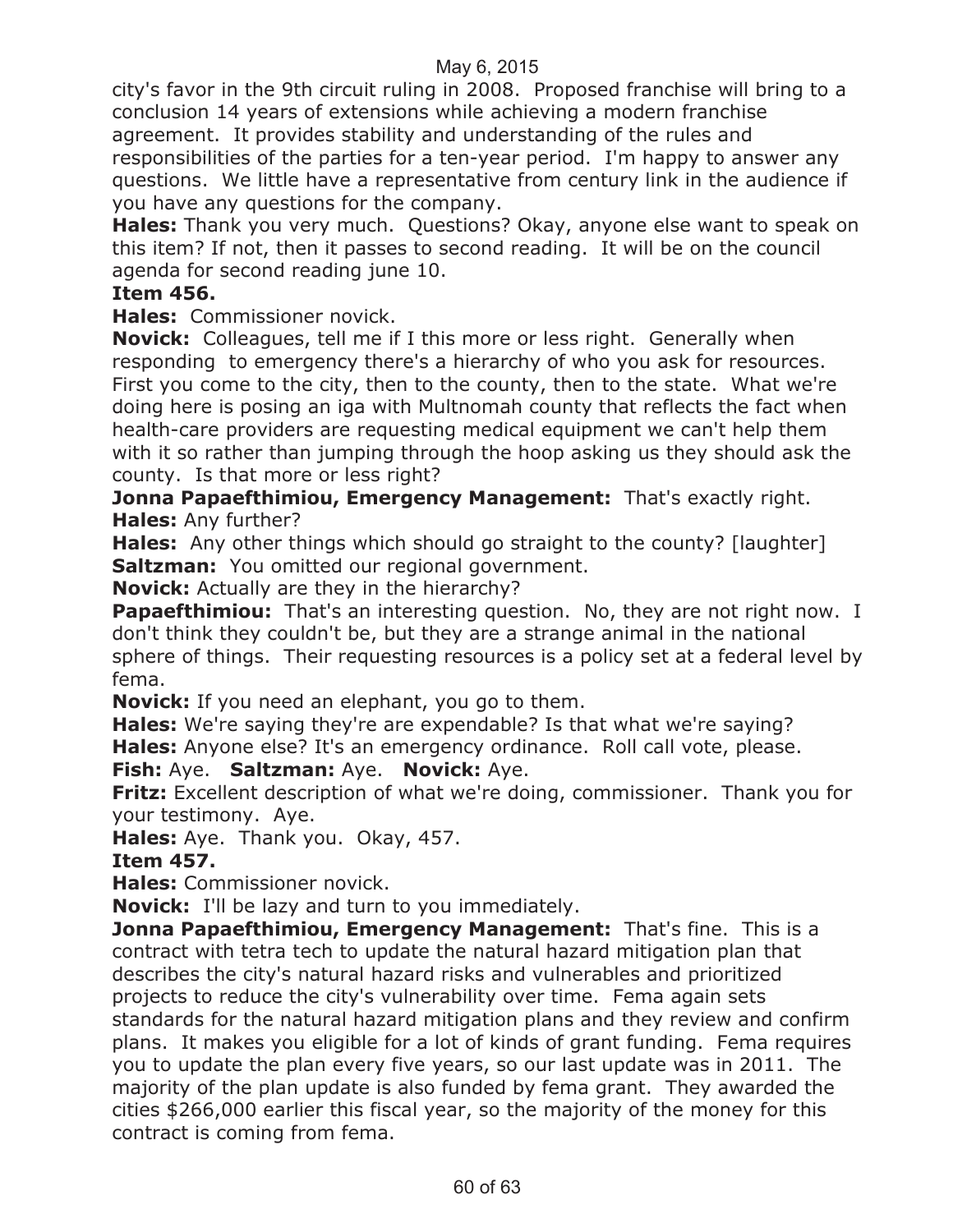We also use that money to hire a staff person, danielle, who is here. The bureau of planning and sustainability and office of equity were all partners in the grant application process and helped develop the scope of work. I expect almost all bureaus in the city will be in some way engaged in the plan update going forward.

The two things that I would like you to know about the plan update are, one, this will be the first of the city's natural hazard mitigation plans. I believe one of the first in the country that will use an equity lens to update our -- use our natural hazards strategy. Equity is very important in natural hazard planning because disasters disproportionately affect people with fewer resources to begin with and as an avenue of incorporating equity this will have a much broader public engagement component than previous plans. All our steering committee members will receiving train on equity and institutional racism. The other thing is we're really focused on developing more strong, creative local strategies to mitigate seismic risks which we know are profound and will incorporate the work of the city's unreinforced masonry work group and have outreach to business owners in the critical infrastructure hub and develop a pull-out plan talking about it that I expect to bring back about december. At the time has tech was chosen through a competitive rfp process and they have done hundreds of similar plans for other jurisdictions. **Hales:** Thank you.

**Saltzman:** Pull out plan the same as an evacuation plan?

**Papaefthimiou:** No, but we have one of those two.

**Fritz:** They are experts in equity?

**Papaefthimiou:** They are not. For that reason we have asked them to bring aboard sub consultants that are expert in equity. So far they have identified one, dr. Grover, a professor at the university of Washington whose work is entirely focused on disproportionate impacts of natural disasters on communities of color and so he has studied extensively on that. He will helping train.

**Fritz:** I would hope to see that. My question is what's changed in the last five years. We're still in a earthquake zone, we still have landslides which we had before. Is there going to be an action plan, a to-do list like the Portland action plan? Really reluctant to do more plans when we don't have any implementation funding.

**Papaefthimiou:** I agree that it's important to have an implementation plan. Fema provides a template for these plans and in the past I think for most cities the plan just is filling out that template. It's important to meet that standard because those projects are then eligible for grant funding from fema which certainly has fluctuated a lot if we look to the past but occasionally that has funding available. Even for big projects, infrastructure projects. My hope is coming out of an equity focus and engaging the community more broadly we may also identify strategies that are in accord with the Portland plan, with the city's update to the comp plan, with our climate change action plan, that will then become eligible for fema funding or that we realize we should prioritize and do regardless. Yes, it will have an action plan.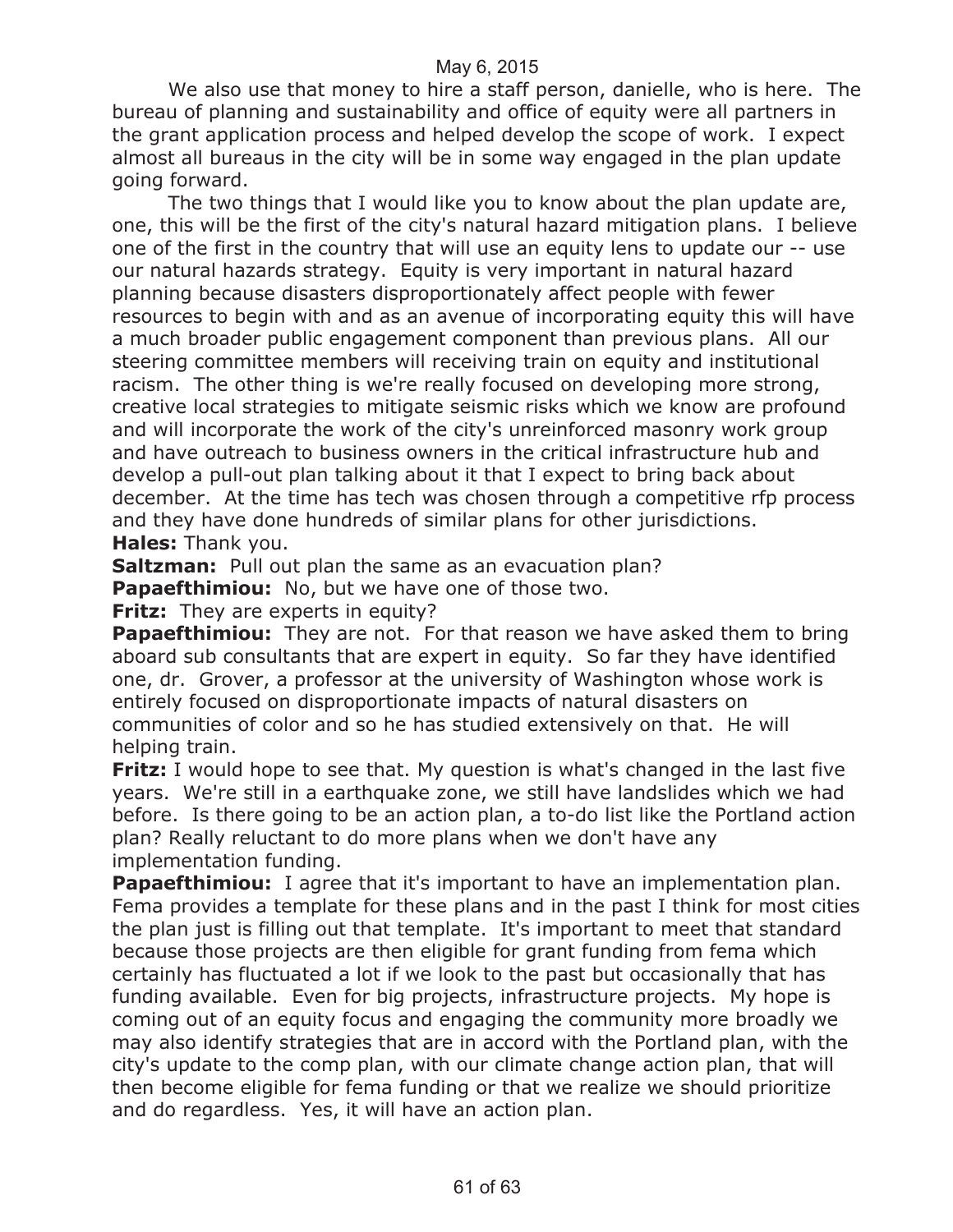**Fish:** On a somewhat unrelated note, commissioner novick, we took some vips on a tour of the operations building. We brought carmen merlo with us and showed her all of the latest technology built into those kinds of buildings including the fact in the event of an earthquake the building can shift about a foot. Its footprint is -- the way it's structured it can literally slide over. You can go to the perimeter of the building and see where it's been designed to move. There's also concrete walls and structures inside the building designed to take all the energy of a shock and they will be destroyed in the process but the building will survive. I say this because we're trying to find a date in late june where all of you can join me for the grand opening of the building. I would like to have -- I would feel very proud of this building. It's led gold following a policy commissioner Saltzman established. It's resilient, frugal. Very little was spent on furnishings and those kinds of things. We're looking for a date.

**\*\*\*\*\*:** Look forward to that.

**Hales:** Me too. That's great. Thank you. Anyone else want to speak? If not then roll call vote, please.

**Fish:** Aye. **Saltzman:** Aye. **Novick:** Aye. **Fritz:** Aye. **Hales:** Aye. **Item 458.**

**Hales:** Commissioner novick.

**Novick:** The purpose is to vacate a 1 foot by 618 foot strip of southeast gideon east of milwaukie. To consolidate property for future development of with milwaukie lightrail. Trimet, the petitioner is currently proposing creative work studios as well as retail spaces for the extra width. I should note we have had extensive discussions in the past months with infill developers to see if we can design a number of very skinny houses and those negotiations have fallen through. And sarah Johnston of pbot is here to elaborate.

**Sarah Johnston, Portland Bureau of Transportation:** Hi, commissioners, mayor hales. That pretty much explains it all. Thank you, commissioner novick. If you have any additional questions, jay higgins from trimet is also here with the developer that's working with them.

**Hales:** Well, yeah, I guess I have a question or two. Remind me what the zoning is on this site. I didn't think we changed any of it yet.

**Jay Higgins, TriMet:** Good afternoon, mayor hales, commissioners. Jay higgins from trimet. I have -- zoning is currently eg1 on a portion, ig1 in the other.

**Hales:** Not good zoning for skinny houses.

**Higgins:** Unfortunately not.

**Novick:** Jumping the gun, mayor.

**Hales:** This is that strip between the new sidewalk and the track way that's now gravel?

**Higgins:** Correct. If you're on southeast gideon st you can clearly see the development parcel right there.

**Hales:** I have been enjoying the new parkway frequently, so I've been a sidewalk supervisor in that neck of the woods.

**Higgins:** Excellent.